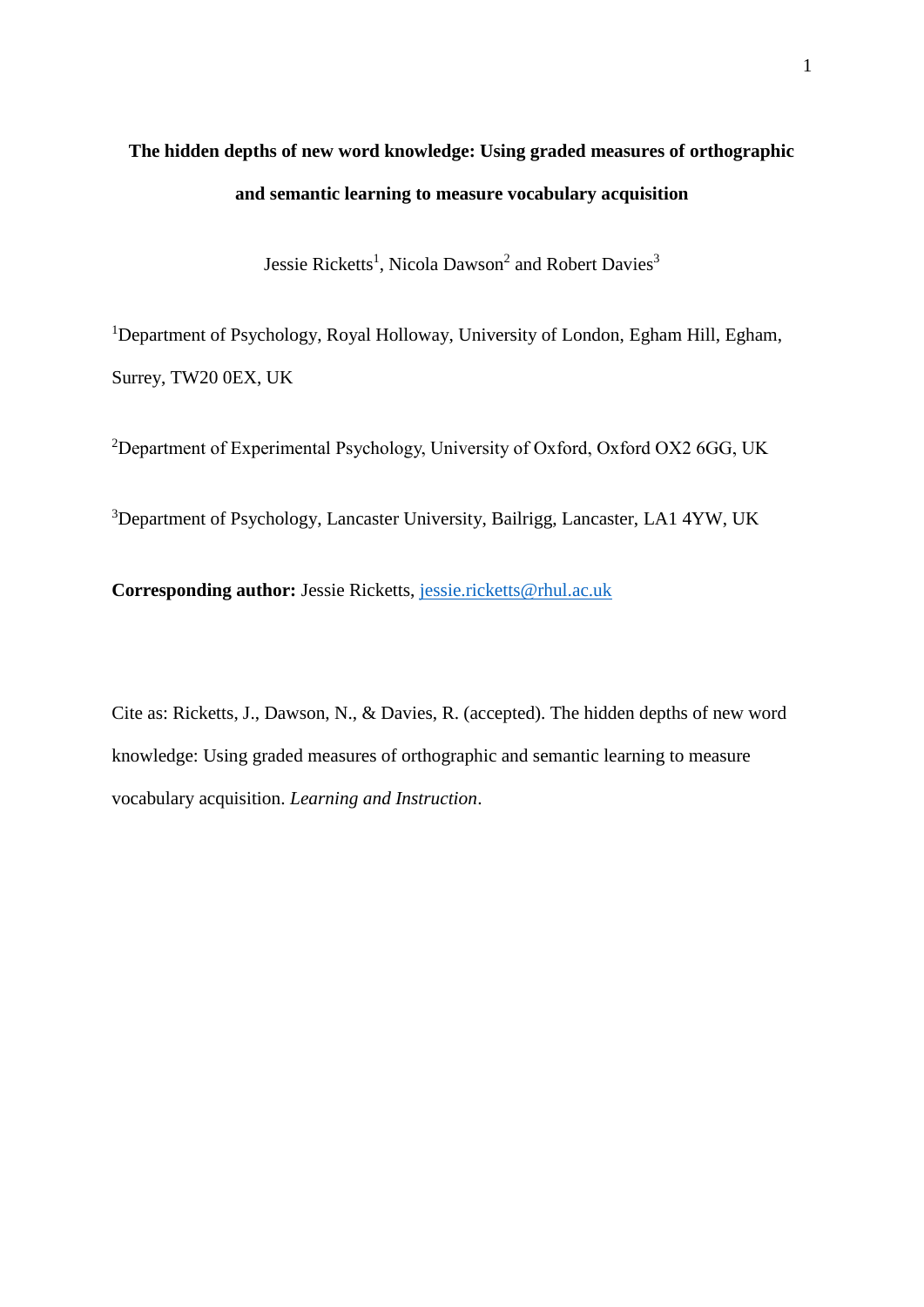#### **Acknowledgements**

We would like to thank Rachel Tomkinson, Fay Bainbridge and Natascha Ahmed for their assistance with data collection and all schools and families for participating. Amrita Bains and Eleanor Gray contributed to manuscript preparation. We would also like to acknowledge Emmanuel Keuleers' assistance in generating R scripts for calculating Levenshtein distance measures earlier in this project.

**Funding.** This work was supported by the Economic and Social Research Council (grant number ES/K008064/1) and funding from the University of Reading.

**Open science.** Analysis data and code are shared through an OSF repository accessible at: [https://osf.io/e5gzk/?view\\_only=a43914620dae4cc1b56bf3c15ef8d6c6](https://osf.io/e5gzk/?view_only=a43914620dae4cc1b56bf3c15ef8d6c6)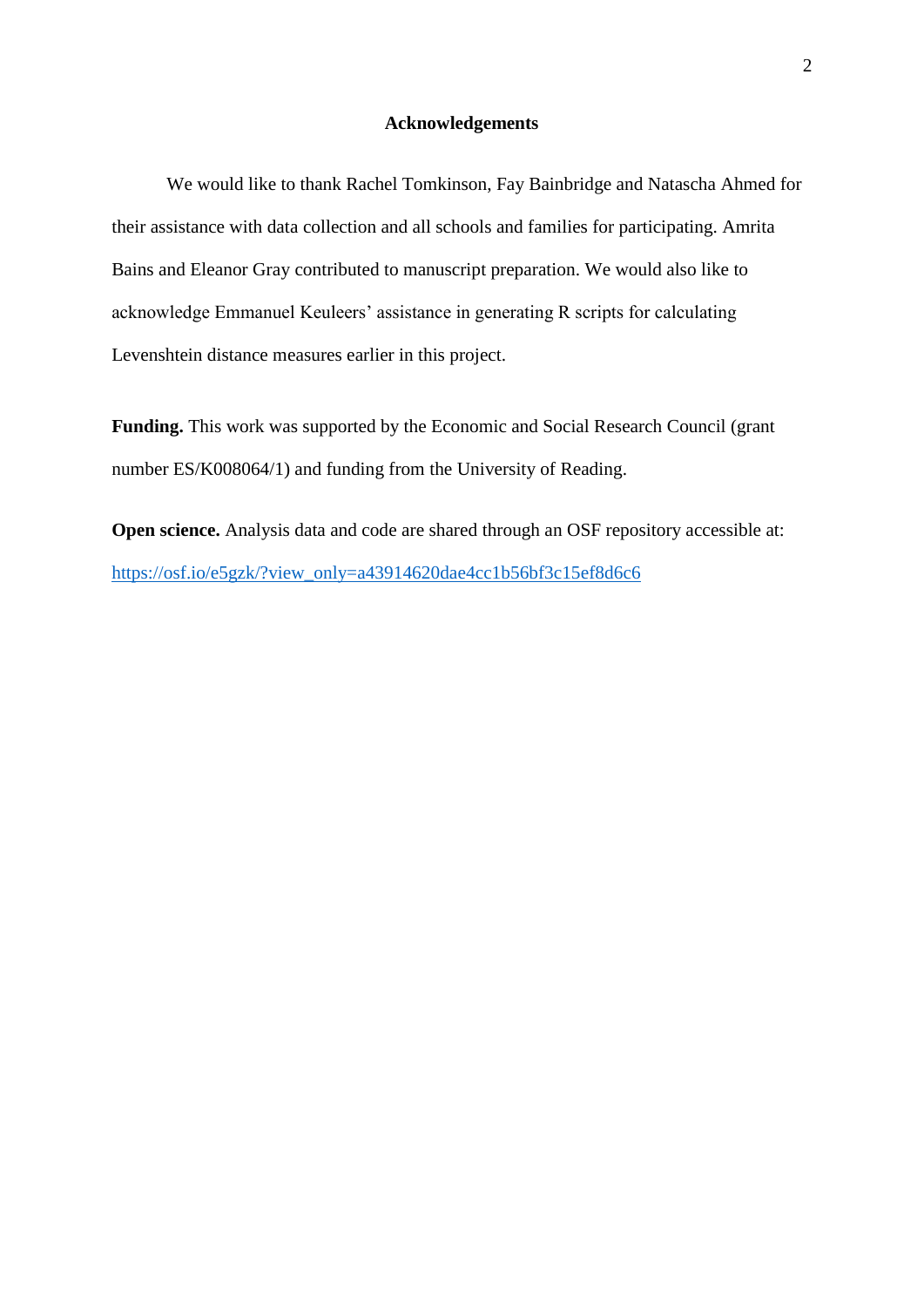### **Highlights**

- Children learned more words that had been taught with, compared to without, visual forms
- Unusually, retention of word knowledge was assessed longitudinally, over a period of eight months
- Word knowledge was well-retained over time
- We introduce new learning measures that capture the incremental nature of vocabulary acquisition
- These measures revealed learning effects that would be masked by traditional measures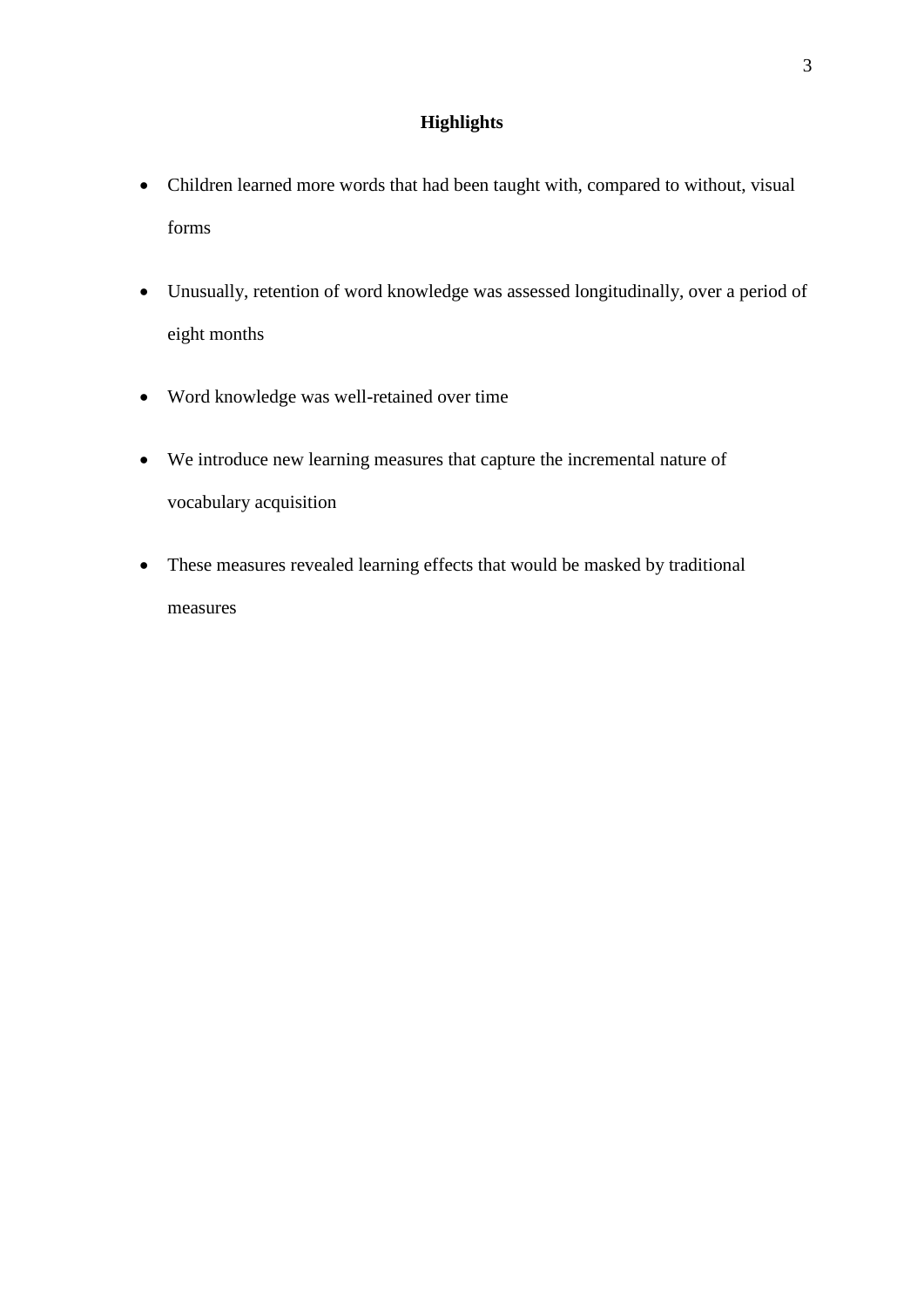#### **Abstract**

We investigated whether the presence of orthography promotes new word learning (orthographic facilitation). In Study 1 ( $N = 41$ ) and Study 2 ( $N = 74$ ), children were taught 16 unknown polysyllabic words. Half of the words appeared with orthography present and half without orthography. Learning assessments captured the degree of semantic and orthographic learning; they were administered one week after teaching (Studies 1 and 2), and, unusually, eight months later (Study 1 only). Bayesian analyses indicated that the presence of orthography was associated with more word learning, though this effect was estimated with more certainty for orthographic than semantic learning. Newly learned word knowledge was well retained over time, indicating that our paradigm was sufficient to support long-term learning. Our paradigm provides an example of how word learning studies can look beyond simple accuracy measures to reveal the cumulative nature of lexical learning.

**Key words:** orthographic facilitation; vocabulary; word learning; oral vocabulary acquisition; reading

4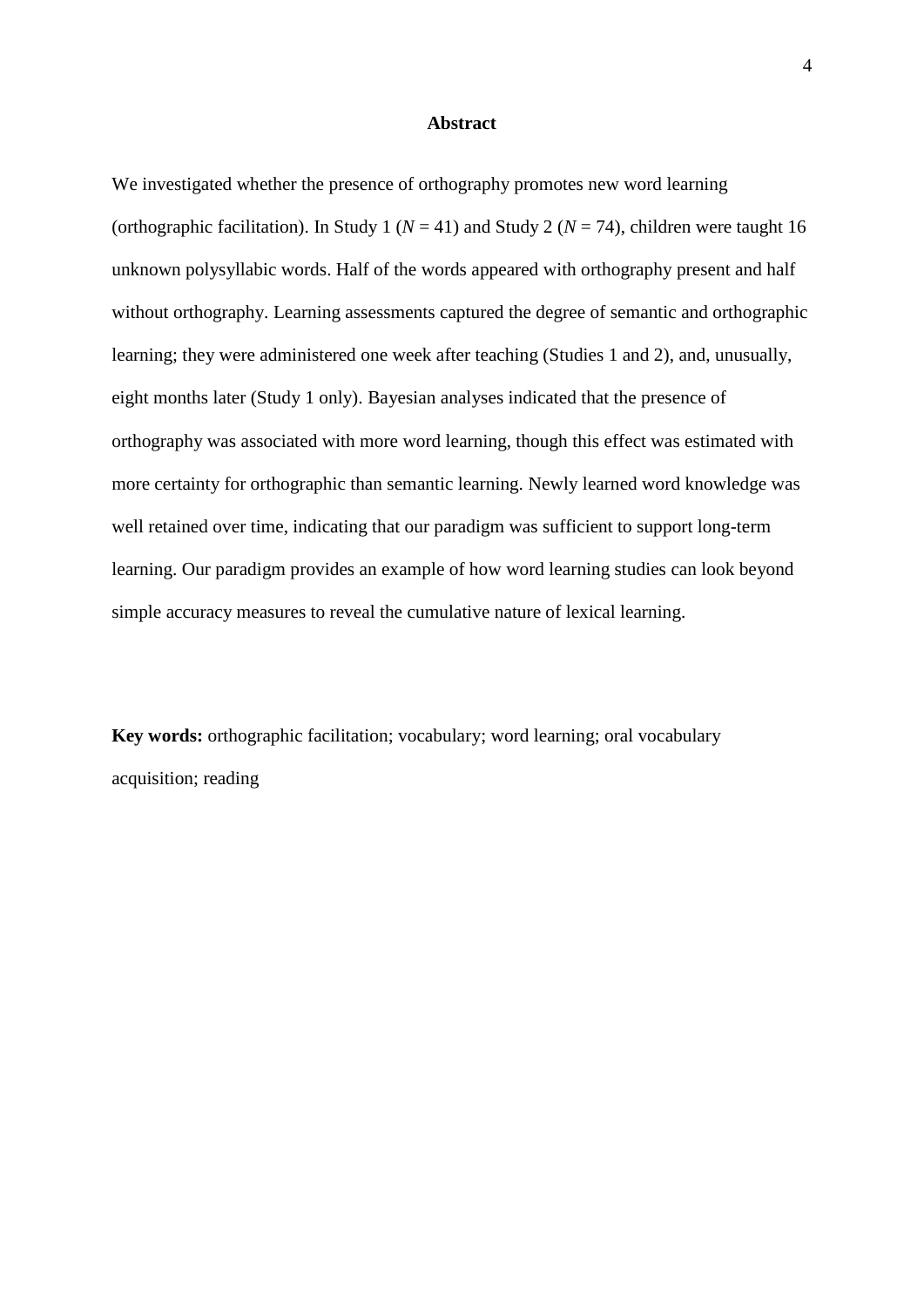## **The hidden depths of new word knowledge: Using graded measures of orthographic and semantic learning to measure vocabulary acquisition**

#### **1. General Introduction**

Vocabulary knowledge is essential for processing language in everyday life and it is vital that we know how to optimise vocabulary teaching. One strategy with growing empirical support is *orthographic facilitation*: children and adults are more likely to learn new spoken words that are taught with their orthography (visual word forms; for reviews, see Colenbrander, Miles & Ricketts, 2019; Ehri, 2014; 2020). Across two studies, we used an experimental word-learning paradigm to investigate theoretical accounts of orthographic facilitation and to evaluate how orthographic forms can be used to maximise oral vocabulary learning. We used fine-grained measures to assess the outcomes of learning with the aim of capturing partial word learning and the incremental nature of word knowledge. A better understanding of the role of orthography in vocabulary development will inform theory, and practical approaches to teaching.

Spoken and written communication requires knowledge of many words. Before learning to read, children learn the spoken forms (phonology) and meanings (semantics) of words from their spoken language experiences. As reading commences, representations of known words can expand to include visual forms (orthography), and new word learning can involve learning orthography as well as phonology and semantics. The lexical quality hypothesis (Perfetti & Hart, 2002) emphasises the importance of knowing many words and having 'high quality' representations for these lexical entries. High quality lexical representations include detailed information about phonology, semantics and orthography that is well integrated such that one component of the representation (phonology, orthography, semantics) will readily activate the other components. For example, when a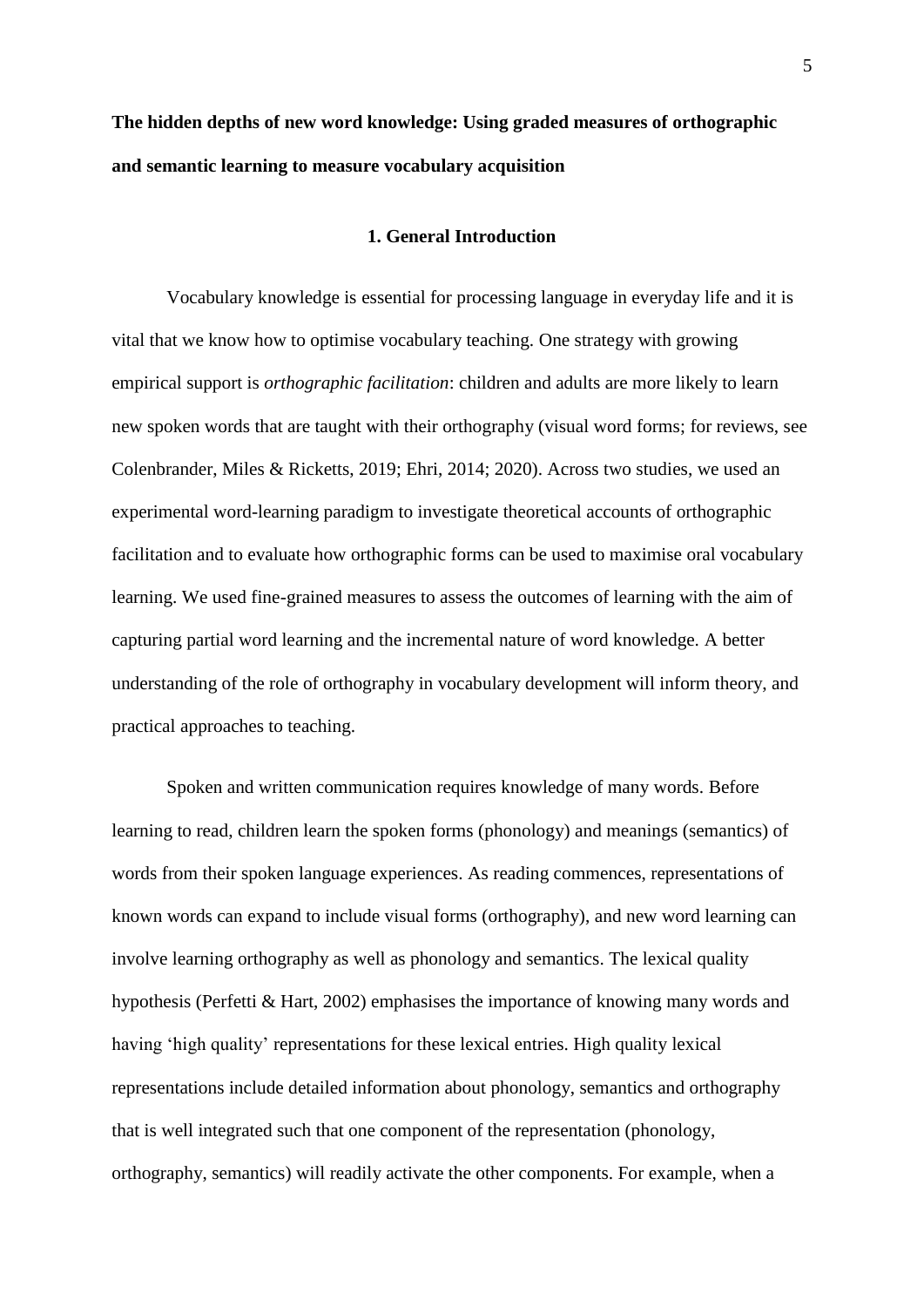child reads a word for which they have a high quality representation, the orthographic form activates an accurate phonological form and rich semantic information. In alphabetic languages, speech sounds (phonemes) are represented by a finite set of visual symbols such as letters. In such languages, when words are unknown (i.e. the lowest quality), the orthographic form can still activate phonology because there are systematic relationships between orthography and phonology (Valentini, Ricketts, Pye, & Houston-Price, 2018). Similarly, on hearing a novel word, a child may use what they know about the way that the sounds in that word are usually spelled to set up expectations about the word's visual form, or an 'orthographic skeleton' (Wegener et al., 2017).

In emphasising the importance of orthography as well as phonology and semantics in lexical representations, the lexical quality hypothesis (Perfetti & Hart, 2002) is consistent with the prediction that orthographic facilitation will occur in word learning. In other words, when we teach new words, exposing learners to orthography as well as to phonology and semantics should result in greater learning and knowledge about words. A recent systematic review by Colenbrander et al. (2019) showed strong evidence that the presence of orthography supports the learning of phonological forms. There was also evidence that the presence of orthography aids semantic learning (e.g., Li et al., 2016; Ricketts et al., 2009; Rosenthal & Ehri, 2008). For example, in Rosenthal and Ehri (2008), children aged 7-8 years who saw and heard 'gam' whilst hearing its definition (orthography present condition) showed greater recall for its phonological form and meaning than children who just heard 'gam' and its definition (orthography absent condition). However, in some studies this effect was marginal (Ricketts, Dockrell, Patel, Charman, & Lindsay, 2015) or nonsignificant (e.g., Chambre, Ehri, & Ness, 2017).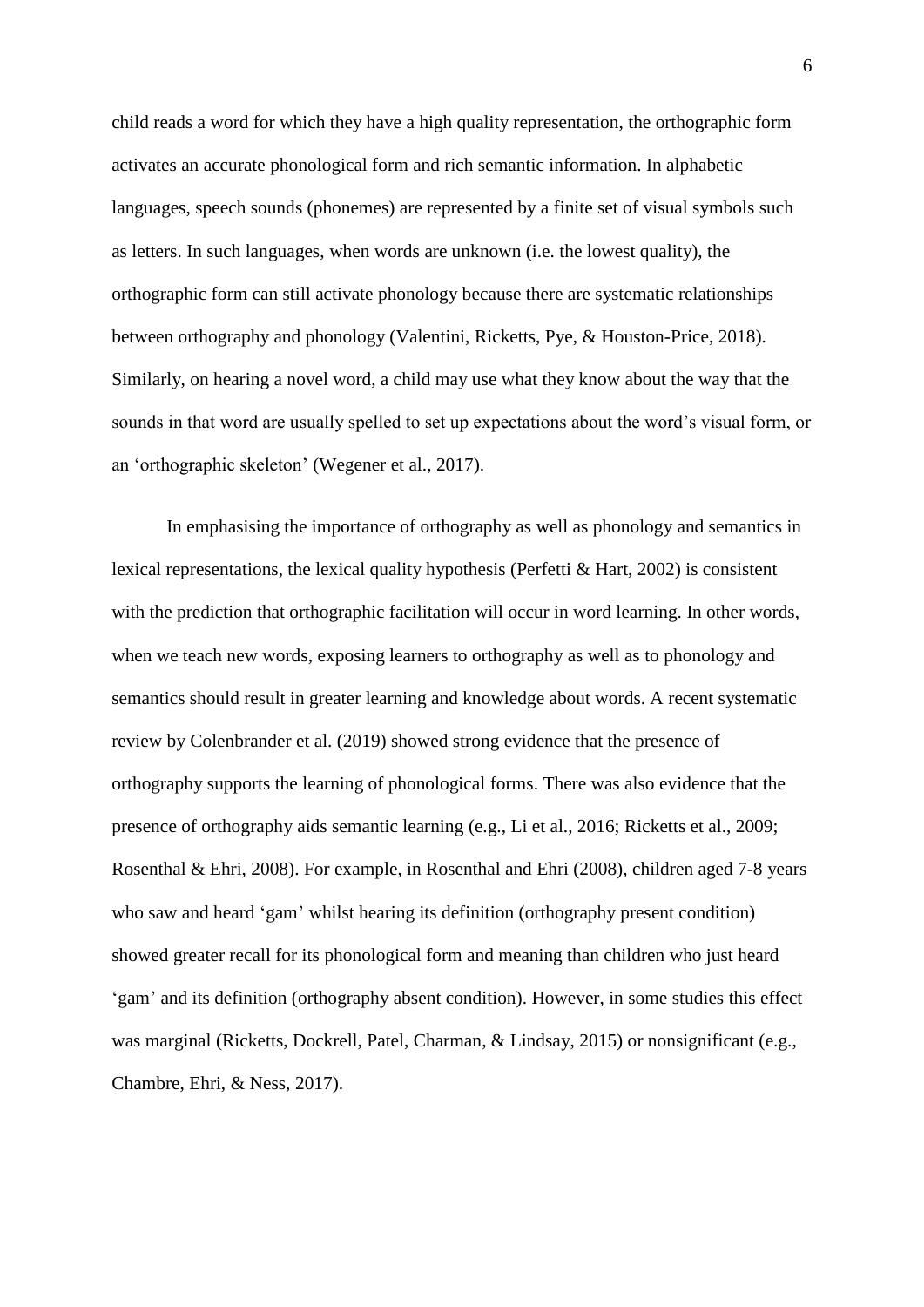Why might orthographic facilitation occur? Compared to the continuous speech stream, orthography clearly marks where one word, letter or sentence ends, and the next begins. The speech that we hear comes and goes, whereas the written word stays put on the page, allowing more time for processing. Moreover, whilst spoken and written representations of language vary across contexts as a result of changes in voice, accent, handwriting, font and so on, arguably, this is more pronounced for speech. Therefore, orthographic forms may be more readily learned than phonological forms, providing a more effective anchoring device, or hook, on which to hang semantic information (for similar ideas, see Rosenthal & Ehri, 2008; Krepel, de Bree, & de Jong, 2020).

In alphabetic languages, orthographic facilitation could also be driven by the systematic relationships that exist between letters and sounds. In some languages (e.g., Spanish, Finnish), orthography-phonology mappings are highly consistent (Seymour, Aro, & Erskine, 2003; Share, 2008) and orthography provides a reliable cue to phonology and vice versa. In less transparent languages, like English, words contain many consistent mappings, but they can also include spelling patterns that are not pronounced in the usual way (e.g., the letter *s* in *sugar* versus *sit*) and sounds that are not spelled in the usual way (e.g., /p/ in *yacht* versus *pot*). For English, orthography will be a more reliable cue to phonology for more consistent words (i.e. words with a greater number of consistent spelling-sound mappings). For example, *yacht* contains two consistent mappings represented by the letters *y* and *t*  whereas *pot* contains three consistent mappings represented by *p*, *o* and *t*. Therefore, it seems plausible that the degree of spelling-sound consistency will moderate the orthographic facilitation effect, with the presence of orthography more useful for learning the phonological forms, and therefore the meanings, of more consistent words.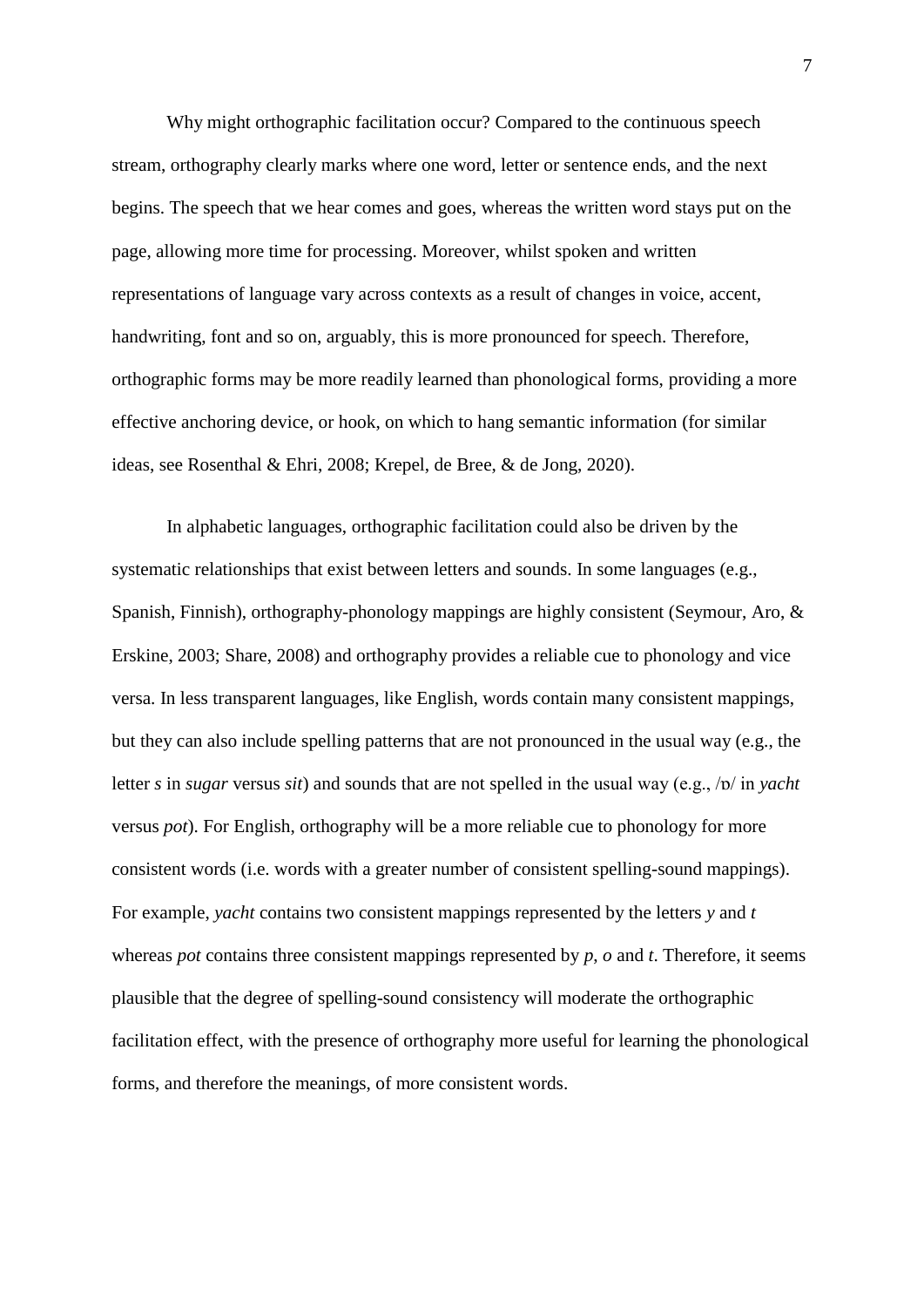Ricketts et al. (2009) investigated orthographic facilitation in a paired-associate learning paradigm in which children learned 12 nonword-referent mappings. In this study, consistency varied across nonwords. A third of the stimuli contained only consistently spelled phonemes (e.g., the vowel sound  $\Delta/\Delta$  as *bus*), while the remaining stimulus words contained either an inconsistent vowel (e.g., /iː/ can be spelled as in feet and feat) or an inconsistent consonant (e.g., /tʃ/ can be spelled as in much or clutch). There was no significant interaction between the presence of orthography and consistency on measures of oral vocabulary learning. However, it may be premature to conclude that orthographic facilitation is not moderated by consistency. Close inspection of Ricketts et al.'s (2009) data by participants and by items indicates there may have been subtle effects that could not be detected due to the small number of items included in the study (Jubenville, Sénéchal, & Malette, 2014; Ricketts, et al., 2015).

Jubenville et al. (2014) increased the number of items by manipulating orthography and consistency between subjects, rather than using the within-subjects design employed by Ricketts et al. (2009). In their first study, with French-speaking monolingual children, Jubenville et al. observed orthographic facilitation: oral vocabulary learning was greater for the orthography present group, compared to the orthography absent group. Further, children who saw consistent orthographic forms showed greater orthographic facilitation than those seeing inconsistent orthographic forms. In Study 2, bilingual (French-English) children showed the opposite effect. Thus, Jubenville et al. provided evidence that consistency moderates the orthographic facilitation effect, though in a different way for different groups of children, while Ricketts et al. (2009) did not. These mixed findings motivate further work that specifies whether there is an interaction between orthography and consistency. If orthographic facilitation is greater for consistent words, this would indicate that the impact of orthography on the acquisition of semantic information is driven by the relationship between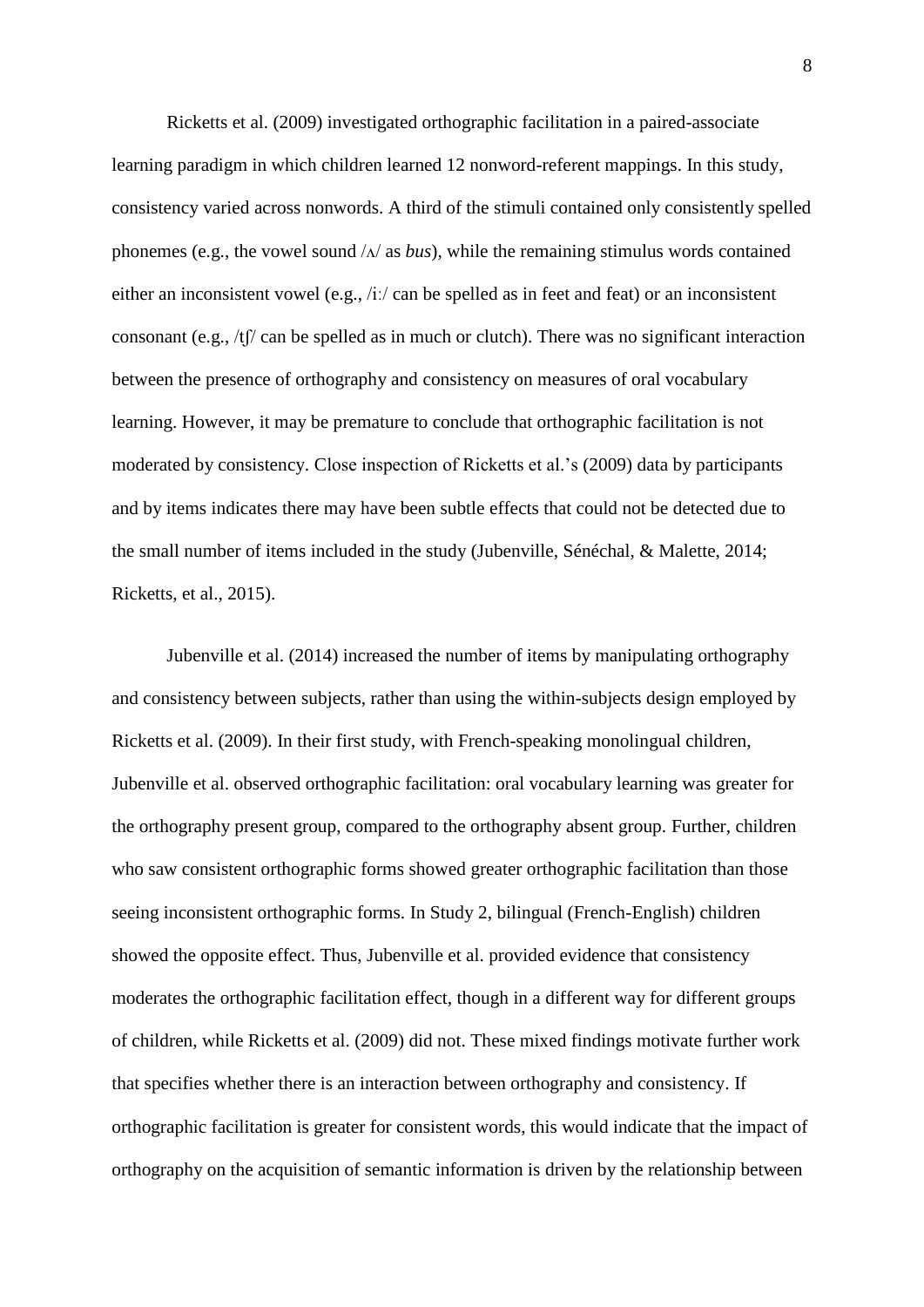orthography and phonology. However, there may be a more direct impact of orthography on semantics, as suggested by models of word reading that specify direct links between orthography and semantics (e.g., Harm & Seidenberg, 2004; Coltheart, Rastle, Perry, Langdon, & Ziegler, 2001).

Orthographic facilitation for vocabulary acquisition has practical implications, suggesting that practitioners, such as teachers and speech and language therapists, should emphasise orthography when teaching new words. Indeed, teachers do write words on the board whilst explaining their meanings, though this strategy could be adopted more universally (Ricketts et al., 2015). In research, the presence of orthography has usually been incidental, with a few exceptions (Chambre et al. 2017; 2020; Mengoni, Nash, & Hulme, 2013). In Mengoni et al.'s study, the presence of orthography was explicit, with all children alerted to the spelling patterns for all items. Chambre et al. (2017; 2020) have investigated whether directing attention to print moderates orthographic facilitation in beginner readers. In their 2017 study, they compared a group of children for whom the presence of orthography was incidental with a group whose attention was directed to print, finding no difference between groups. In the 2020 study, an incidental group was compared to a group who were asked to read the word aloud, thus also directing attention to it. In this study there was some evidence that reading the word aloud enhanced the orthographic facilitation effect.

We conducted two studies in which children learned phonological forms and meanings of 16 polysyllabic words. To test whether orthographic facilitation would occur, half of the words were taught with access to the orthographic form (orthography present condition) and the other half were taught without orthographic forms (orthography absent condition). In addition, we manipulated the instructions that children received: approximately half of the children were told that some words would appear with their written form (explicit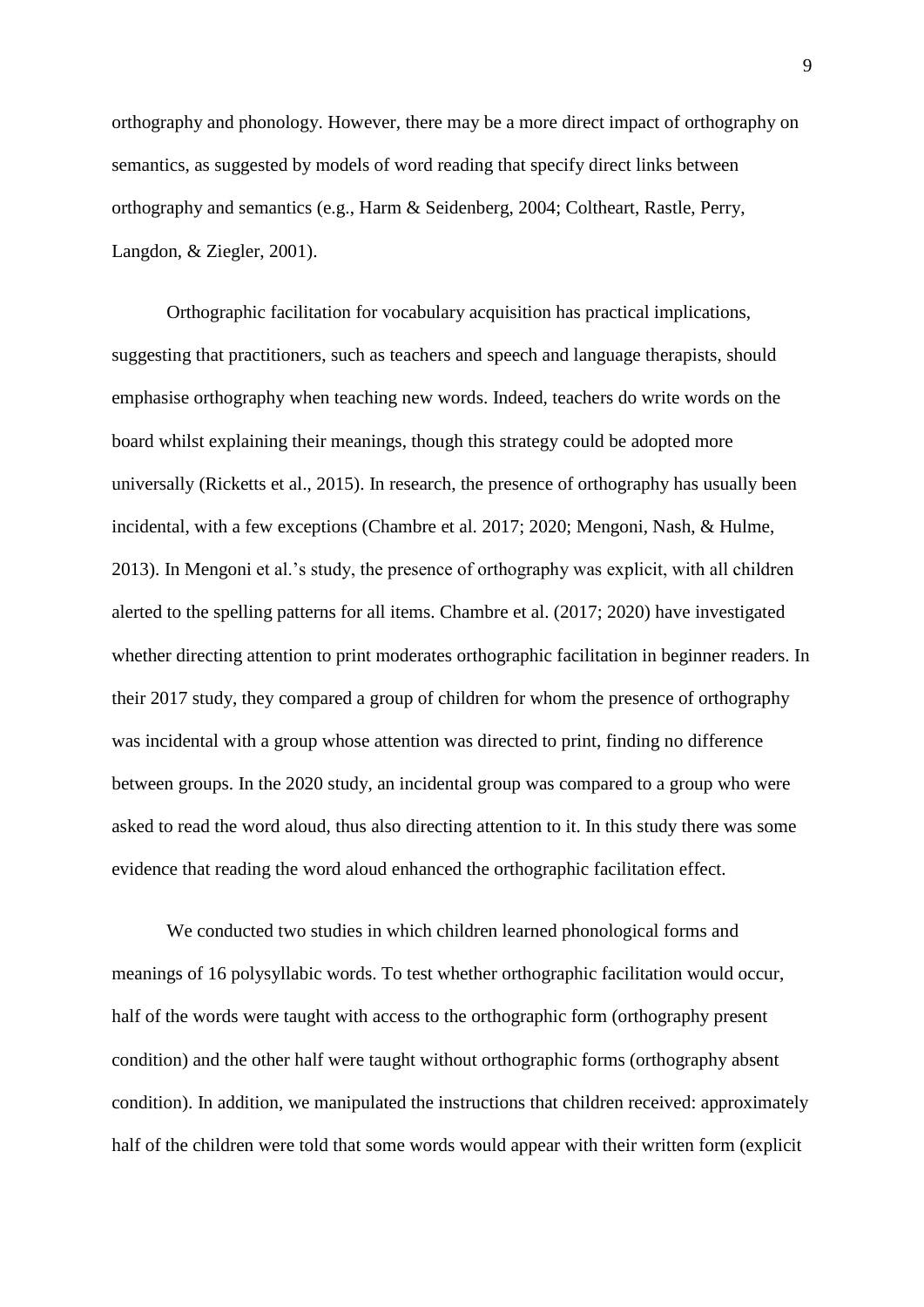group); the remaining children did not receive these instructions (incidental group). Finally, we investigated the impact of spelling-sound consistency by including words that varied continuously on a measure of pronunciation variability (after Mousikou, Sadat, Lucas, & Rastle, 2017; see Method for more details). The quality of lexical representations was measured in two ways. A cuing hierarchy was used to elicit semantic knowledge from the phonological forms, providing a fine-grained measure of semantic learning. First, participants were asked to provide a definition. If their response was incorrect, they were given part of the definition (a cue) and asked to provide the rest. If their response was still incorrect, they were asked to select the definition from a choice of four. A spelling task indexed the extent of orthographic learning for each word. We sought to make the experimental paradigm as naturalistic as possible. Therefore, real words were taught, using an instruction and assessment approach adapted from standard educational and speech and language therapy practice. In Study 1, we measured knowledge of newly learned words at two intervals: one week and eight months after teaching. Longitudinal studies of word learning are rare and this is the first longitudinal investigation of orthographic facilitation. Study 2 extended the same experimental paradigm to a larger and more varied sample.

#### **2. Study 1**

Forty-one children aged 9-10 years completed the word learning task, followed by semantic and orthographic assessments one week after learning (Time 1), and eight months later (Time 2). Given the paucity of longitudinal data in word learning and orthographic facilitation research, we did not make predictions about the influence of time. We addressed three research questions:

1. Does the presence of orthography promote greater word learning? We predicted that children would demonstrate greater orthographic learning for words that they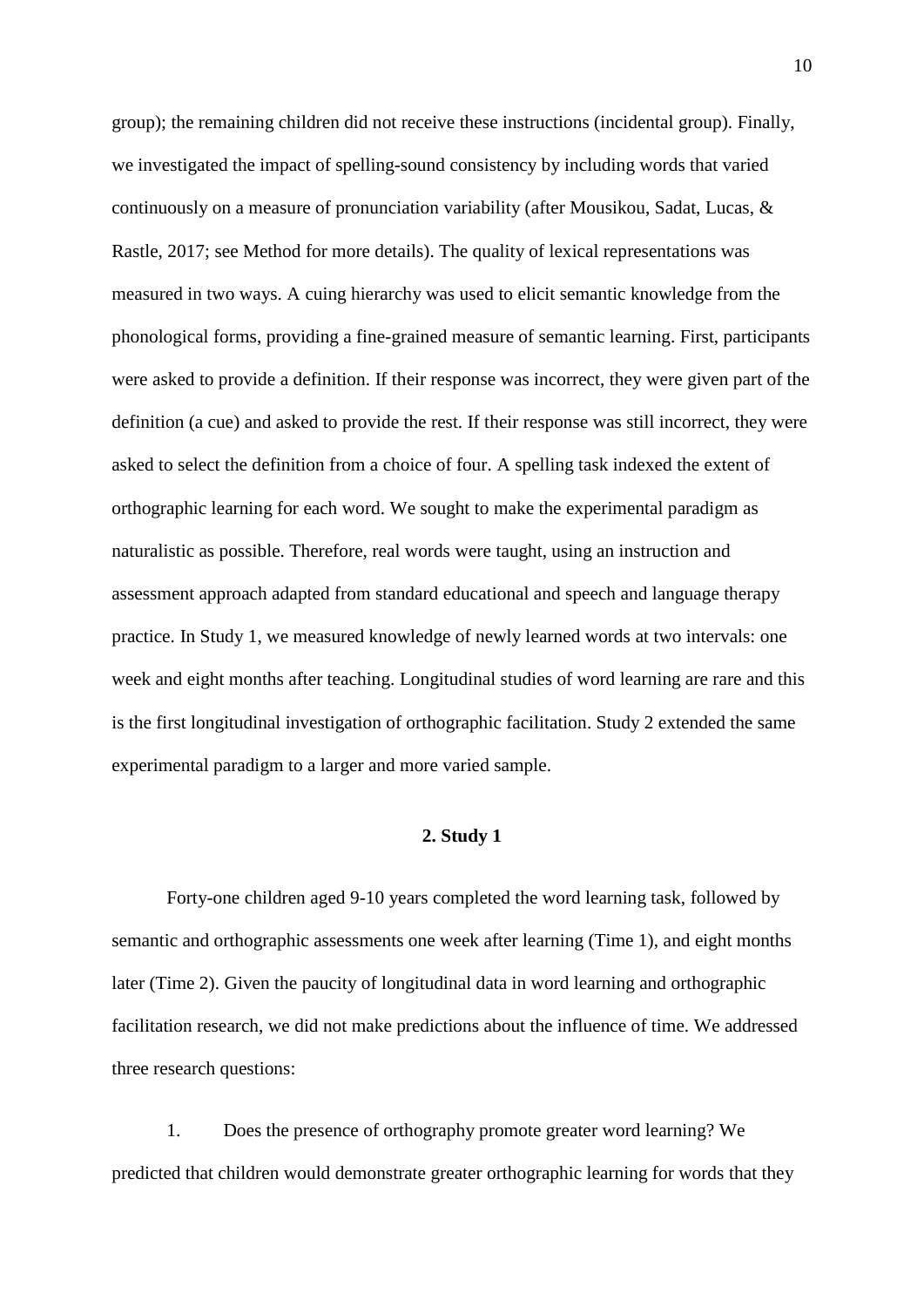had seen (orthography present condition) versus not seen (orthography absent condition). We anticipated that orthographic facilitation might also be observed for semantic learning (Colenbrander et al., 2019).

2. Will orthographic facilitation be greater when the presence of orthography is emphasised explicitly during teaching? We expected to observe an interaction between instructions and orthography, with the highest levels of learning when the orthography present condition was combined with explicit instructions. However, this prediction was tempered by one study showing that this was not the case in younger children (Chambre et al., 2017).

3. Does word consistency moderate the orthographic facilitation effect? For orthographic learning, we expected that the presence of orthography might be particularly beneficial for words with higher spelling-sound consistency, with learning highest when children saw and heard the word, and these codes provided overlapping information. For semantic learning, we reasoned that if the presence of orthography on semantic learning is driven by a beneficial effect of orthography on the learning of phonology (Ricketts et al., 2009; Rosenthal & Ehri, 2008), then orthographic facilitation will be greatest for word forms with more consistent spelling-sound mappings.

#### **2.1. Method**

**2.1.1. Participants** were 41 children from one socially-mixed school in the South-East of England ( $M_{age} = 9.95$ ,  $SD = .53$ , 24 female). All spoke English as a first language, and none had any recognised special educational need. Table 1 summarises participant characteristics. The [omitted for blind review] Ethics Committee provided ethical approval for the study, as part of the [omitted for blind review] project. Follow-up data after eight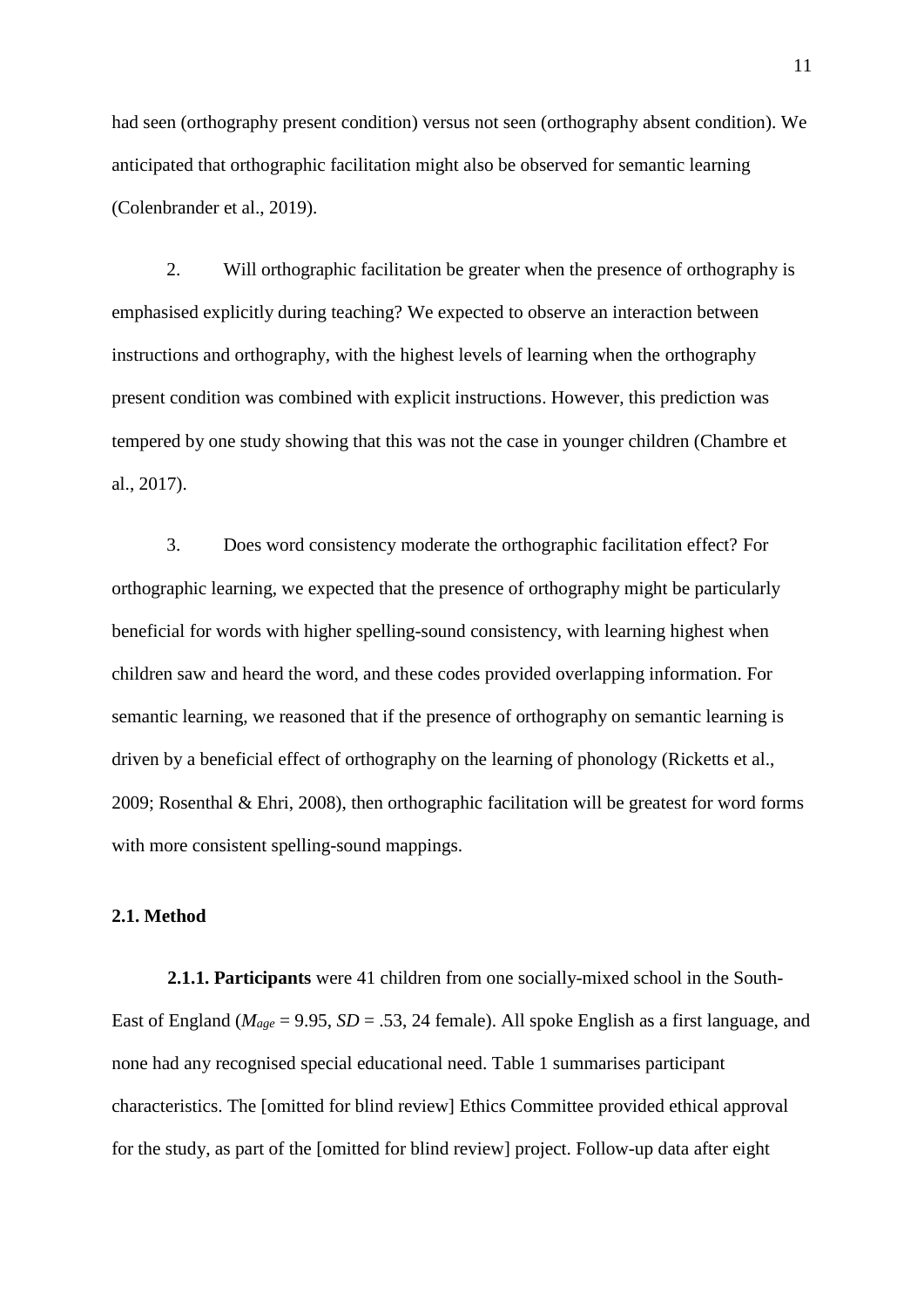months were not available for three children; one child had left the school and two were absent on the day of testing.

#### **2.1.2. Materials and procedure.**

*2.1.2.1. Background measures.* Participants completed background measures in one or two sessions, each lasting approximately 45 minutes. Tasks were administered in a fixed order and according to manual instructions. Nonverbal reasoning was measured using the Matrix Reasoning subtest of the Wechsler Abbreviated Scale of Intelligence – Second Edition (WASI-II; Wechsler, 2011), a pattern completion task (split-half reliability: .87; test-retest reliability: .79). Word and nonword reading were assessed using the Sight Word Efficiency (SWE) and Phonemic Decoding Efficiency (PDE) subtests of the Test of Word Reading Efficiency – Second Edition (TOWRE-2; Wagner, Torgesen, & Rashotte, 2011) and the Castles and Coltheart Test 2 (CC2; Castles et al., 2009). For the TOWRE-2 subtests, reading efficiency is indexed by the number of words (SWE) or nonwords (PDE) read correctly in 45 seconds (test-retest reliability SWE: .91; PDE: .90). For the CC2, children were presented with a series of interleaved regular words, irregular words and nonwords (40 of each type) printed on individual cards, which they were asked to read aloud. Oral vocabulary knowledge was indexed by the Vocabulary subtest of the WASI-II (Wechsler, 2011) and the British Picture Vocabulary Scale – Third Edition (BPVS-3; Dunn, Dunn, & NFER, 2009). The WASI-II indexes expressive vocabulary by asking children to verbally define words (splithalf reliability: .91; test-retest reliability: .90). The BPVS-3 is a receptive vocabulary measure for which children are asked to indicate which of four pictures represents the meaning of each word.

*2.1.2.2. Experiment: design.* Children were taught 16 novel words in a 2x2 factorial design. The presence of orthography (orthography absent vs. orthography present) was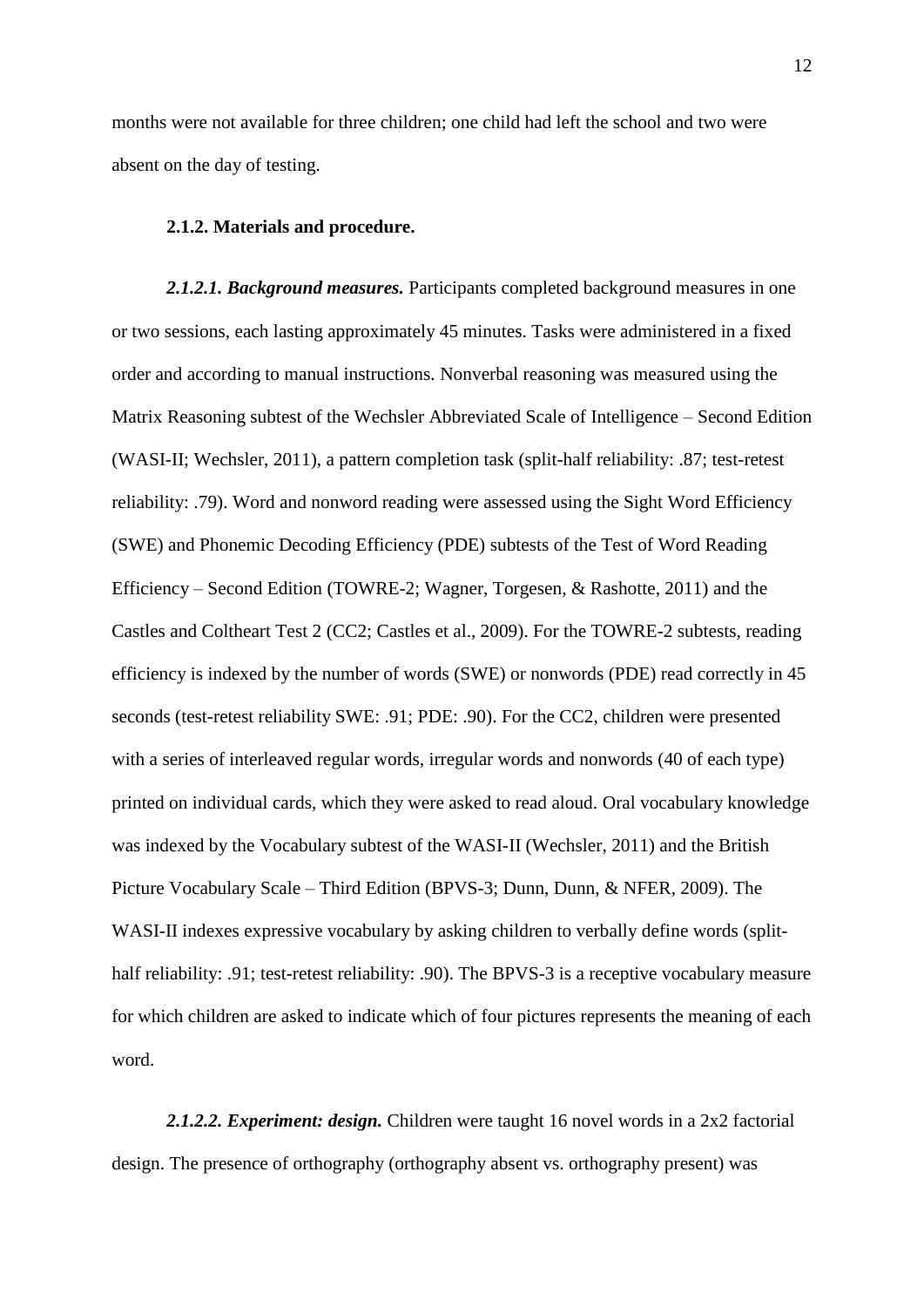manipulated within participants: for all children, eight of the words were taught with orthography present and eight with orthography absent. Instructions (incidental vs. explicit) were manipulated between participants such that children in the explicit condition were alerted to the presence of orthography whereas children in the incidental condition were not. Participants completing explicit and incidental conditions (*n* = 20 in explicit condition; 21 in incidental condition) were matched in pairs for vocabulary knowledge and word reading ability, and then matched as closely as possible for gender, age and nonverbal reasoning (*Fs* < 1 for vocabulary, word reading, age and nonverbal reasoning). Items were counterbalanced across instruction and orthography conditions, with all words appearing in both orthography conditions for approximately the same number of children within the explicit and incidental groups.

*2.1.2.3. Experiment: word stimuli.* Stimuli comprised 16 polysyllabic words, all of which were nouns (see Appendix). Fifty curriculum-relevant words were identified that were unlikely to be known by 12-13 year olds, and could be described as 'tier 2' words: words that are used by mature language users across a variety of domains, and that frequently occur in written texts (Beck, McKeown, & Kucan, 2002). An adult survey ( $N = 117$ ) and subsequent adolescent survey ( $N = 42$ , 15 – 18 years,  $M_{\text{age}} = 16.79$ ,  $SD = 0.78$ ) were used to identify a set of words that participants were unlikely to know. The surveys were administered online using Bristol Online Survey (now Jisc Online Surveys), and participants were asked to select one of four options in response to each word (following Dale, 1965): a) I've never seen or heard this word before; b) I'm familiar with this word, but don't know what it means; c) I have an idea of what this word means; or d) I definitely know what this word means. Participants were additionally asked to provide the meaning of a word if they knew it. Adult participants were recruited via social media sites, and adolescent participants via colleagues and acquaintances with adolescent children.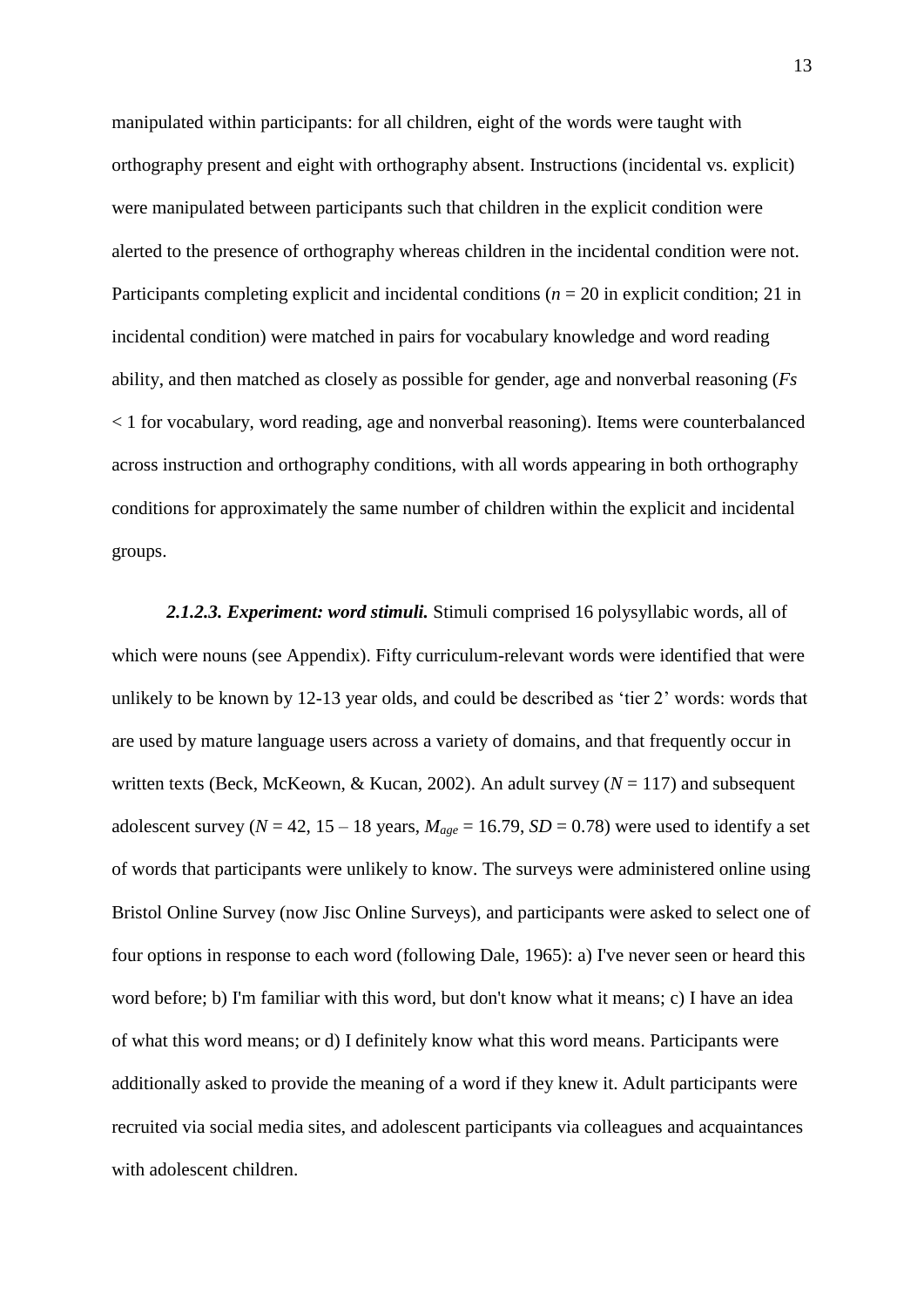Based on these responses, the original list of 50 words was ranked in order of words least well known by respondents. Two lists of eight words were then selected that could be matched for counterbalancing purposes. Words were matched exactly in pairs for number of morphemes (range  $= 1-2$  morphemes) and syllables (range  $= 2-4$  syllables) and the items in each pair were allocated to separate lists. Item lists were also matched closely (all *F*s < 1) for adolescent survey ratings, number of letters (range  $= 6-11$  letters), number of phonemes (range = 4-10 phonemes) and our measure of spelling-sound consistency (see below). Only one word in each list started with a vowel and initial consonants appeared a maximum of once in each list to avoid confusion amongst words. Care was taken to make sure that word meanings were not overlapping.

Spelling-sound consistency relates to the frequency with which letters correspond to sounds and vice versa. Spelling-sound consistency has been conceptualised carefully for monosyllabic words (Kessler & Treiman, 2001) but there is no consensus on how to capture consistency for polysyllabic words. We indexed consistency at the whole word level using *H* (after Mousikou et al., 2017; Treiman, Mullennix, Bijeljac-Babic, & Richmond-Welty, 1995). The stimuli were read aloud by 33 children (17 girls,  $M_{age}$  = 13.81 years, SD = .28) recruited from a single school in the South-East of England, none of whom participated in the experiment. The frequency of each alternative pronunciation was recorded, and consistency was then calculated using the formula  $\Sigma$ [-pi x log2(pi)], where pi is the proportion of participants giving a certain pronunciation (see Appendix for values). An H value of 0 would indicate a consistent item (all participants producing the same pronunciation), with values  $>0$ indicating greater inconsistency (pronunciation variability) with increasing magnitude.

*2.1.2.4. Experiment: procedure.* The experimental procedure is summarised in Figure 1. A pre-test was conducted to establish participants' knowledge of the stimuli. Then, each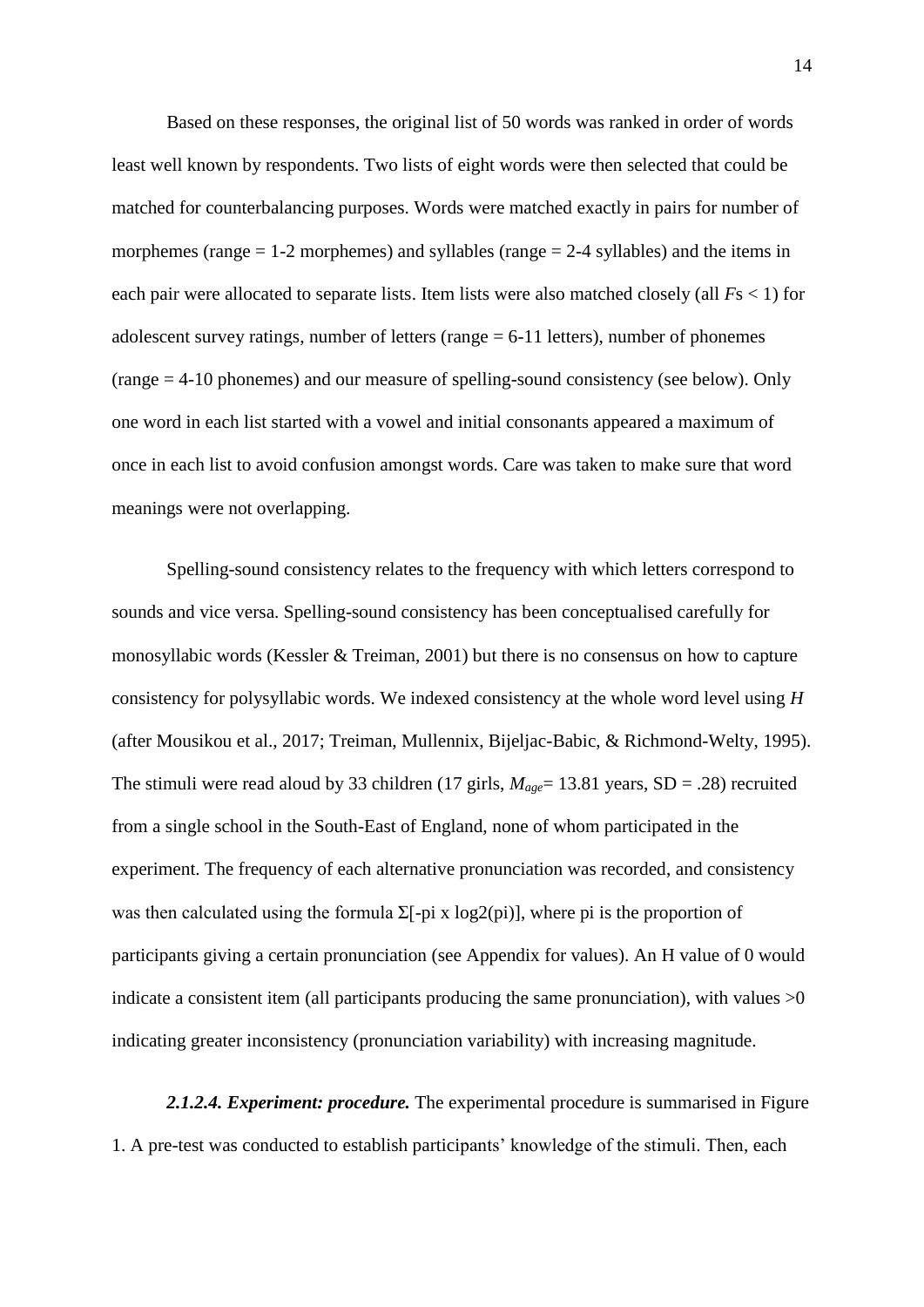child was seen for three 45-minute sessions to complete training (Sessions 1 and 2) and posttests (Session 3). Sessions were spaced one week apart to emulate the pace of topic-related vocabulary learning in school, and to allow for spaced teaching (Carpenter, Cepeda, Rohrer, Kang, & Pashler, 2012). This also enabled newly learned words to be consolidated during sleep (Henderson, Weighall, & Gaskell, 2013). The intended gap of seven days between sessions was achieved for most participants between Sessions 1 and 2 (56%; *M* = 7.37 days,  $SD = 1.09$ , range = 6-12 days) and Sessions 2 and 3 (71%;  $M = 7.00$ ,  $SD = 0.55$ , range = 6-8). Post-tests were then re-administered approximately eight months later at Time 2 (*M* = 241.58 days from Session 3,  $SD = 6.10$ ).

All instructions, stimuli and feedback were pre-recorded by a native speaker of English and presented to participants via the E-prime 2.0 programme (Schneider, Eschman, & Zuccolotto, 2012a, 2012b). Instructions, feedback and orthography (where relevant) were also presented in written form on the screen. E-prime was used to randomise order of presentation and record the accuracy of responses. Presenting information in this way also allowed us to ensure that the experiment was presented as intended, pronunciations were standard across children and exposures and all children had the same opportunity to learn. The second author conducted all experimental sessions with all children. Three children were excluded due to an administration error. They are not referred to in the participants section, nor are they included in any tables, figures or analyses.

---Figure 1 about here---

*2.1.2.4.1. Pre-test.* For each word, children were asked, *'do you know what [word] means?'* If they responded 'yes', they were prompted to give a definition. Participants were excluded if they demonstrated any knowledge of a word's meaning in their definition. Seven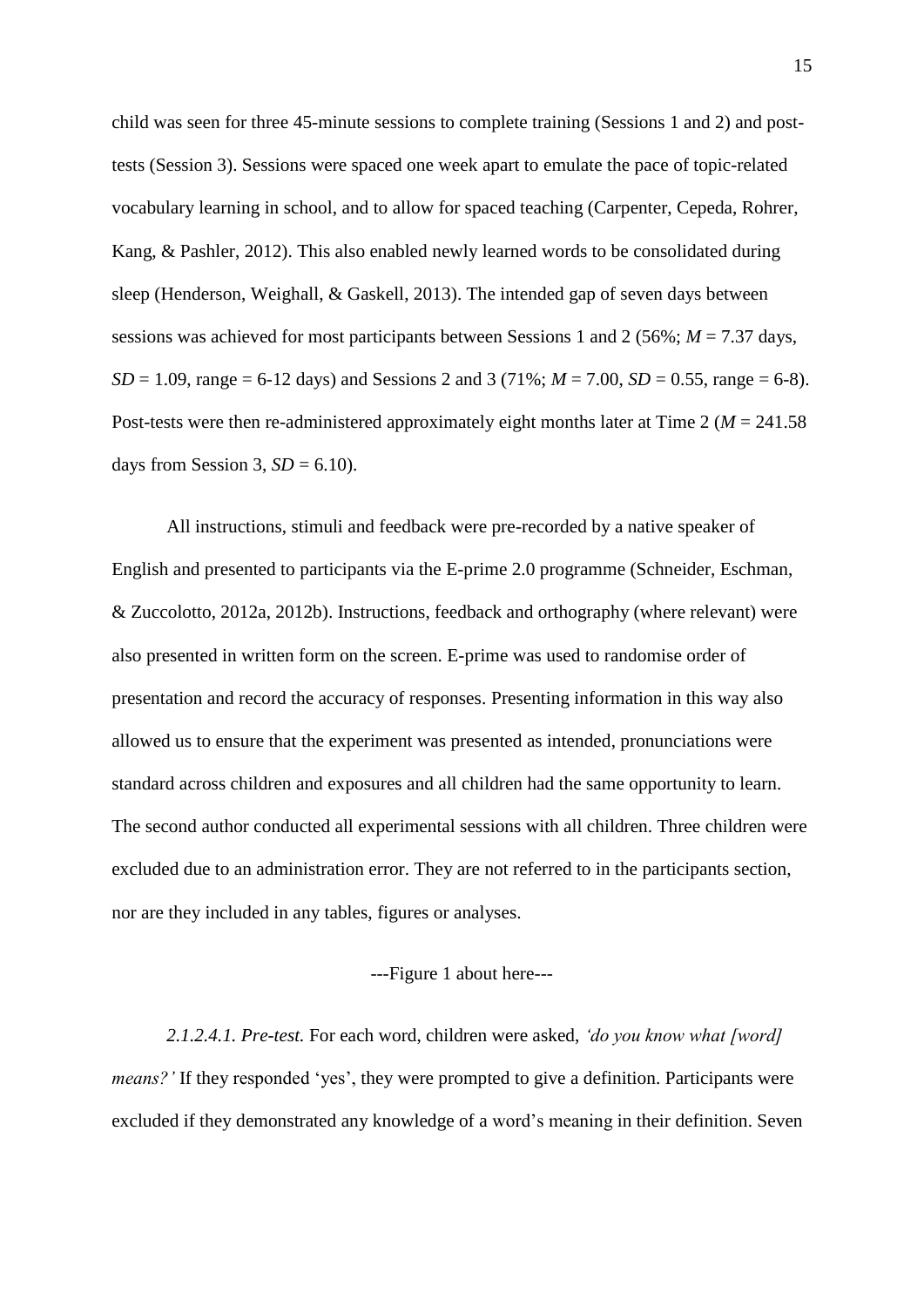participants were excluded, with individuals knowing *syncopation* (*n* = 6) and *cataclysm* (*n* = 1).

*2.1.2.4.2. Training.* Each training session comprised two blocks of trials: one phonological block, then one phonology-semantic block. For children in the explicit condition only, the prompt 'for some of the activities, you will see the word written on the screen. You might find this helpful' was given once prior to each semantic-phonological training block. The pre-test provided one exposure to each phonological form; training provided a further 24 exposures. Children were exposed to word definitions 10 times and, for words in the orthography present condition, to orthography four times.

The phonological training block familiarised children with the new phonological forms. In an initial set of trials participants heard and repeated each word once (e.g., *'repeat epigram'*). In the second set of trials they heard each word and then repeated it whilst simultaneously tapping out its syllables to draw attention to the phonological structure of the word (e.g., Lundberg, Frost, & Petersen, 1988; Yopp & Yopp, 2000). This allowed for four exposures to the phonological form per session (eight over training).

In the phonology-semantic block (see Figure 1), children completed five activities with each word, taking one word at a time: 1. repeat it (e.g., *'repeat epigram'*); 2. listen to the word with its three-word definition (e.g., *'listen carefully / you don't need to do anything / epigram is a witty remark'*); 3. listen to the word in sentence context (e.g., *'listen carefully / you don't need to do anything / Ed knew how to use a good epigram to keep his friends entertained over dinner'*); 4. repeat the word with its definition (e.g., *'repeat after me / epigram is a witty remark'*); and 5. repeat the word and definition again, substituting the middle word of the definition (an adjective) for a synonym (e.g., *'repeat it, but this time change the middle word to a different word that means the same thing / epigram is a witty*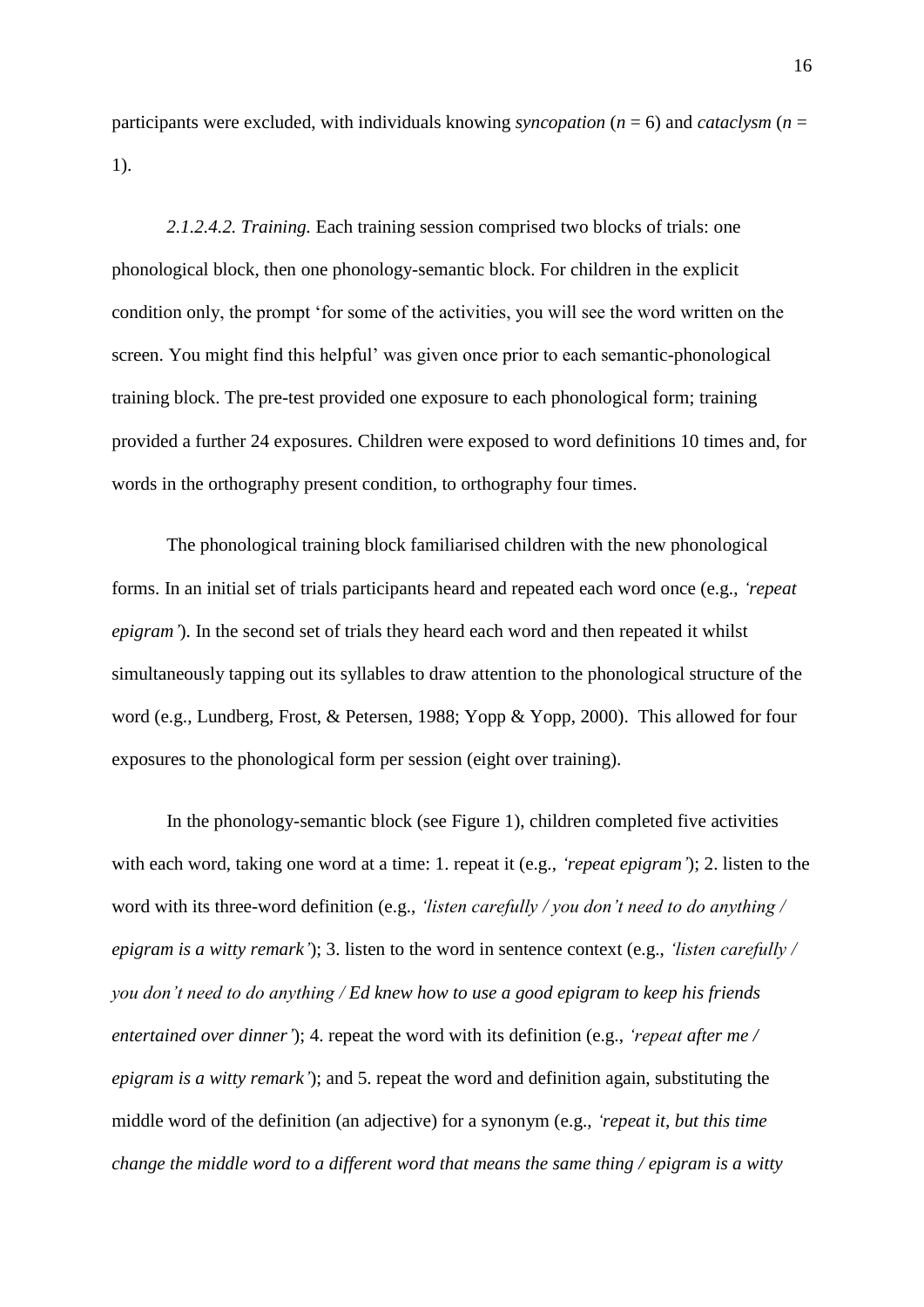*remark'*). All definitions followed a determiner-adjective-noun structure and included simple vocabulary to ensure understanding. Sentence contexts  $(15 - 16$  words) included the target word and provided additional cues to meaning. All definitions and sentence contexts appear in the Appendix. Repetition trials were included to engage children in the task and the synonym substitution was included to encourage them to actively process the meaning of the word. For words trained in the orthography present condition, the orthographic form appeared during passive activities: 2) listen to the definition; 3) listen to the word in sentence context. The two phonology-semantic blocks allowed for 16 exposures to each phonological form, 10 exposures to the definition and, for orthography present items, four exposures to the orthographic form.

*2.1.2.4.3. Semantic post-test.* The semantic post-test assessed knowledge for the meanings of newly trained words. We took a dynamic assessment or cuing hierarchy approach (Hasson & Joffe, 2007), providing children with increasing support to capture partial knowledge and the incremental nature of acquiring such knowledge (Dale, 1965). Each word was taken one at a time and children were given the opportunity to demonstrate knowledge in three steps: definition, cued definition, recognition. In the definitions step, each child was asked, '*what does [word] mean?*' If they were able to provide the target definition or a close approximation, the next word was presented. If not, they were given a semantic cue, using a set format: '*it is a type of [noun]. Can you tell me what type?*' If the child provided the target adjective or a close synonym the next word was presented. Otherwise, the child was asked to select the correct definition from an array of four, comprising the target definition and three distractors.

For the recognition step, the distractors were identical to the target definition with the exception of the adjective, which was substituted with a plausible alternative (e.g., for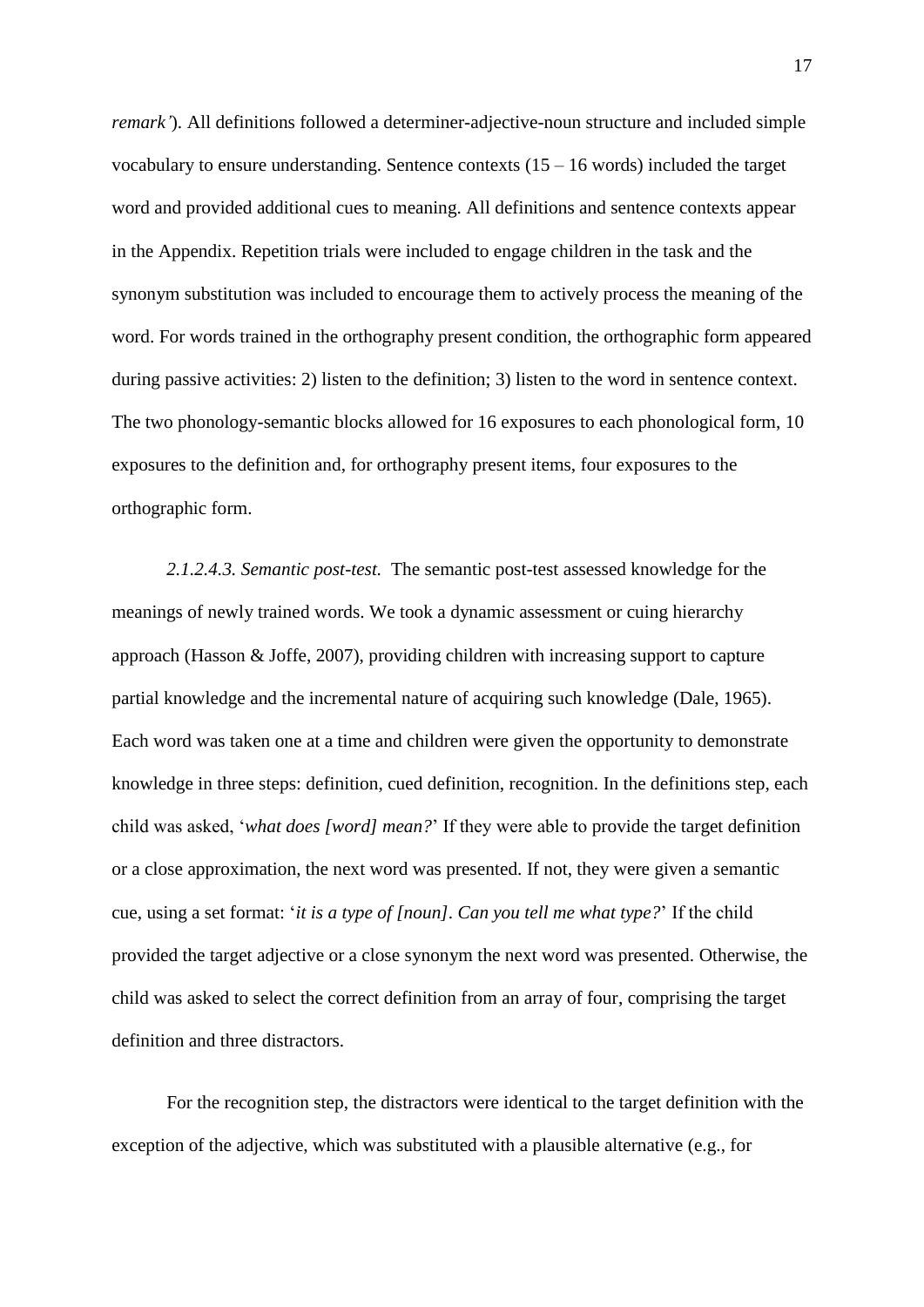*epigram*, target definition: 'a witty remark'; distractors: 'an unfunny remark', 'a kind remark', 'an indignant remark'). Adjectives were not used more than once across target and distracter definitions, and distractor adjectives that were similar in meaning to the target were avoided. Where possible, one distractor adjective was opposite in meaning to the target adjective (i.e. 'unfunny' for 'witty'). The four multiple-choice options for each word were presented on the screen in a grid format until a response was made. Position was randomised and participants heard each option once in order: top left, top right, bottom left, bottom right.

The semantic post-test score captured depth of semantic knowledge for the newly learned words. A score of three was allocated for a correct response in the definition task, two for a correct response in the cued definition task, one for a correct response in the recognition task, and zero if the item was not correctly defined or recognised. For this measure, the maximum score was 48 (24 per orthography condition). Reliability (Cronbach's  $\alpha$ ) was calculated for a binary score  $(1 = definition or cued definition, otherwise 0)$ , and was acceptable ( $\alpha$  = .71).

*2.1.2.4.4. Orthographic post-test.* This post-test was included to ascertain the extent of orthographic knowledge after training. Children were asked to spell each word and their spelling productions were transcribed so that they could be scored. Responses were scored using a Levenshtein distance measure, using the *stringdist* library (van der Loo, 2019) in R (R Core Team, 2018). This score indexes the number of letter deletions, insertions and substitutions that distinguish between the target and the child's response. For example, the response 'epegram' for target 'epigram' attracts a Levenshtein score of 1 (one substitution). Thus, this score gives credit for partially correct responses, as well as entirely correct responses. The maximum score is 0, with higher scores indicating less accurate responses. Reliability was calculated with accuracy scores; this was acceptable (Cronbach's  $\alpha = .81$ ).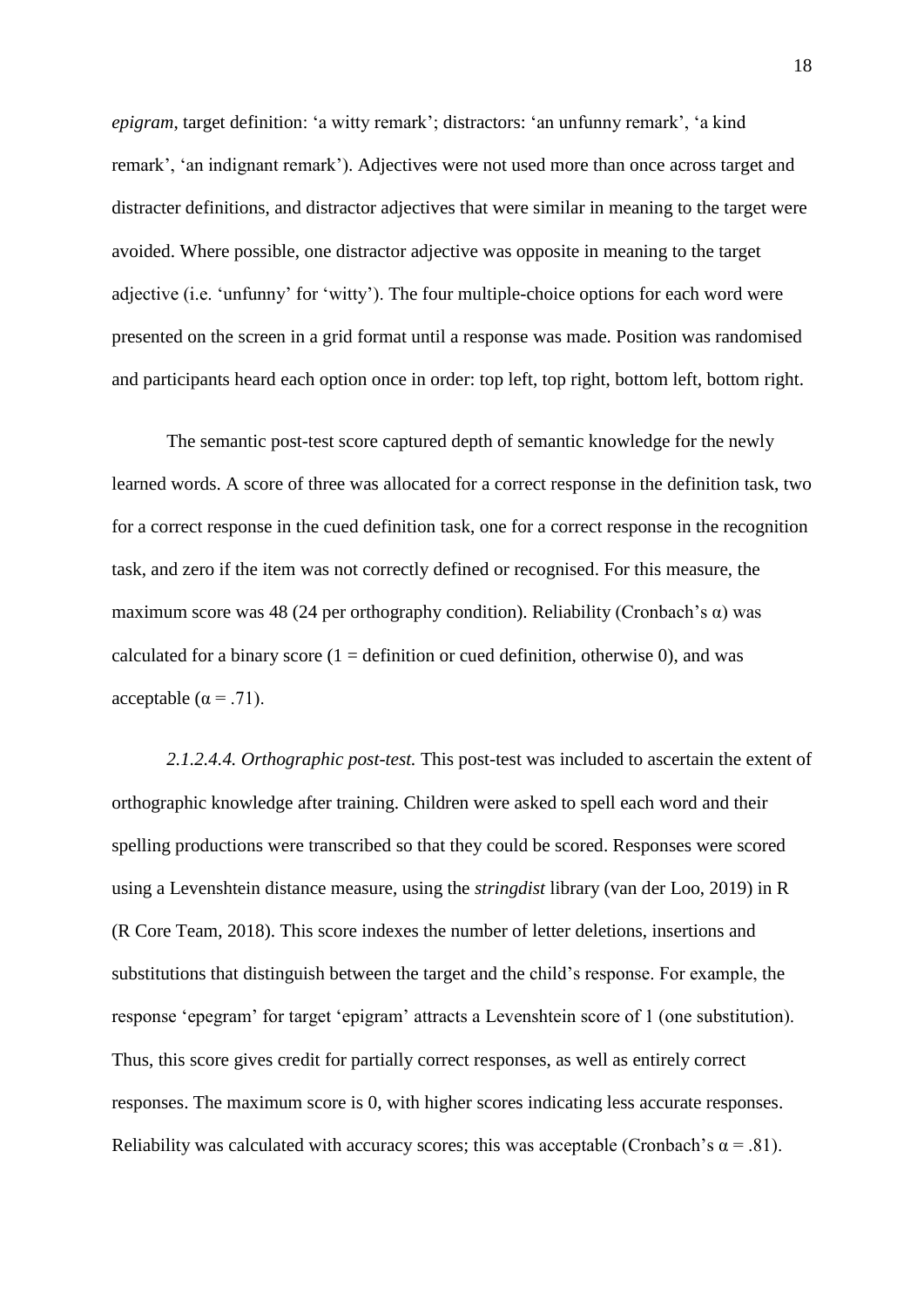For the interested reader, accuracy data are also available online alongside Levenshtein distance scores (see OSF:

[https://osf.io/e5gzk/?view\\_only=a43914620dae4cc1b56bf3c15ef8d6c6\)](https://osf.io/e5gzk/?view_only=a43914620dae4cc1b56bf3c15ef8d6c6).

#### **2.2. Results**

Analysis data and code are shared through an OSF repository accessible at: [https://osf.io/e5gzk/?view\\_only=a43914620dae4cc1b56bf3c15ef8d6c6.](https://osf.io/e5gzk/?view_only=a43914620dae4cc1b56bf3c15ef8d6c6)

**2.2.1. Participant characteristics.** Table 1 summarises performance on background measures. Norm-referenced scores are reported for all measures except the Castles and Coltheart Test 2 (CC2) where raw scores are reported instead. Norm-referenced scores indicate age-appropriate performance in relation to nonverbal reasoning, word reading, nonword reading and oral vocabulary knowledge.

---Table 1 about here---

**2.2.2. Approach to analysis.** We used mixed-effects models to analyse data because this approach permits modelling of both participant- and item-level variability simultaneously, unlike more traditional approaches such as ANOVA. In this study, multiple participants responded to multiple items, meaning that both participants and items were sources of nonindependence in our data (i.e. responses from the same participant are likely to be correlated, as are responses to the same item). Compared to ANOVA, mixed-effects models offer a more flexible approach, and are better able to handle missing data without significant loss of statistical power (Baayen, Davidson, & Bates, 2008; Brauer & Curtin, 2018).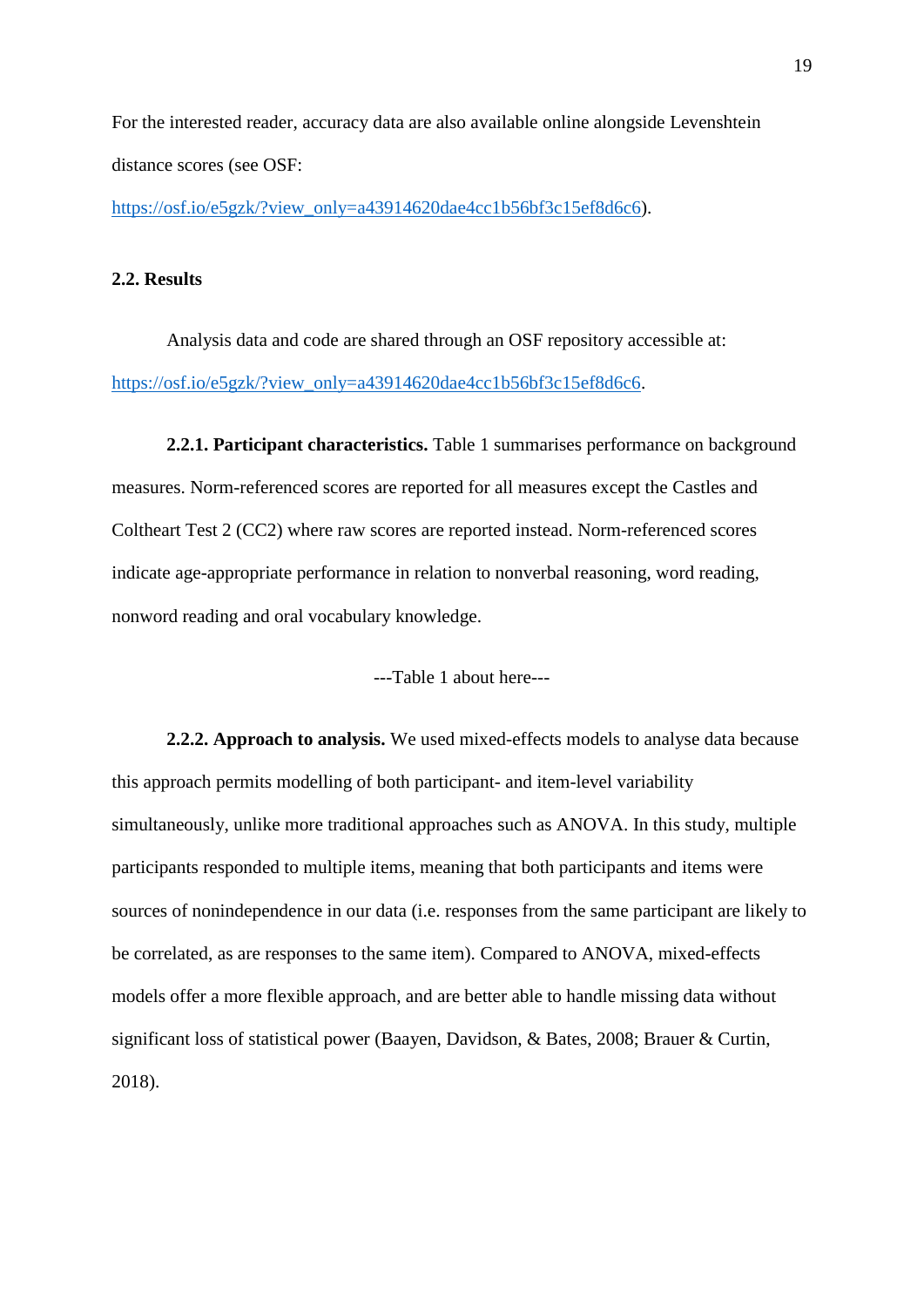We fitted Bayesian mixed-effects models using the brms (Bayesian regression models using 'Stan') library (Bürkner, 2017, 2018) in R (R Core Team, 2018). We adopted Bayesian rather than frequentist methods for three reasons. First, Bayesian approaches are highly flexible, enabling us to model the sequential and categorical nature of the semantic post-test responses. Second, while it is recommended that mixed-effects models fully take into account random effects (i.e. a maximal effects structure; Barr, Levy, Scheepers & Tily, 2013), convergence issues are common (Meteyard & Davies, 2020). Bayesian models will typically converge to accurate values of effects estimates for any sample (Liddell & Kruschke, 2018). Third, as we discuss below, Bayesian analyses allowed us to combine data sets in Study 2 without risk of elevating Type 1 error (Kruschke, 2013).

More generally, Bayesian models are scientifically advantageous because they yield accurate representations of the posterior distribution. For each parameter (including fixed and random effects), Bayesian models generated a probability distribution representing the differing probabilities of each potential value of the coefficient for an effect. This means that we were able to report the most probable value of the estimate for an effect, given the posterior distribution, data and model assumptions. In tables summarising our models (Tables 2-3), we report each estimate, along with its 95% credibility intervals (lower and upper bound). The credibility interval indicates the range within which we can suppose that the "true value" of a parameter lies (see OSF: word-learning-supplementary\_2020-09-30.pdf for a graphical illustration of this). In tables we also report the proportion of the distribution that sits either above or below 0, depending on the direction of the effect. That proportion indicates the probability of an effect in that direction. Where lower and upper bounds of the credibility interval cross zero, the direction and the magnitude of effects are estimated with less certainty. To allow for comparison, equivalent frequentist models with p values are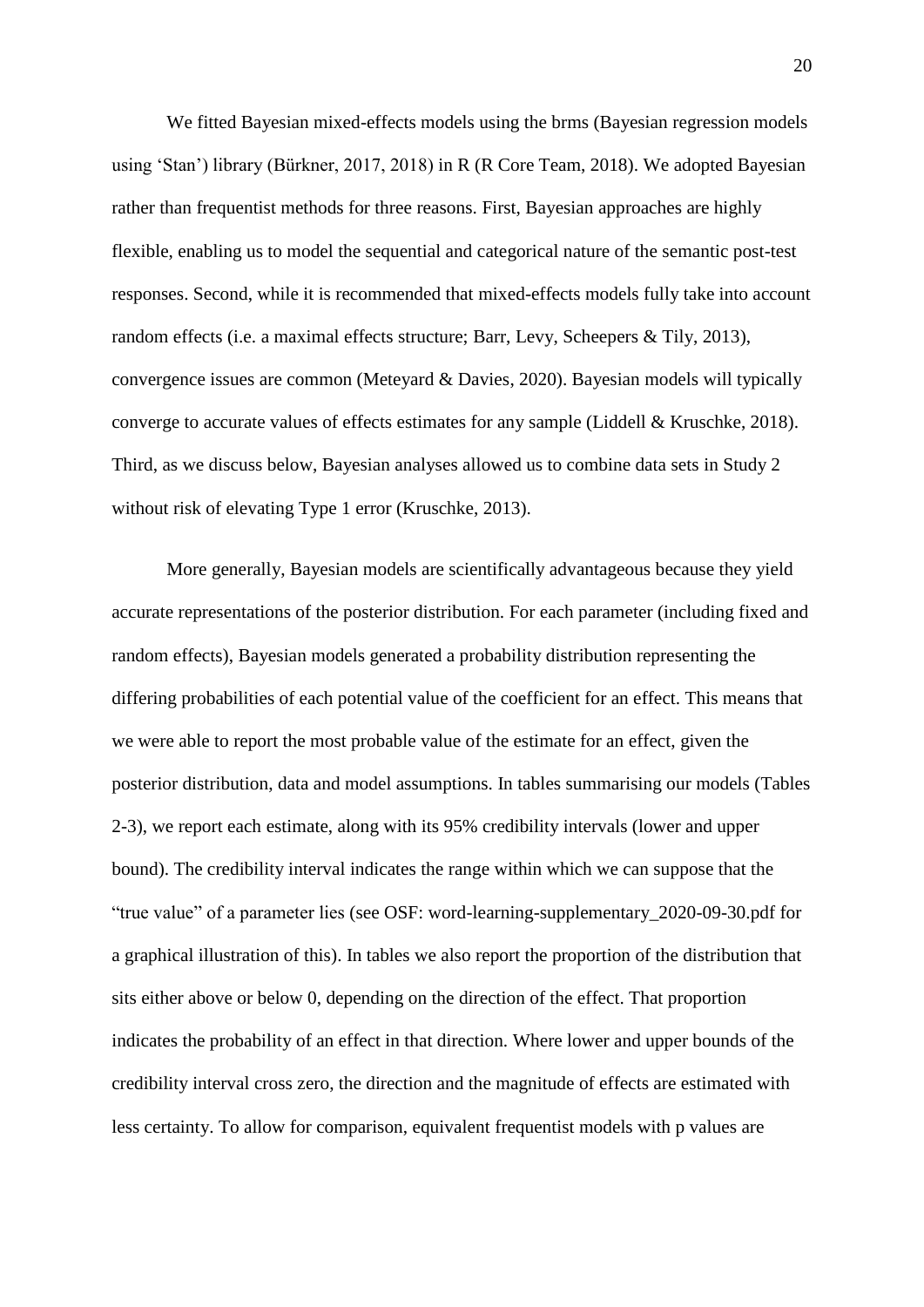included in Supplementary Materials, though were subject to convergence issues (see OSF: word-learning-supplementary\_2020-09-30.pdf for details).

In the semantic post-test, participants worked their way through three steps, only progressing from one step to the next step if they provided an incorrect response or no response. Given the sequential nature of this task, we analysed data using sequential ratio ordinal models (Bürkner & Vuorre, 2019). In sequential models, we account for variation in the probability that a response falls into one response category (out of *k* ordered categories), equal to the probability that it did not fall into one of the foregoing categories, given the linear sum of predictors. We estimate the k-1 thresholds and the coefficients of the predictors. Orthographic post-test performance was scored using a Levenshtein distance measure where 0 corresponds to an accurate response and higher scores indicate less accurate responses. Because, for any response, the distance corresponds to the frequency of edits made, and because there is no upper limit to the potential number of edits, this outcome variable can be treated as count data and analysed under the assumption that values stem from a Poisson probability distribution (Gelman & Hill, 2007). This approach allowed us to estimate the effects of potential influences on scores, whilst allowing that many responses may be partially correct to varying degrees.

For the semantic and orthographic models, we took a hypothesis-driven approach, estimating the fixed effects of time (Time 1 vs. Time 2), orthography (absent vs. present), instructions (incidental vs. explicit) and consistency (standardized H), as well as the interaction between orthography and instructions and the interaction between orthography and consistency. Different levels of the three binary fixed effects were sum coded, with orthography as  $-1$  (absent) vs.  $+1$  (present), instructions as  $-1$  (incidental) vs.  $+1$  (explicit), and time as -1 (Time 1) vs. +1 (Time 2). Consistency H, as a numeric predictor variable, was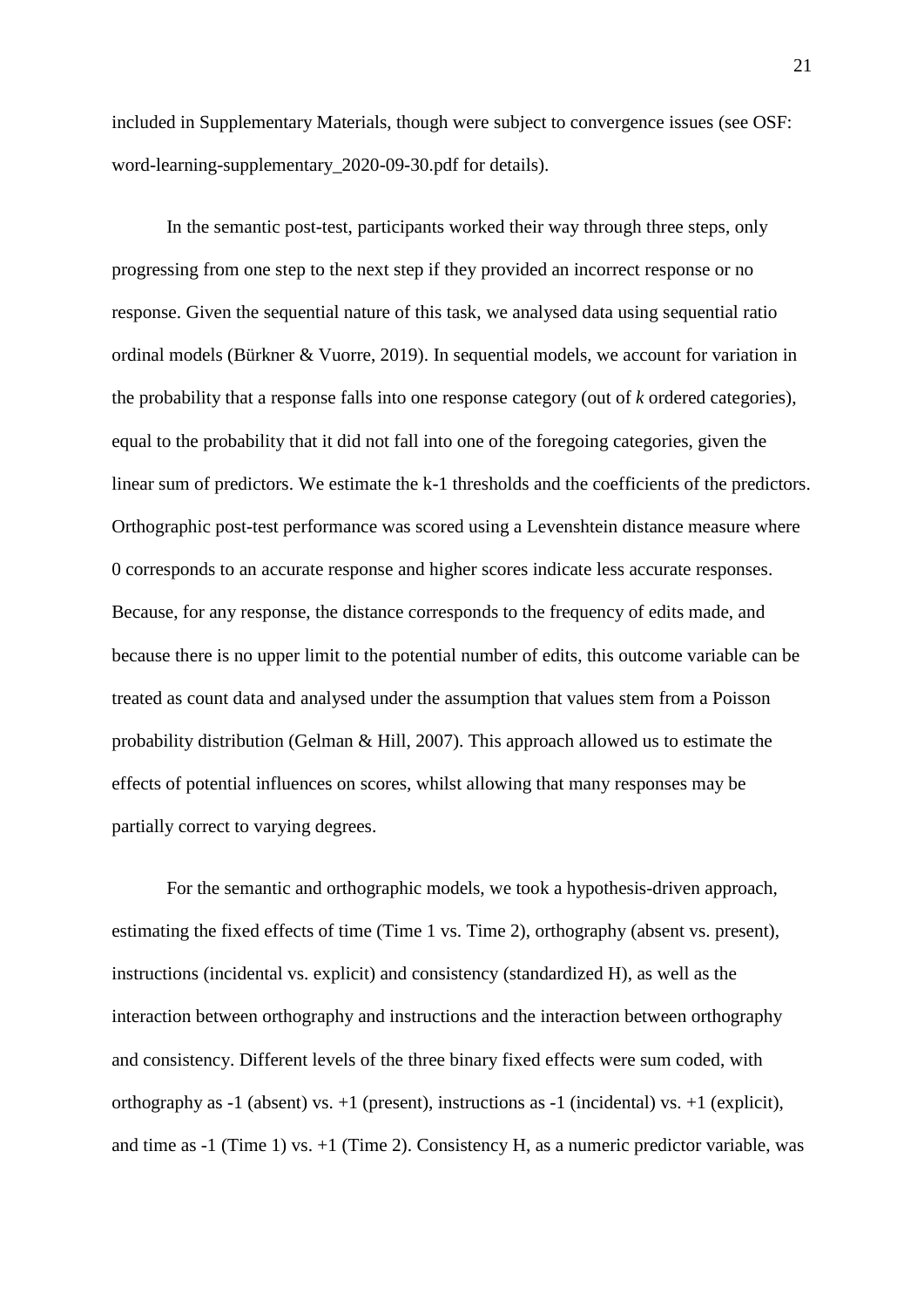standardized to z scores before entry to models as predictors. Models were specified to include maximal random effects (after Barr et al., 2013).

**2.2.3. Semantic post-test.** Table 2 summarises the semantic model (see OSF: wordlearning-supplementary\_2020-09-30.pdf for full model summaries). Figure 2 (top panel) illustrates marginal effects, with four panels showing how each fixed effect influenced the probability that children would produce a response scored 0, 1, 2 or 3. It is clear that there were very few full definitions (coded 3) or incorrect responses (coded 0), with the majority of responses either reflecting recognition of the definition (category 1) or cued definitions (category 2), and the fixed effects primarily influencing the relative contribution of category 1 and 2 responses to the total.

#### ---Table 2 and Figure 2 about here---

Time was estimated to have a negative effect, with children producing lower scored responses at Time 2 than Time 1. At Time 2, there were fewer cued definition (category 2) responses and more recognition (category 1) responses, compared to Time 1. Importantly though, at Time 2, our estimates reveal good retention of knowledge about each word, as reflected in the high probability of recognition responses. There was some evidence that instructions influenced performance, with higher responses in the explicit than incidental condition. The credibility intervals for instructions, consistency and the interactions (see Table 2) show that the evidence was not sufficient to resolve the magnitude or the direction of these effects.

**2.2.4. Orthographic post-test.** Table 2 summarises the orthographic model, and Figure 2 (bottom panel) illustrates marginal effects, showing how each fixed effect influenced the accuracy of spelling responses. Note that 0 indicates a correct response and higher scores correspond to less accurate responses. Spelling productions were more accurate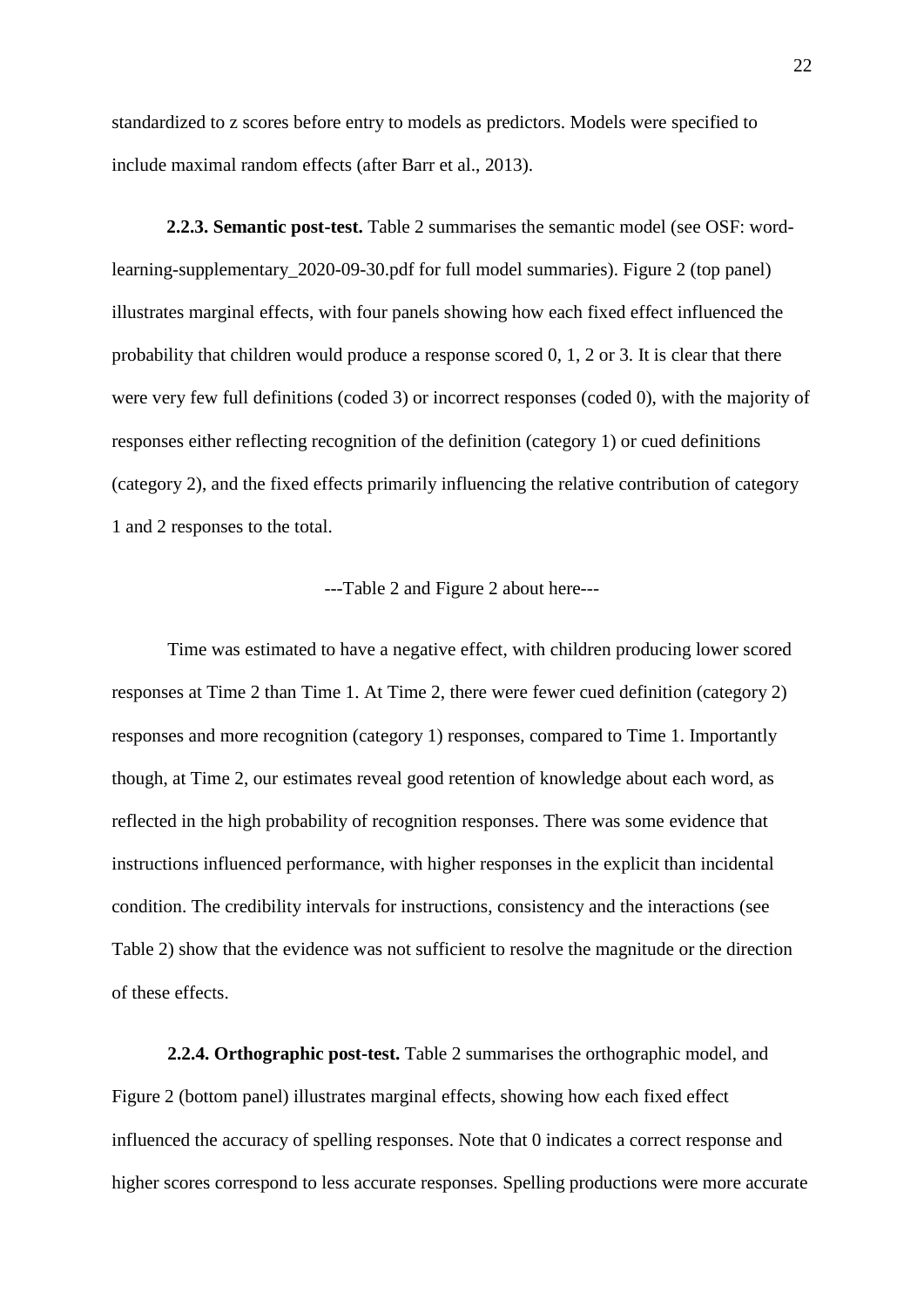for items taught in the orthography present condition, compared to the orthography absent condition. Other effects were estimated with less certainty.

#### **2.3. Discussion**

Phonological forms and meanings for sixteen polysyllabic words were taught, with half of the words taught with orthography present, and half without orthography. We measured learning for semantic and orthographic information just after teaching (Time 1), and eight months later (Time 2). We analysed our data using Bayesian mixed-effects models. In relation to our hypotheses, there was evidence for orthographic facilitation, with more accurate spelling responses for words that had been taught with orthographic support than those taught without. In comparison, the orthographic facilitation effect was estimated with less confidence for our semantic learning measure. Stronger effects of orthography on the learning of orthographic rather than semantic information are congruent with previous findings (Colenbrander et al., 2019). We did not observe the hypothesised interactions between orthography and instructions, or between orthography and consistency. An advantage of using Bayesian models was that they allowed us to estimate the magnitude of effects so that we can quantify confidence about our findings, instead of using the significant/nonsignificant dichotomy. There was uncertainty in the estimation of the orthographic facilitation effect for semantic learning, and little confidence in the hypothesised interactions for both orthographic and semantic learning. This uncertainty could reflect limited power or minimal individual differences, and Study 2 set out to explore this possibility. Further discussion of Study 1 findings is included following Study 2, in the General Discussion below.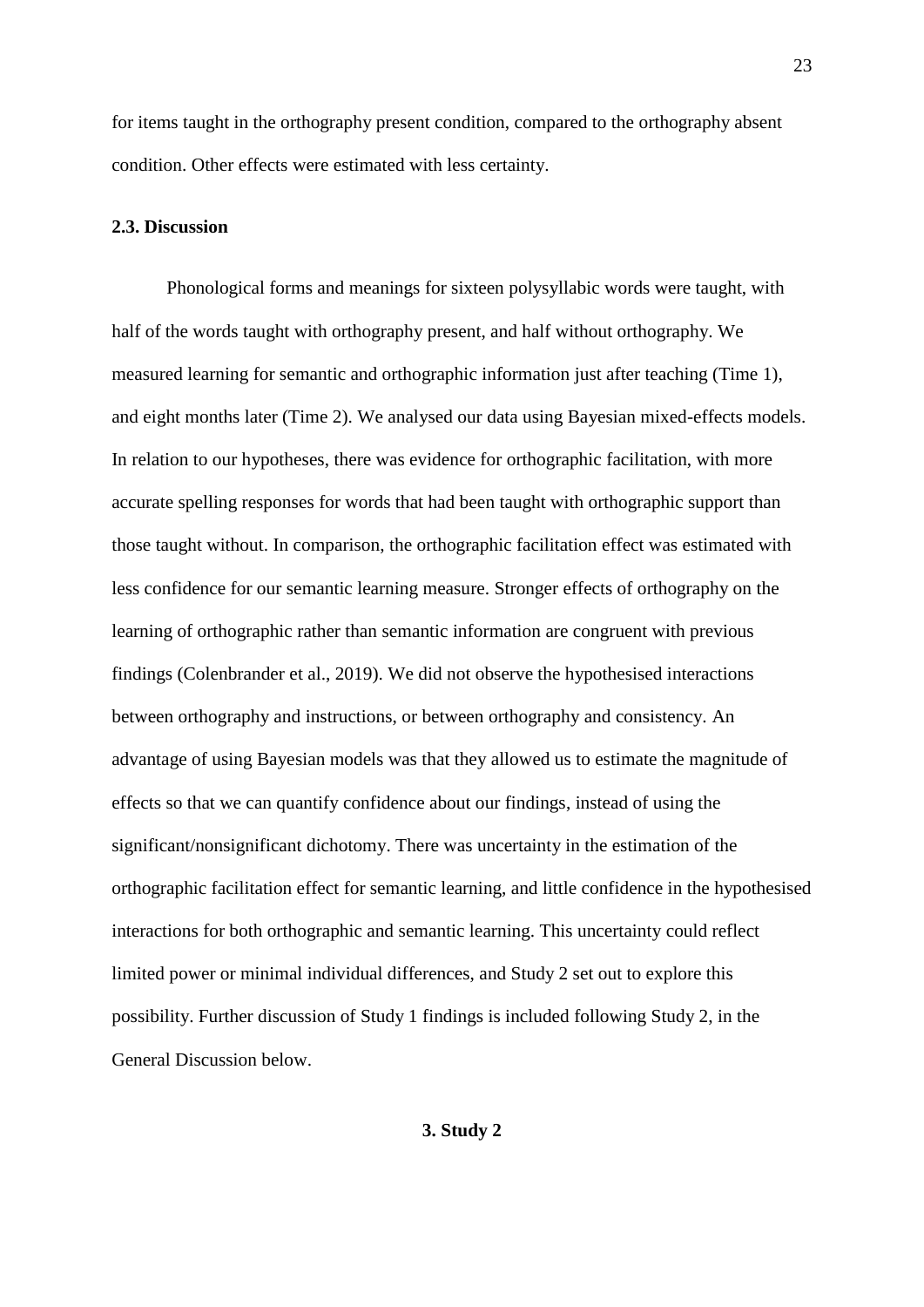Study 1 provided evidence for orthographic facilitation, though the effect was estimated with more certainty for orthographic than semantic learning. Analyses did not support the hypothesised interactions between orthography and consistency, or between orthography and instructions. In Study 2, the Study 1 sample was combined with an older sample of children (total  $N = 74$ ) in order to increase diversity within the sample, and provide more power for analyses. Increasing sample size and then re-running analyses does not increase the Type 1 error rate in Bayesian analyses in the way that it does for more traditional significance testing (Kruschke, 2013). The research questions and hypotheses were the same as for Study 1 except that longitudinal analyses were not possible for Study 2.

#### **3.1. Method**

**3.1.1. Participants.** Thirty-three children from an additional three socially mixed schools in the South-East of England were added to the Study 1 sample (total  $N = 74$ ). These additional children were older ( $M_{age} = 12.57$ ,  $SD = .29$ , 17 female) and their characteristics are summarised in Table 1. The same exclusionary criteria and ethics procedures were used.

**3.1.2. Materials and procedure.** These were identical to Study 1. For the background measures, one child from the additional older age group did not complete the TOWRE. For the experiment, there were now 37 participants completing each condition (explicit and incidental) and for most, there was a 7-day time difference between Sessions 1 and 2 (76%;  $M = 7.20$  days,  $SD = .83$ , range = 6-12 days) and Sessions 2 and 3 (76%;  $M = 7.43$ ,  $SD =$ 1.81, range = 6-17). Four children, including the three described for Study 1 were excluded due to an administration error. After the pre-test, a further 22 participants were excluded, including the seven described for Study 1, because they knew *dormancy*  $(n = 11)$ , *syncopation*  $(n = 8)$ , *accolade*  $(n = 5)$ , *cataclysm*  $(n = 4)$ , *nonentity*  $(n = 2)$  and *debacle*  $(n = 1)$ 1). Excluded participants are not referred to in the participants section, nor are they included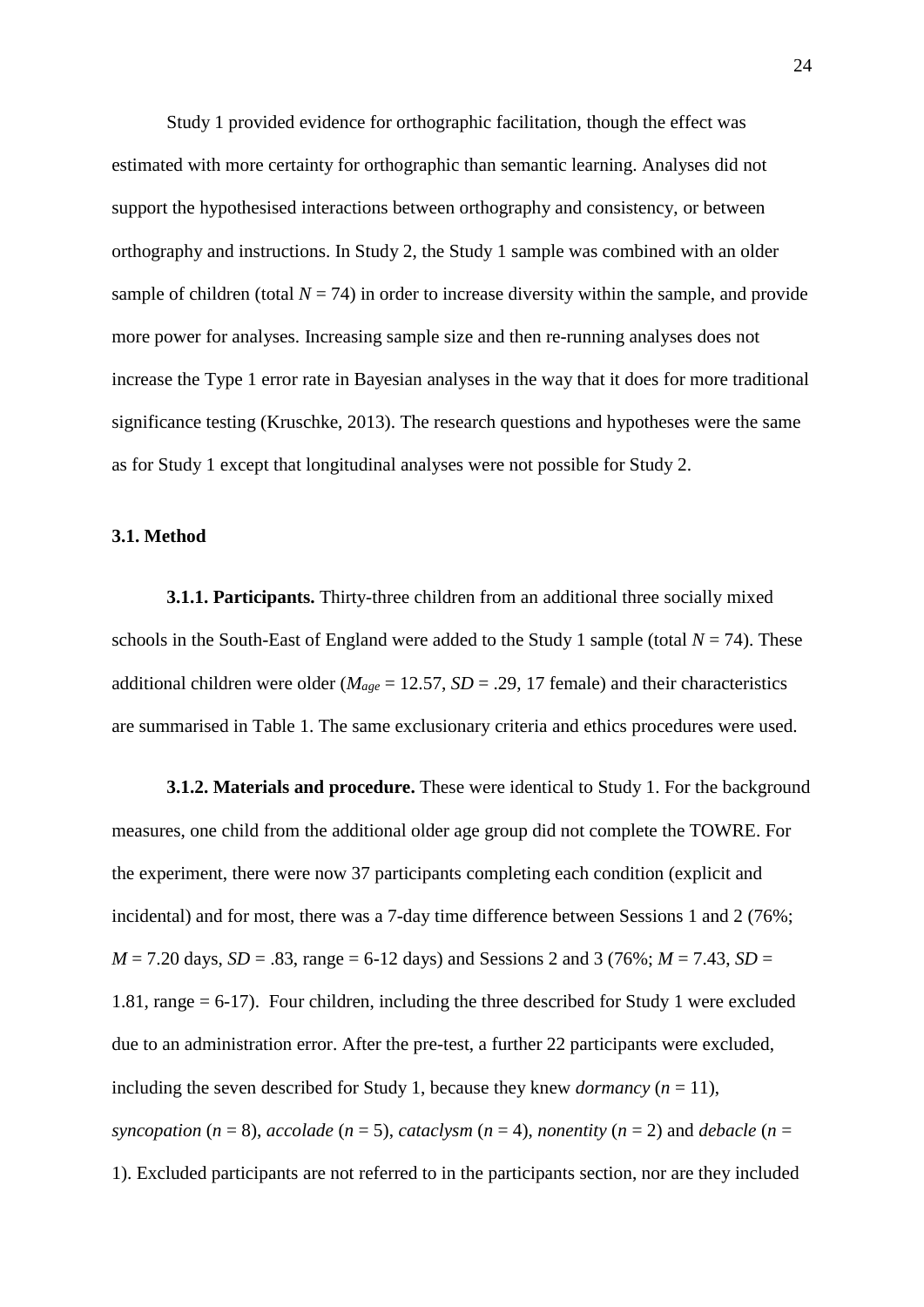in any tables, figures or analyses. Reliability for the semantic and orthographic post-tests were acceptable for this larger sample (semantic: Cronbach's  $\alpha = .72$ ; orthographic: Cronbach's  $\alpha$  = .74).

#### **3.2. Results and Discussion**

**3.2.1. Participant characteristics.** Table 1 summarises performance on background measures for participants included in Studies 1 and 2. Again, norm-referenced scores (where available) show means and standard deviation scores that are in line with the test norms.

**3.2.2. Semantic and orthographic post-tests.** We analysed post-test data to test our hypotheses and establish whether the magnitude of our effects would increase with a larger and more varied sample. Models were identical to those used for Study 1 but without the effect of time, including fixed effects of orthography, instructions, consistency, orthography x instructions and orthography x consistency and a maximal random effects structure (see Table 3). Compared to Study 1, the effect of orthography on semantic learning was estimated with more certainty ( $P = .93$  vs. .86), indicating a trend for higher quality semantic responses when orthography was present, rather than absent (for marginal effects plots, see top panel of Figure 3). The increased probability is also consistent with the notion that the presence of orthography influences semantic learning, but that this effect is small and our study was underpowered to detect it. Other effects were estimated with uncertainty, as for Study 1. Findings for the orthographic post-test also replicated Study 1 (for marginal effects, see bottom panel of Figure 3). There was clear evidence for more accurate spelling patterns when orthography was present rather than absent but other effects were not supported.

---Table 3 and Figure 3 about here---

**4. General Discussion**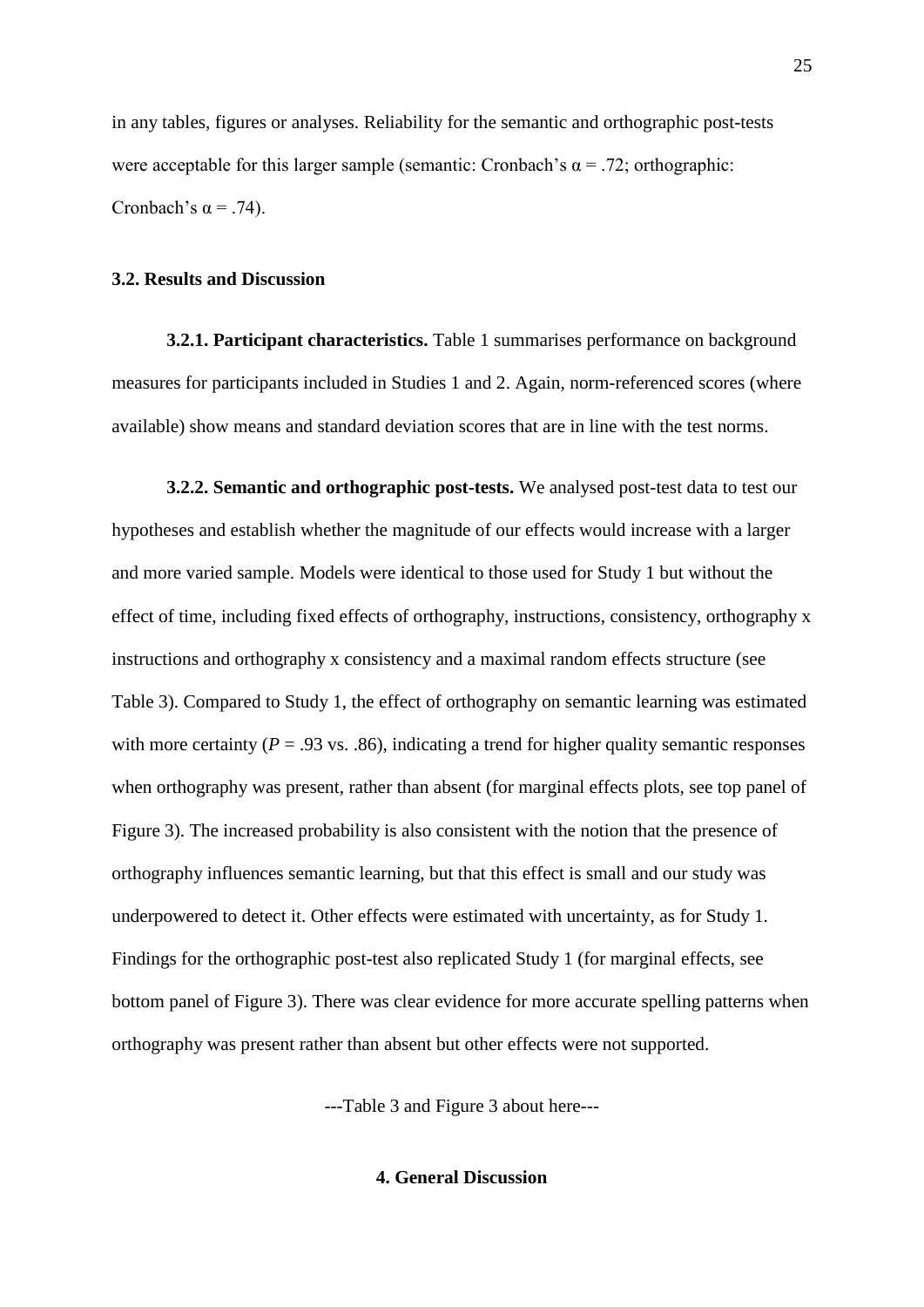Children were taught phonological forms and meanings for 16 unknown polysyllabic words. Half of the words were taught with orthographic forms available, and the remaining words were taught without orthographic forms. Fine-grained measures of semantic and orthographic learning were used to ascertain lexical quality for the newly learned words. In line with our predictions, we observed orthographic facilitation: children were more likely to learn words that they had seen during training. This effect was robust for orthographic learning but less clear for semantic learning. We did not find evidence for our hypothesised interactions: that orthographic facilitation would be moderated by consistency or the instructions that children received. Particularly novel was the longitudinal aspect of our study. Post-tests were administered one week after the end of teaching (Studies 1 and 2), and eight months later (Study 1 only), and analyses showed that over this time frame knowledge was well retained and orthographic facilitation effects endured.

#### **4.1. Orthographic facilitation for word learning**

The presence of orthography resulted in more accurate spelling responses and shifted the weighting of semantic responses towards deeper semantic knowledge. For orthographic learning, this effect was robust. For semantic learning, it was less clear, though it was estimated with high probability, especially in Study 2, where analyses were better powered. In a systematic review, Colenbrander et al. (2019) concluded that effects on orthographic learning are strong and consistent whereas effects on semantic learning can be nonsignificant (e.g., Chambre et al., 2017) or range from small to large (e.g., Rosenthal & Ehri, 2008; Ricketts et al., 2009). Colenbrander et al. concluded that the magnitude of the semantic learning effect could not readily be explained by differences in the teaching or assessment approach used in the studies. They called for further research. Indeed, many factors will determine whether an individual can learn a new word meaning, such as the learning context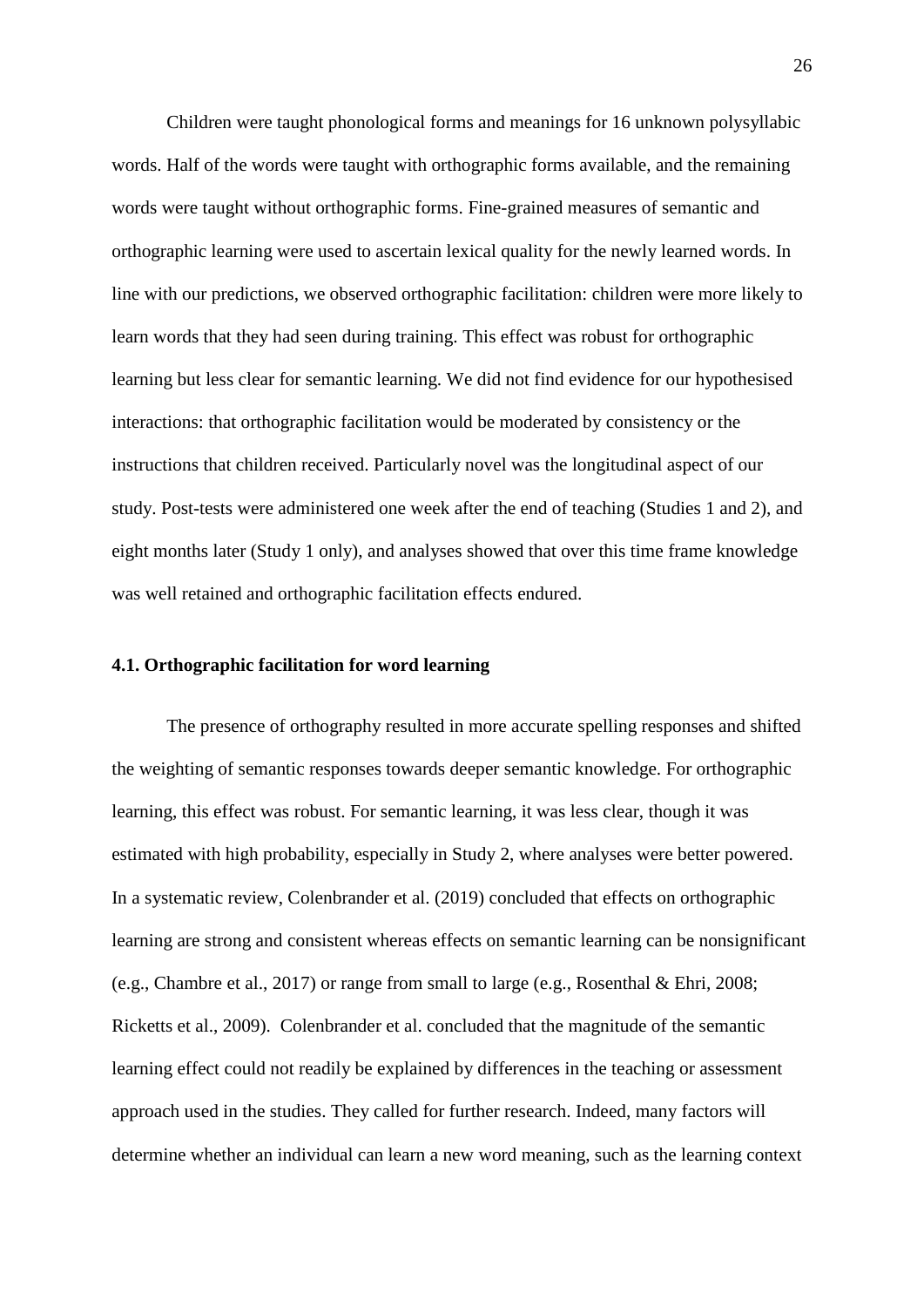(e.g., in the classroom, in conversation, while reading, background noise), word characteristics (e.g., whether the word has multiple meanings, its meaning is more concrete or abstract) and individual differences (e.g., pre-existing knowledge). It might be that in some cases the presence of orthography exerts only a small influence relative to these other forces. However, this effect may still be important. Consistently encountering orthography with phonology and semantics may lead to subtle changes in lexical quality that promote reading comprehension (e.g., Perfetti & Hart, 2002). Furthermore, presenting orthography whilst teaching is a strategy that many teachers already use, and it is low cost in terms of time and resources (Ricketts et al., 2015). Even a small effect on learning words on one or two occasions in the classroom can accumulate over the many encounters with words that occur during each hour, each day, each year, resulting in a large effect across words, learning opportunities and development.

We hypothesised that the presence of orthography might be more beneficial to learning if it was explicitly emphasised. However, telling participants that orthography would be present for some items did not influence orthographic facilitation. Therefore, it seems that when orthography was there, children attended to it, even when their attention was not explicitly directed to it (see also Chambre et al., 2017). It is worth noting that our instructions were not very directive and placing more emphasis on processing the orthographic form might influence orthographic processing (see Chambre et al., 2020).

#### **4.2. The role of consistency in word learning and orthographic facilitation**

In this study, we deliberately characterised the spelling-sound consistency of words to see if this would moderate the orthographic facilitation effect. In so doing, we aimed to test a key mechanistic account of orthographic facilitation: that the presence of orthography confers an advantage on word learning via its impact on phonology. We reasoned that if this is the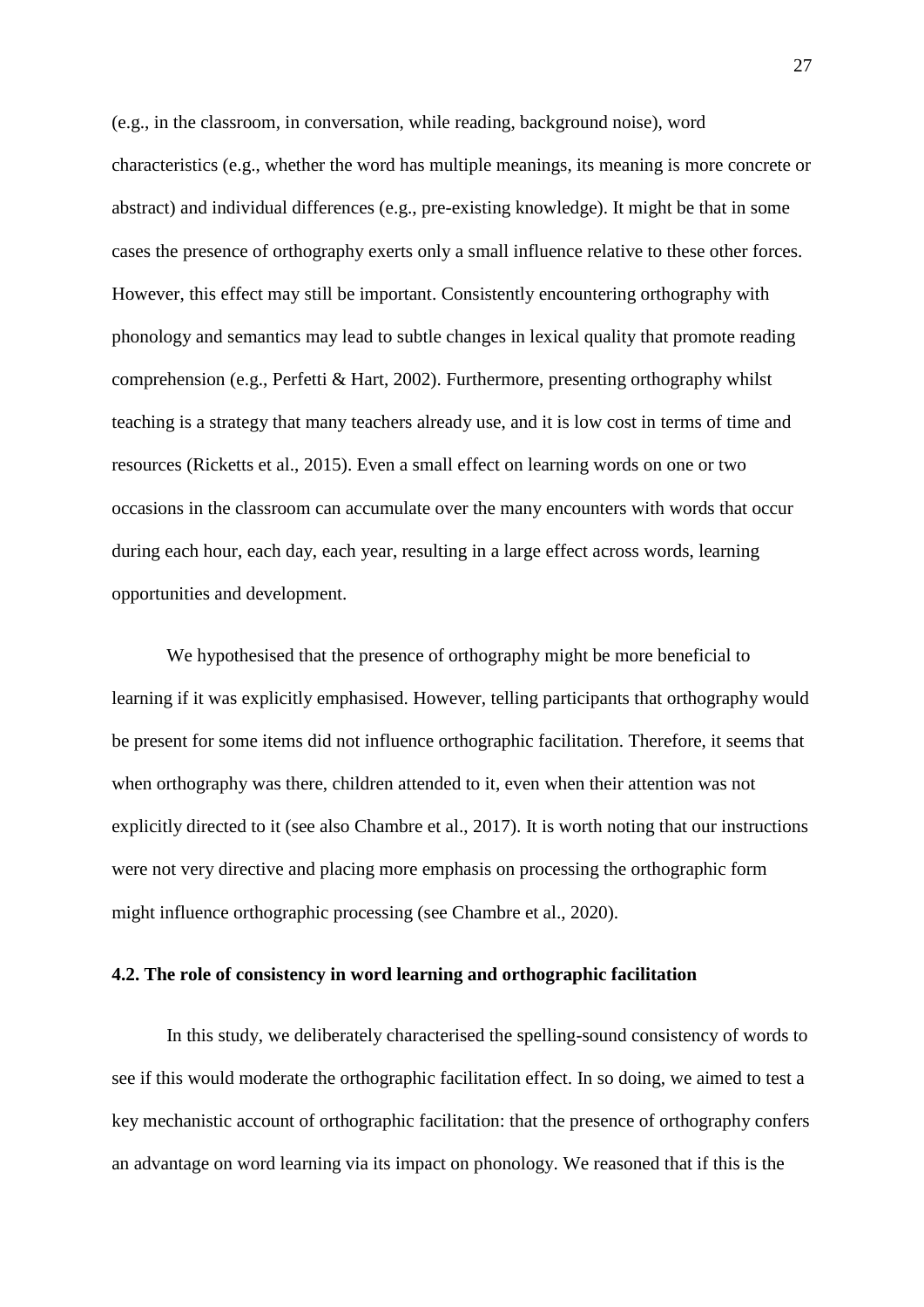case, orthographic facilitation should be greater for more consistent items where orthography is a more reliable cue to phonology. However, our models did not support an interaction between orthography and consistency. Our findings indicate that the presence of orthography promoted orthographic learning, and to a lesser degree semantic learning, irrespective of item-level consistency. Notably, whilst our findings resonate with some previous studies (Jubenville et al., 2014, Study 1; Ricketts et al., 2009; Ricketts et al., 2015), others have indicated that consistency moderates orthographic facilitation (Jubenville et al., 2014, Study 2; Li et al., 2016; Rastle et al., 2011).

It may be premature to conclude that the impact of orthography on word learning is not moderated by consistency. We hypothesised that orthographic facilitation would be greater when orthography-phonology mappings are more consistent. However, the opposite could also occur. Inconsistency may render items more salient, with inconsistent items attracting more attention than consistent items and therefore driving greater orthographic facilitation. Preliminary evidence for this idea comes from a study showing that less 'wordlike' stimuli can be more readily learned than more 'wordlike' forms (Storkel, Armbruster & Hogan, 2006). Another possibility relates to the orthographic skeleton proposal (Wegener et al., 2017), which suggests that when children hear a novel word, some orthography is activated on the basis of what they know about spelling-sound mappings. With this in mind, orthographic learning for consistent items in the orthography absent condition could already be quite high, with little room for improvement. Therefore, the presence of orthography might be particularly beneficial for more inconsistent words with spelling patterns that would be harder to infer from phonology.

There are other more methodological reasons for remaining tentative about our consistency findings. First, the effect of orthography was limited for semantic learning. If this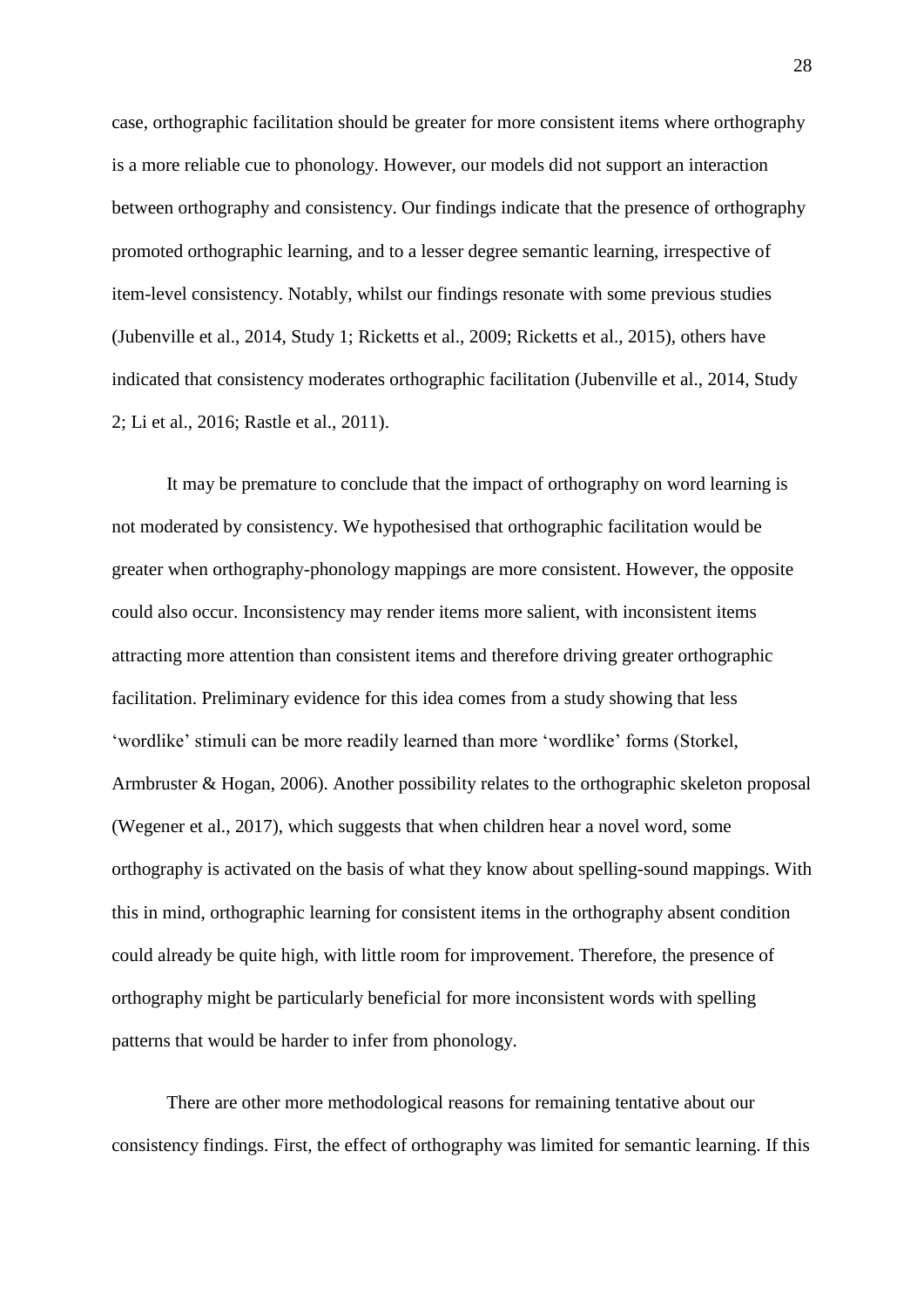reflected insufficient statistical power, this may also have constrained any interactions. Second, there was not much variation in our consistency measure across items (see Appendix), which may have limited its prediction of outcomes and associations with other variables. Third, since we chose multisyllabic words that were aligned with what children would be learning, capturing consistency was a challenge as there is no consensus for how this should be done for multisyllabic words. A fruitful area for future research would be to explore further the conditions under which consistency exerts an influence on word learning and orthographic facilitation (or not). Indeed, consistency is known to impact spelling performance (Caravolas, Kessler, Hulme, & Snowling, 2005) and some studies have shown that it moderates orthographic facilitation (Jubenville et al., 2014, Study 2; Li et al., 2016; Rastle et al., 2011). A study that included a greater number of words and therefore a greater range of consistency would be useful, as would further exploration of the appropriate way to capture consistency in multisyllabic words. In our study, we captured consistency from orthography to phonology (variation in pronunciation), though in English this is not the same as phonology-orthography consistency and the latter will be more important in underpinning spelling generation. Further, as in the consideration of monosyllabic consistency, it would be beneficial to consider more carefully the locus of inconsistency (e.g., vowel vs. consonant) and how consistency can be conditional on the context (Kessler & Treiman, 2001).

#### **4.3. Lexical learning over time**

In Study 1, children completed post-tests one week after teaching ended, and eight months later. Tracking learning of specific words over more than a few days or weeks is extremely unusual (for an exception, see Gellert & Elbro, 2013) and our findings are quite striking: our paradigm supported lexical quality that was well maintained over time. Orthographic knowledge did not degrade with time and semantic knowledge was well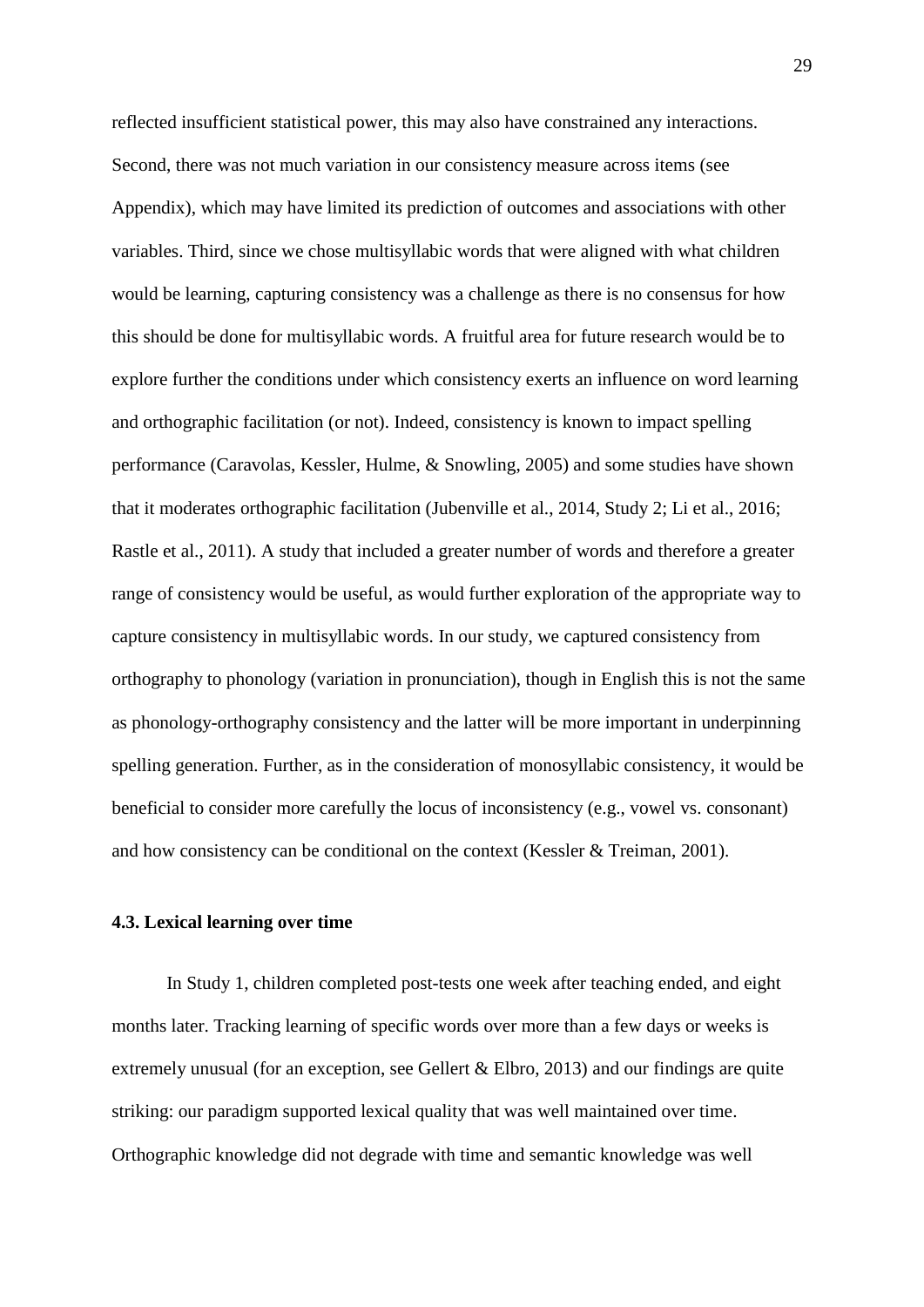retained, despite no intervening teaching. It is possible that children were exposed to these words in the interim. However, our pilot data (see Method) showed that older adolescents knew little about these words, indicating that this is unlikely. As a cautionary measure, teachers were not given the list of words until after data collection was complete. Notably, semantic responses indicated deeper knowledge of meaning one week after learning, compared to eight months later. Nonetheless, at both time points children exhibited semantic knowledge about many words that was durable and at least sufficient to support recognition of the correct definition. This level of knowledge may well support a range of language processing tasks. For example, even minimal semantic knowledge of *debacle*, when combined with other knowledge and skills, could allow for the successful comprehension of a text that includes this word.

#### **4.4. The importance of using fine-grained outcome measures**

Our measures of learning were novel in going beyond simple accuracy to capture knowledge in a more fine-grained manner. For orthographic learning, we administered a spelling task, which is widely argued to be a precise measure of orthographic representations (cf. Andrews, Veldre, & Clarke, 2020). Instead of analysing binary accuracy as usual, we gave credit for partially correct responses, indexing the distance between spelling responses and targets. The semantic post-test followed a 'cuing hierarchy' (Hasson & Joffe, 2007) or 'dynamic assessment' approach to provide progressively greater support for performance and to adequately capture depth of the knowledge learned.

These measures allowed us to look below the 'tip of the iceberg' and capture the partial knowledge that may lie beneath a simple correct or incorrect classification. Lexical learning must be incremental, and our measures capture that. By taking this approach, we were able to observe the way that time, and to some extent orthography, changed the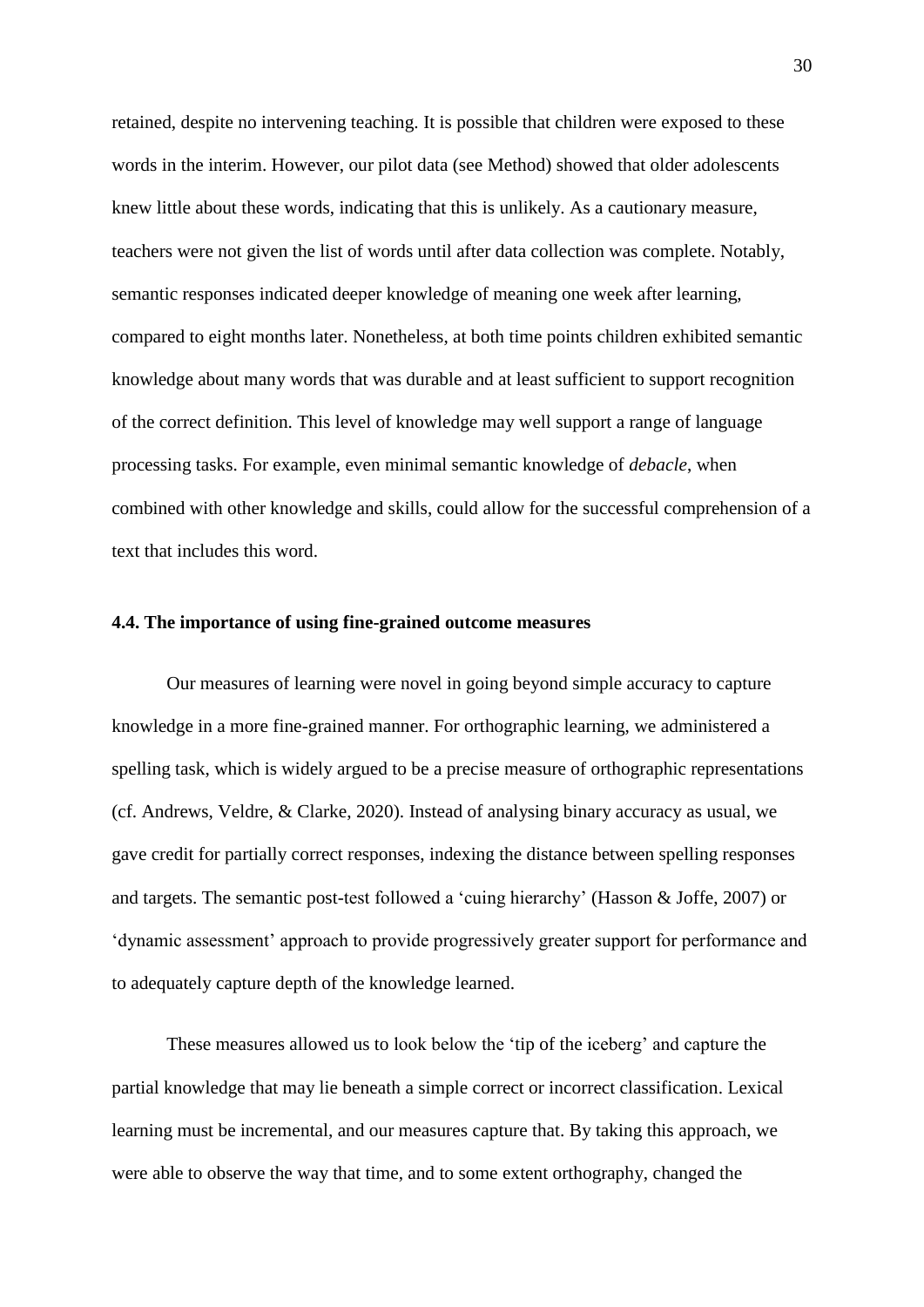contribution of correct recognitions and cued definitions to responses. If we had measured simple accuracy, this would have obscured these effects. In addition, had we used definition accuracy as our outcome, we would have concluded that our paradigm did not teach semantic information as there were very few correct definition responses. Indeed, our learning task was challenging. Though we provided more teaching than is usual, we taught 16 complex forms with richer meanings than are typically presented in the field (for a review, see Colenbrander et al, 2019). By measuring partial knowledge, it was clear that our paradigm was sufficient to support substantial learning: either cued definition or recognition responses made up 80% of responses. This sensitivity in measurement recommends our approach to future research and brings it closer to practice. It is important to know how close children are to knowing word forms and meanings, not just whether they know them or not.

#### **4.5. Strengths and limitations**

In order to maximise the relevance of this study to practice, we drew heavily on educational and speech and language therapy expertise, discussing our methods with school teachers, and speech and language therapists. We adopted an unusually naturalistic approach, teaching real words over multiple sessions and carefully selecting words that were just beyond the reach of our participants. This was balanced with idealised learning conditions, where teaching was one-to-one and distractions were minimised. As discussed above, our outcome measures were sensitive to the incremental nature of learning. Our approach was also evidence informed. We aligned our teaching and assessment approach with memory and learning research that highlights the importance of spacing (Carpenter et al., 2012) and sleeprelated consolidation (e.g., Henderson et al., 2013).

One clear limitation of our study is sample size, an issue that plagues learning and longitudinal research as such research is costly and resource intensive. Given that the effect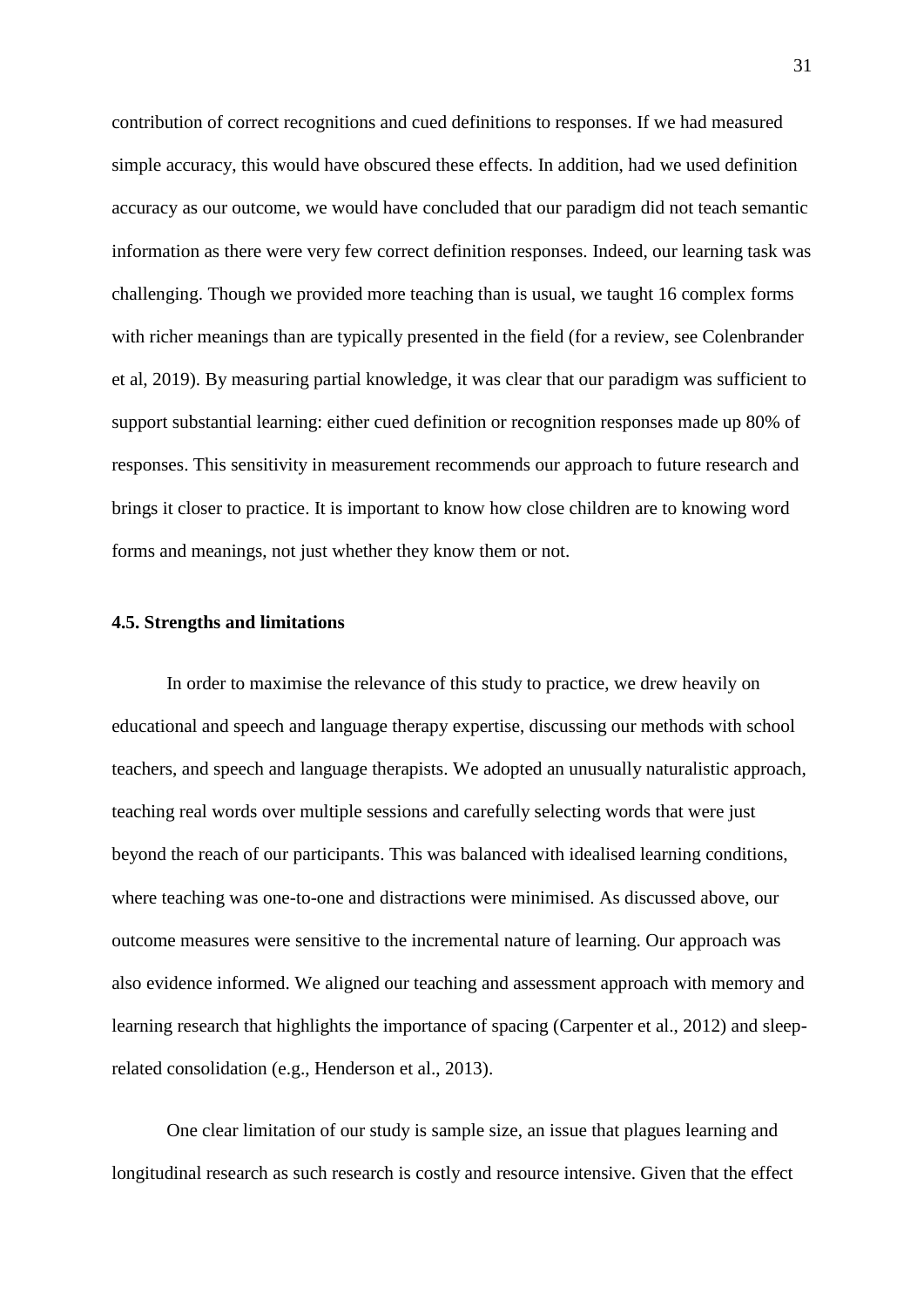of orthography might be small for semantic learning, or in the real world where learning takes place amongst distractions, larger studies are particularly warranted. As discussed above, our measure of consistency would benefit from further consideration. Finally, for our measure of semantic learning, we provided the phonological form and requested information about meaning. Given the link between orthography and phonology, it may be that orthographic facilitation is greater for tasks that require phonological output. There is some evidence for this (Miles, Ehri, & Lauterbach, 2016; Ricketts et al., 2015, though see Colenbrander et al., 2019) and a large body of evidence supports orthographic facilitation for phonological form learning (e.g., Ehri & Wilce, 1979; Reitsma, 1983). We did not measure phonological learning separately but rather sought to 'pre-train' phonological forms so that we could focus on the learning of semantics, and phonology-semantic mappings. Had we measured semantic learning using tasks that require production of the phonological form, or measured phonological learning separately, we would likely have observed stronger orthographic facilitation effects.

#### **4.6. Conclusion**

In conclusion, the presence of orthography promoted higher quality lexical representations, particularly in terms of orthographic learning. We did not find evidence that the presence of orthography was more beneficial when it was made explicit, suggesting that the effect of orthography was somewhat automatic. Consistency did not influence orthographic facilitation either and further empirical work is needed to specify how orthography exerts its influence on vocabulary acquisition. Our study provides novel evidence that relatively short learning paradigms can lead to lexical knowledge that is well retained over an extended time frame. In addition, it highlights the importance of using measures of learning that probe the incremental nature of word knowledge, instead of crude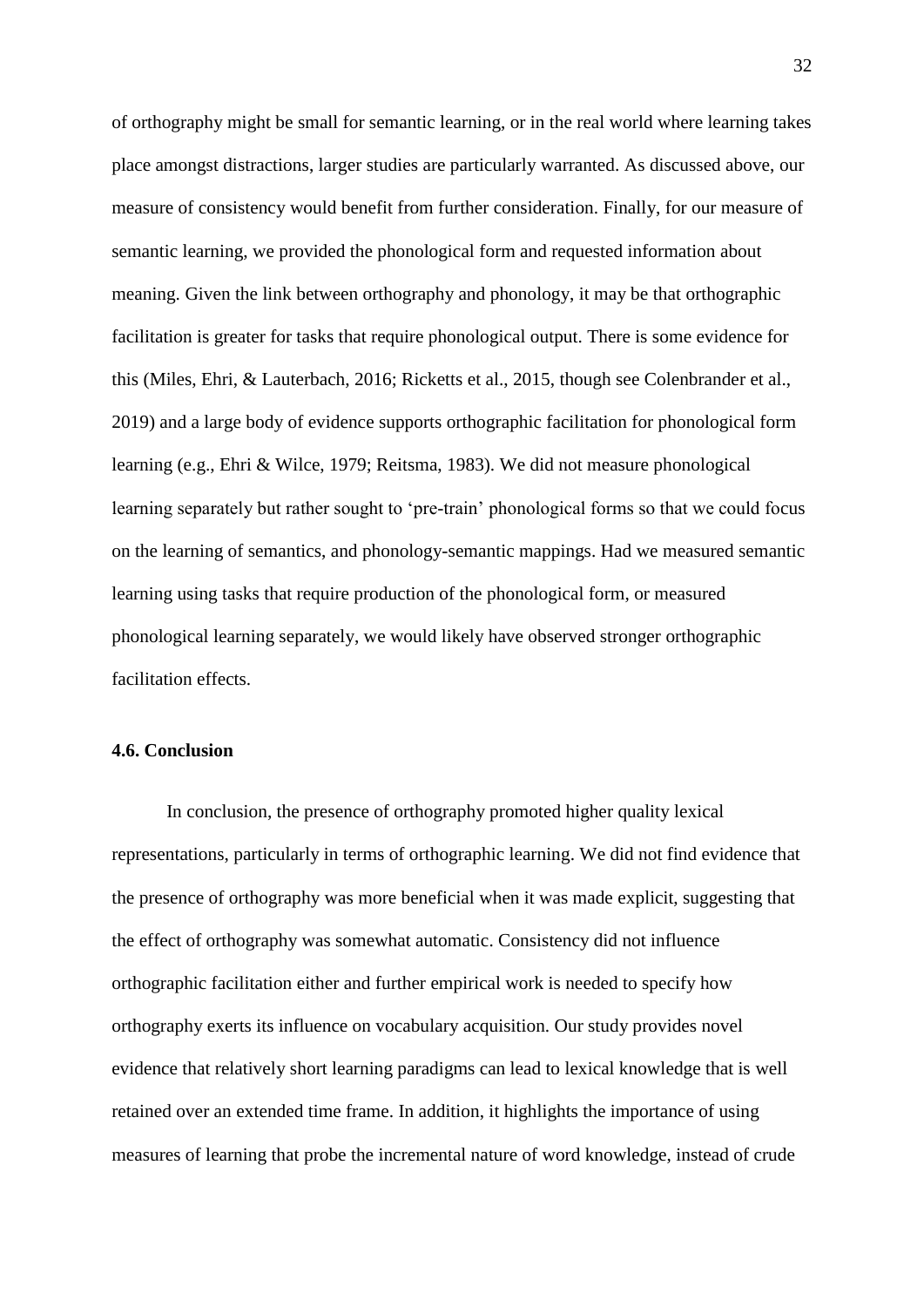accuracy measures that might mask learning. Future studies that capture the incremental nature of word learning will not only inform theory, but will also resonate with vocabulary teaching practice, where even small changes in knowledge may be important for boosting spoken and written language processing.

#### **5. References**

- Andrews, S., Veldre, A., & Clarke, I. (2020). Measuring lexical quality: The role of spelling ability. *Behavior Research Methods*. doi:10.3758/s13428-020-01387-3
- Barr, D. J., Levy, R., Scheepers, C., & Tily, H. J. (2013). Random effects structure for confirmatory hypothesis testing: Keep it maximal. *Journal of Memory and Language, 68*(3), 255-278. doi:10.1016/j.jml.2012.11.001
- Baayen, R. H., Davidson, D. J., & Bates, D. M. (2008). Mixed-effects modeling with crossed random effects for subjects and items. *Journal of Memory and Language, 59*(4), 390- 412. doi:10.1016/j.jml.2007.12.005
- Beck, I., McKeown, M., & Kucan, L. (2002). *Bringing words to life: Robust vocabulary instruction*. New York: Guildford Press.
- Brauer, M., & Curtin, J. J. (2018). Linear mixed-effects models and the analysis of nonindependent data: A unified framework to analyze categorical and continuous independent variables that vary within-subjects and/or within-items. *Psychol Methods, 23*(3), 389-411. doi:10.1037/met0000159
- Bürkner, P.C. (2017). An R package for Bayesian Multilevel models using Stan. *Journal of Statistical Software*, 80(1), 1-28. doi:10.18637/jss.v080.i01
- Bürkner, P.C. (2018). Advanced Bayesian Multilevel Modeling with the R package brms. *The R Journal,* 10(1), 395-411. doi:10.32614/RJ-2018-017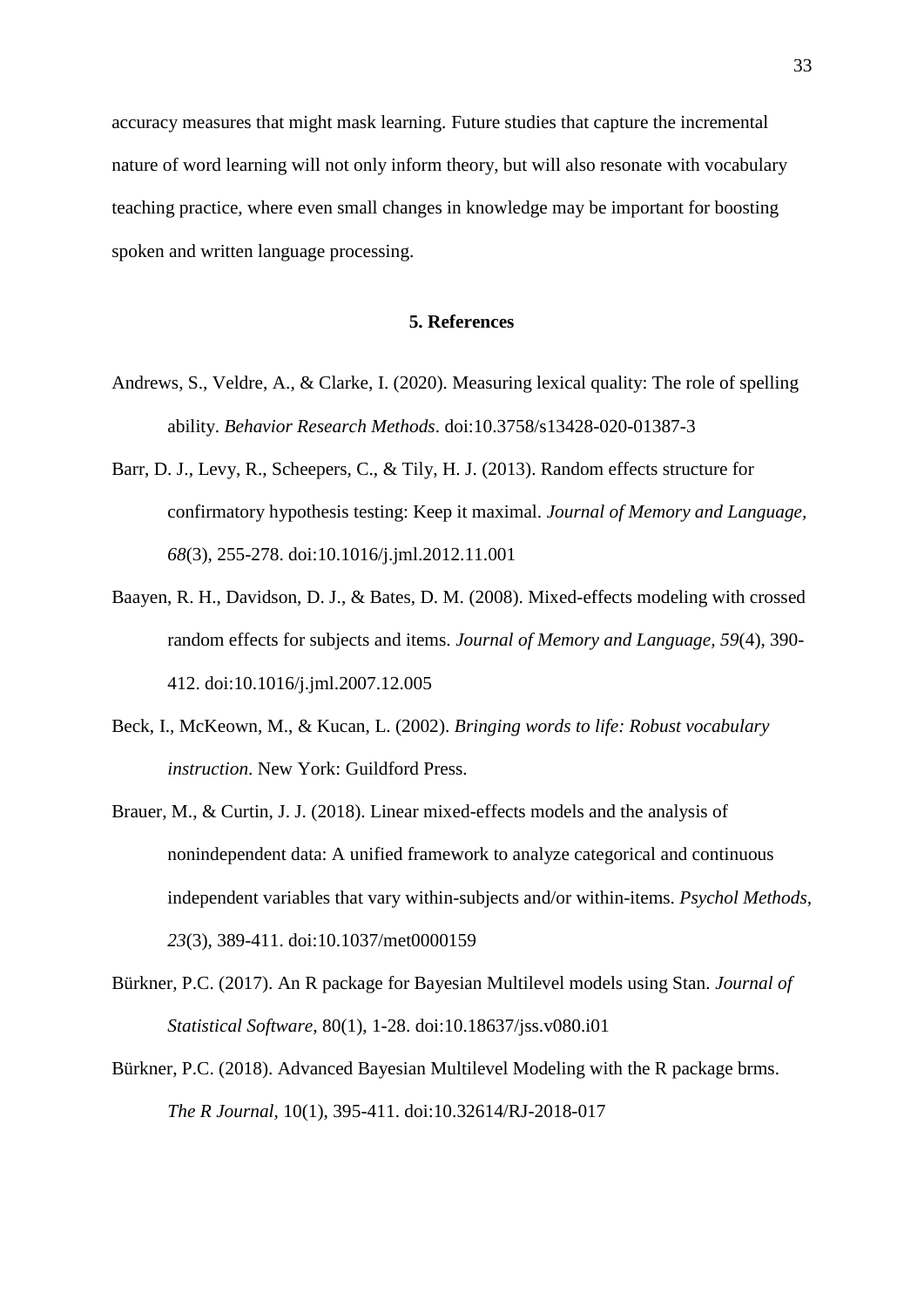Bürkner, P.C., & Vuorre, M. (2019). Ordinal Regression Models in Psychology: A tutorial. *Advances in Method and Practices in Psychological Science,* 2(1), 77-101. Doi: 10.1177/2515245918823199

- Carpenter, S. K., Cepeda, N. J., Rohrer, D., Kang, S. H. K., & Pashler, H. (2012). Using spacing to enhance diverse forms of learning: review of recent research and implications for instruction. *Educational Psychology Review, 24*(3), 369-378. doi:10.1007/s10648-012-9205-z
- Caravolas, M., Kessler, B., Hulme, C., & Snowling, M. (2005). Effects of orthographic consistency, frequency, and letter knowledge on children's vowel spelling development. *Journal of Experimental Child Psychology, 92*(4), 307-321.
- Castles, A., Coltheart, M., Larsen, L., Jones, P., Saunders, S., & McArthur, G. (2009). Assessing the basic components of reading: A revision of the Castles and Coltheart test with new norms. *Australian Journal of Learning Difficulties, 14*(1), 67-88.
- Chambre, S. J., Ehri, L. C., & Ness, M. (2017). Orthographic facilitation of first graders' vocabulary learning: does directing attention to print enhance the effect? *Reading and Writing*, 1-20. doi:10.1007/s11145-016-9715-z
- Chambre, S. J., Ehri, L. C., & Ness, M. (2020). Phonological decoding enhances orthographic facilitation of vocabulary learning in first graders. *Reading and Writing, 33*(5), 1133- 1162. doi:10.1007/s11145-019-09997-w
- Colenbrander, D., Miles, K. P., & Ricketts, J. (2019). To See or Not to See: How Does Seeing Spellings Support Vocabulary Learning? *Language, Speech, and Hearing Services in Schools, 50*(4), 609-628. doi:10.1044/2019\_LSHSS-VOIA-18-0135
- Coltheart, M., Rastle, K., Perry, C., Langdon, R., & Ziegler, J. (2001). DRC: A dual route cascaded model of visual word recognition and reading aloud. *Psychological Review, 108*(1), 204-256. doi:10.1037/0033-295X.108.1.204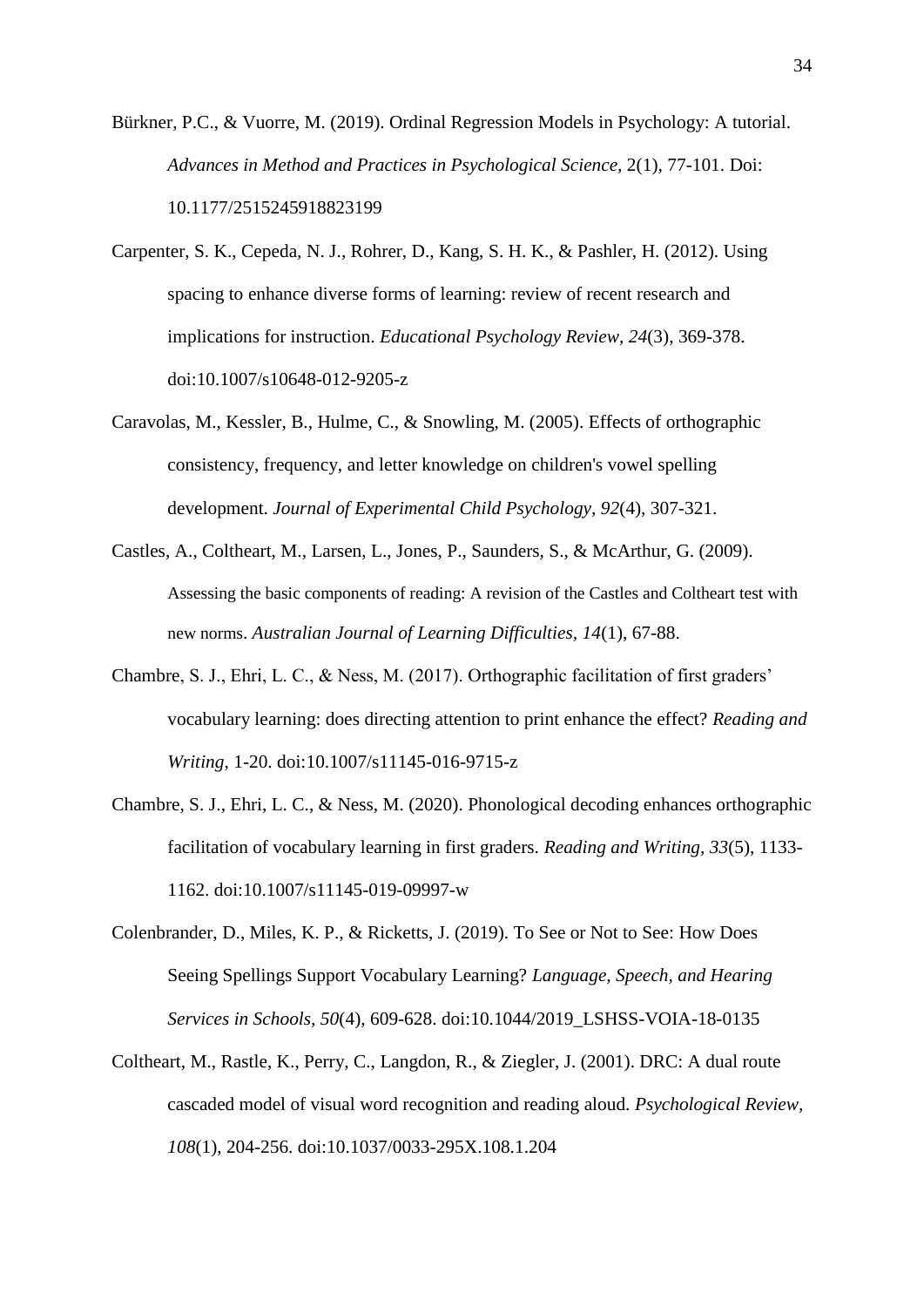- Dale, E. (1965). Vocabulary measurement: Techniques and major findings. *Elementary English, 42*(8), 895-948.
- Dunn, L. M., Dunn, D. M., & NFER. (2009). *British Picture Vocabulary Scale - Third Edition* (3rd ed.). London: GL Assessment Ltd.
- Ehri, L. C. (2020). The science of learning to read words: A case for systematic phonics instruction. *Reading Research Quarterly, 55*(S1), S45-S60. doi:https://doi.org/10.1002/rrq.334
- Ehri, L. C. (2014). Orthographic mapping in the acquisition of sight word reading, spelling memory, and vocabulary learning. *Scientific Studies of Reading, 18*(1), 5-21. doi:10.1080/10888438.2013.819356
- Ehri, L. C., & Wilce, L. (1979). The mnemonic value of orthography among beginning readers. *Journal of Educational Psychology, 71*, 26-40. doi:10.1037/0022- 0663.71.1.26
- Gellert, A. S., & Elbro, C. (2013). Do experimental measures of word learning predict vocabulary development over time? A study of children from grade 3 to 4. *Learning and Individual Differences, 26*(0), 1-8.

doi:http://dx.doi.org/10.1016/j.lindif.2013.04.006

- Gelman, A., & Hill, J. (2007). Data analysis using Regression d Multilevel/Hierarchal Models. Cambridge University Press.
- Harm, M., & Seidenberg, M. S. (2004). Computing the meanings of words in reading: Cooperative division of labor between visual and phonological processes. *Psychological Review, 111*(3), 662-720. doi:10.1037/0033-295X.111.3.662
- Hasson, N., & Joffe, V. (2007). The case for Dynamic Assessment in speech and language therapy. *Child Language Teaching and Therapy, 23*, 9-25.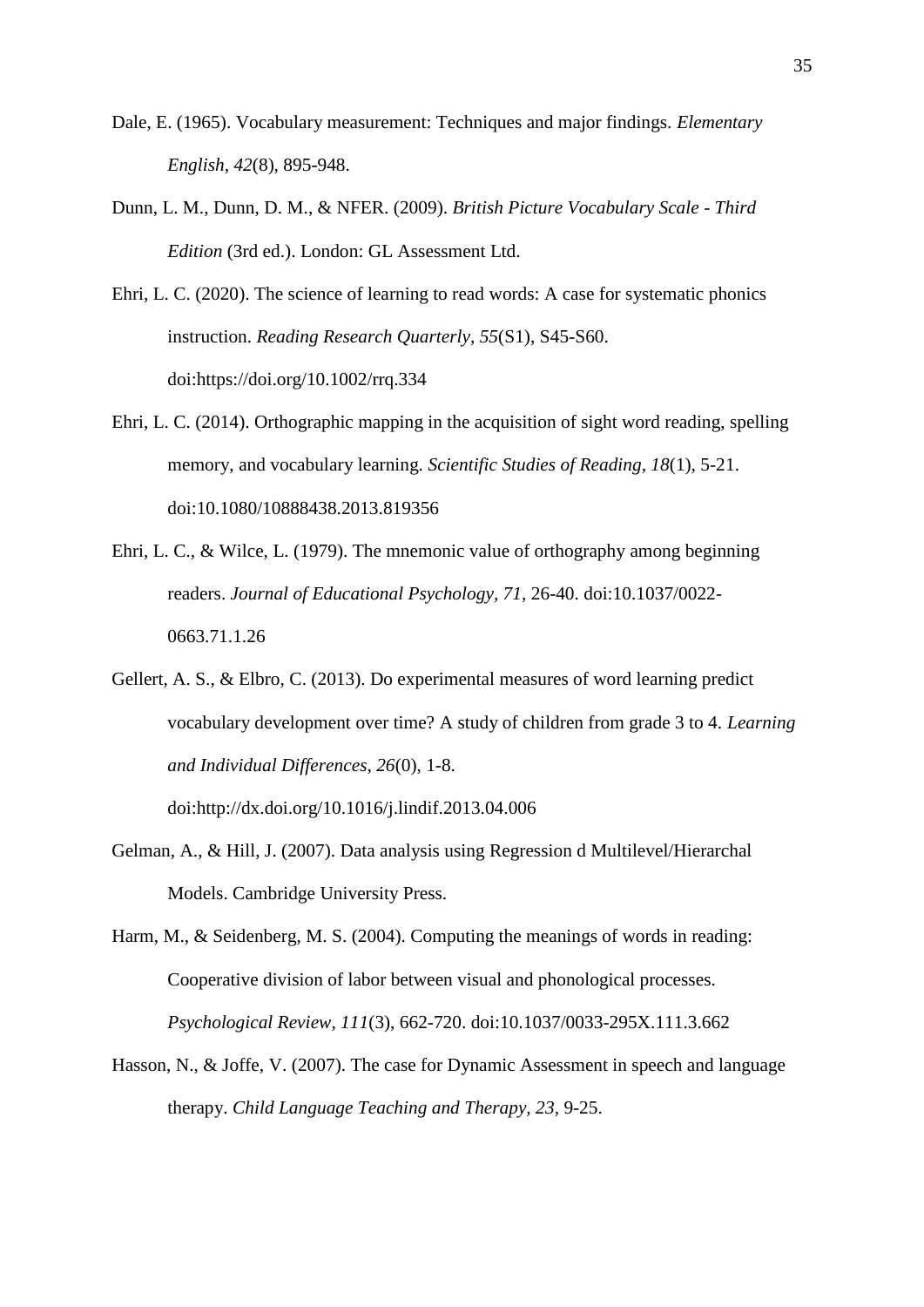Henderson, L., Weighall, A., & Gaskell, G. (2013). Learning new vocabulary during childhood: Effects of semantic training on lexical consolidation and integration. *Journal of Experimental Child Psychology, 116*(3), 572-592. doi:https://doi.org/10.1016/j.jecp.2013.07.004

Jubenville, K., Sénéchal, M., & Malette, M. (2014). The moderating effect of orthographic consistency on oral vocabulary learning in monolingual and bilingual children. *Journal of Experimental Child Psychology, 126*(0), 245-263. doi:10.1016/j.jecp.2014.05.002

- Kessler, B., & Treiman, R. (2001). Relationships between sounds and letters in English monosyllables. *Journal of Memory and Language, 44*, 592-617. doi:10.1006/jmla.2000.2745
- Krepel, A., de Bree, E. H., & de Jong, P. F. (2020). Does the availability of orthography support L2 word learning? *Reading and Writing.* doi:10.1007/s11145-020-10078-6
- Kruschke, J. K. (2013). Bayesian estimation supersedes the t test. *Journal of Experimental Psychology: General, 142*(2), 573-603. doi:10.1037/a0029146
- Li, H., Zhang, J., Ehri, L., Chen, Y., Ruan, X., & Dong, Q. (2016). The role of orthography in oral vocabulary learning in Chinese children. *Reading and Writing*, 1-19. doi:10.1007/s11145-016-9641-0
- Liddell, T.M., & Kruschke, J.K. (2018). Analyzing ordinal data with metric models: What could possibly go wrong? *Journal of Experimetnal Social Psychology,* 79, 328-348. [https://doi.org/10.1016/j.jesp.2018.08.009](https://psycnet.apa.org/doi/10.1016/j.jesp.2018.08.009)
- Lundberg, I., Frost, J., & Petersen, O.-P. (1988). Effects of an extensive program for stimulating phonological awareness in preschool children. *Reading Research Quarterly, 23*(3), 263-284.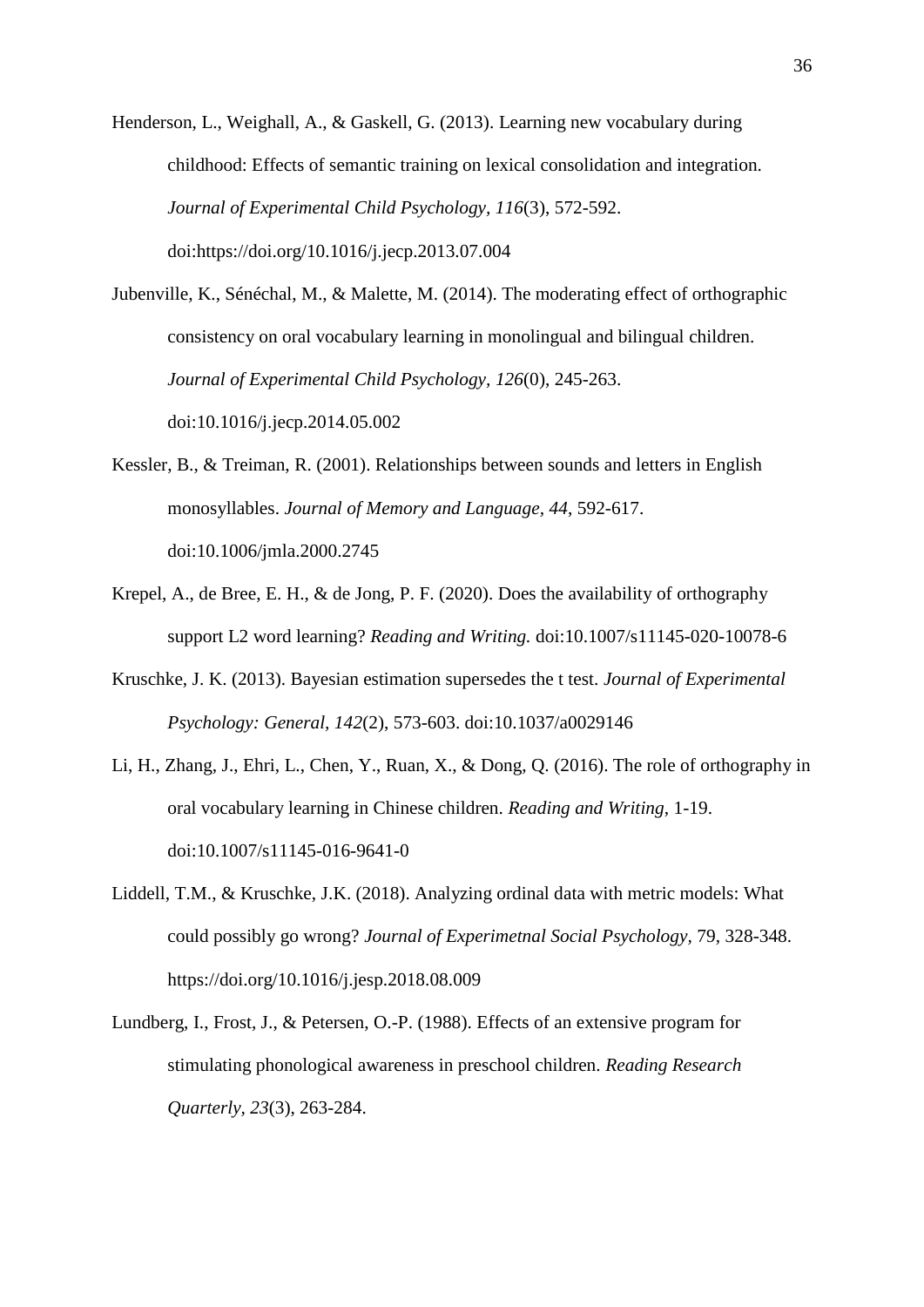- Mengoni, S. E., Nash, H., & Hulme, C. (2013). The benefit of orthographic support for oral vocabulary learning in children with Down syndrome. *Journal of Child Language, 40*(Special Issue 01), 221-243. doi:10.1017/S0305000912000396
- Meteyard, L., & Davies, R. A. I. (2020). Best practice guidance for linear mixed-effects models in psychological science. *Journal of Memory and Language, 112*, 104092. doi:https://doi.org/10.1016/j.jml.2020.104092
- Miles, K. P., Ehri, L. C., & Lauterbach, M. D. (2016). Mnemonic value of orthography for vocabulary learning in monolinguals and language minority English-speaking college students. *Journal of College Reading and Learning, 46*(2), 99-112. doi:10.1080/10790195.2015.1125818
- Mousikou, P., Sadat, J., Lucas, R., & Rastle, K. (2017). Moving beyond the monosyllable in models of skilled reading: Mega-study of disyllabic nonword reading. *Journal of Memory and Language, 93*, 169-192. doi:http://dx.doi.org/10.1016/j.jml.2016.09.003
- Nelson, J. R., Balass, M., & Perfetti, C. A. (2005). Differences between written and spoken input in learning new words. *Written Language & Literacy, 8*(2), 25-44.
- Perfetti, C. A., & Hart, L. (2002). The lexical quality hypothesis. In L. Verhoeven, C. Elbro, & P. Reitsma (Eds.), *Precursors of functional literacy* (Vol. 11). Amsterdam/Philadelphia: John Benjamins Publishing Company.
- R Core Team. (2018). R: A language and environment for statistical computing. Vienna, Austria: R Foundation for Statistical Computing.
- Rastle, K., McCormick, S. F., Bayliss, L., & Davis, C. J. (2011). Orthography influences the perception and production of speech. *Journal of Experimental Psychology: Learning, Memory, and Cognition, 37*(6), 1588-1594. doi:10.1037/a0024833
- Reitsma, P. (1983). Printed word learning in beginning readers. *Journal of Experimental Child Psychology, 36*(2), 321-339. doi:10.1016/0022-0965(83)90036-X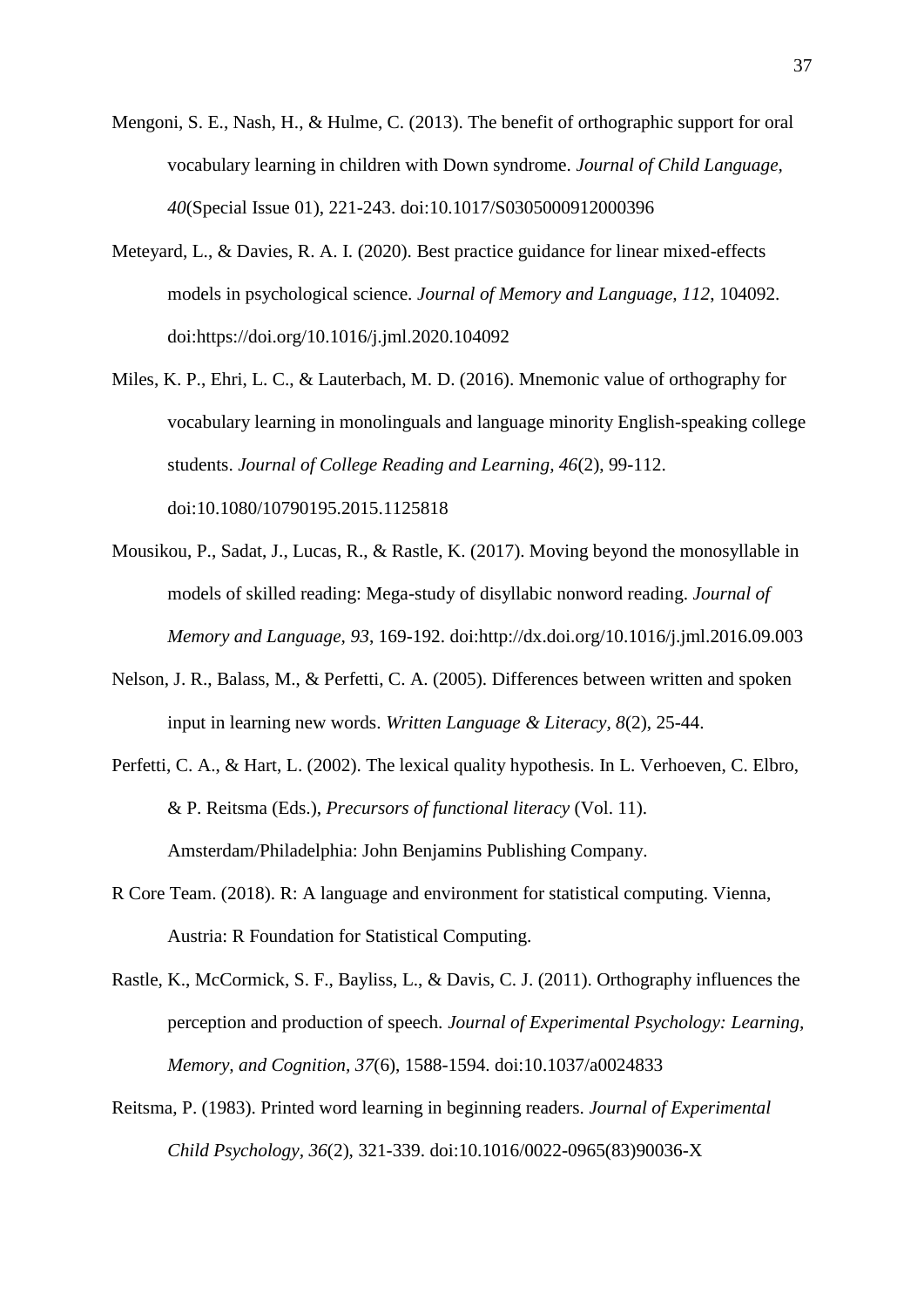- Ricketts, J., Bishop, D. V. M., & Nation, K. (2009). Orthographic facilitation in oral vocabulary acquisition. *Quarterly Journal of Experimental Psychology, 62*(10), 1948- 1966. doi:10.1080/17470210802696104
- Ricketts, J., Dockrell, J. E., Patel, N., Charman, T., & Lindsay, G. (2015). Do children with specific language impairment and autism spectrum disorders benefit from the presence of orthography when learning new spoken words? *Journal of Experimental Child Psychology, 134*(0), 43-61. doi:http://dx.doi.org/10.1016/j.jecp.2015.01.015
- Rosenthal, J., & Ehri, L. C. (2008). The mnemonic value of orthography for vocabulary learning. *Journal of Educational Psychology, 100*(1), 175-191. doi:10.1037/0022- 0663.100.1.175
- Schneider, W., Eschman, A., & Zuccolotto, A. (2012a). *E-Prime 2 reference guide*. Pittsburgh: Psychology Software Tools Inc.
- Schneider, W., Eschman, A., & Zuccolotto, A. (2012b). *E-Prime 2 user's guide*. Pittsburgh: Psychology Software Tools Inc.
- Seymour, P. H. K., Aro, M., & Erskine, J. M. (2003). Foundation literacy acquisition in European orthographies. *British Journal of Psychology, 94*(2), 143-174. doi:10.1348/000712603321661859
- Share, D. L. (2008). On the Anglocentricities of current reading research and practice: The perils of overreliance on an "outlier" orthography. *Psychological Bulletin, 134*(4), 584-615. doi:10.1037/0033-2909.134.4.584
- Storkel, H. L., Armbrüster, J., & Hogan, T. P. (2006). Differentiating phonotactic probability and neighborhood density in adult word learning. *Journal of Speech, Language, and Hearing Research, 49*(6), 1175-1192. doi:10.1044/1092-4388(2006/085)
- Treiman, R., Mullennix, J., Bijeljac-Babic, R., & Richmond-Welty, E. D. (1995). The special role of rimes in the description, use, and acquisition of English orthography. *Journal*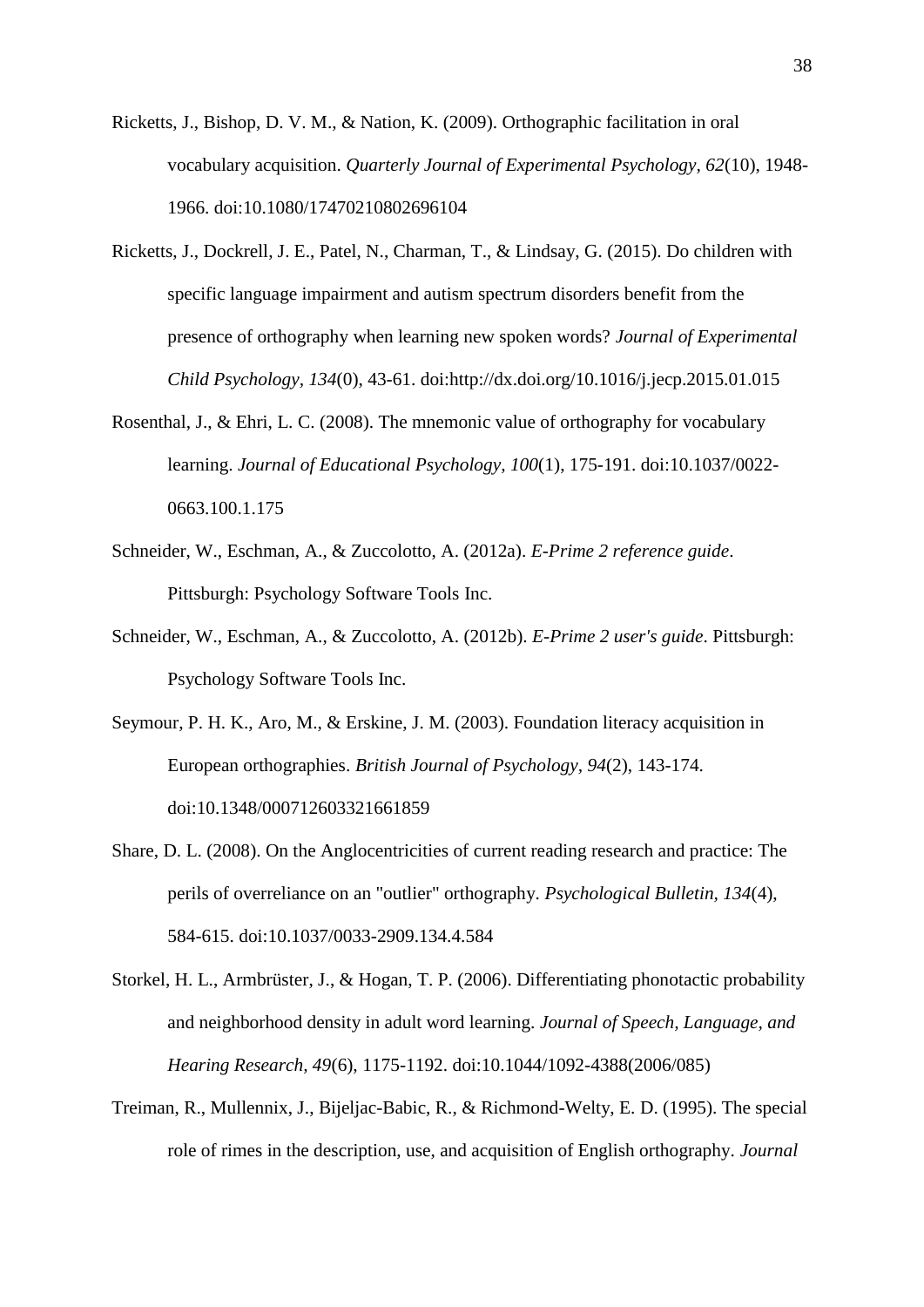*of Experimental Psychology: General, 124*(2), 107-136. doi:10.1037/0096- 3445.124.2.107

- Valentini, A., Ricketts, J., Pye, R. E., & Houston-Price, C. (2018). Listening while reading promotes word learning from stories. *Journal of Experimental Child Psychology, 167*, 10-31. doi:https://doi.org/10.1016/j.jecp.2017.09.022
- Van der Loo, M.J. (2014). The stringdist package for approximate string matching. *The R Journal*, 6(1), 111-122.
- Wagner, R. K., Torgesen, J. K., & Rashotte, C. A. (2011). *Test of Word Reading Efficiency - Second Edition (TOWRE-2)*. Austin, TX: Pro-Ed.
- Wechsler, D. (2011). *Wechsler Abbreviated Scale of Intelligence - Second Edition (WASI-II)*. San Antonio, TX Pearson.
- Wegener, S., Wang, H.-C., de Lissa, P., Robidoux, S., Nation, K., & Castles, A. (2017). Children reading spoken words: Interactions between vocabulary and orthographic expectancy. *Developmental Science*.
- Yopp, H. K., & Yopp, R. H. (2000). Supporting phonemic awareness development in the classroom. *The Reading Teacher, 54*(2), 130-143.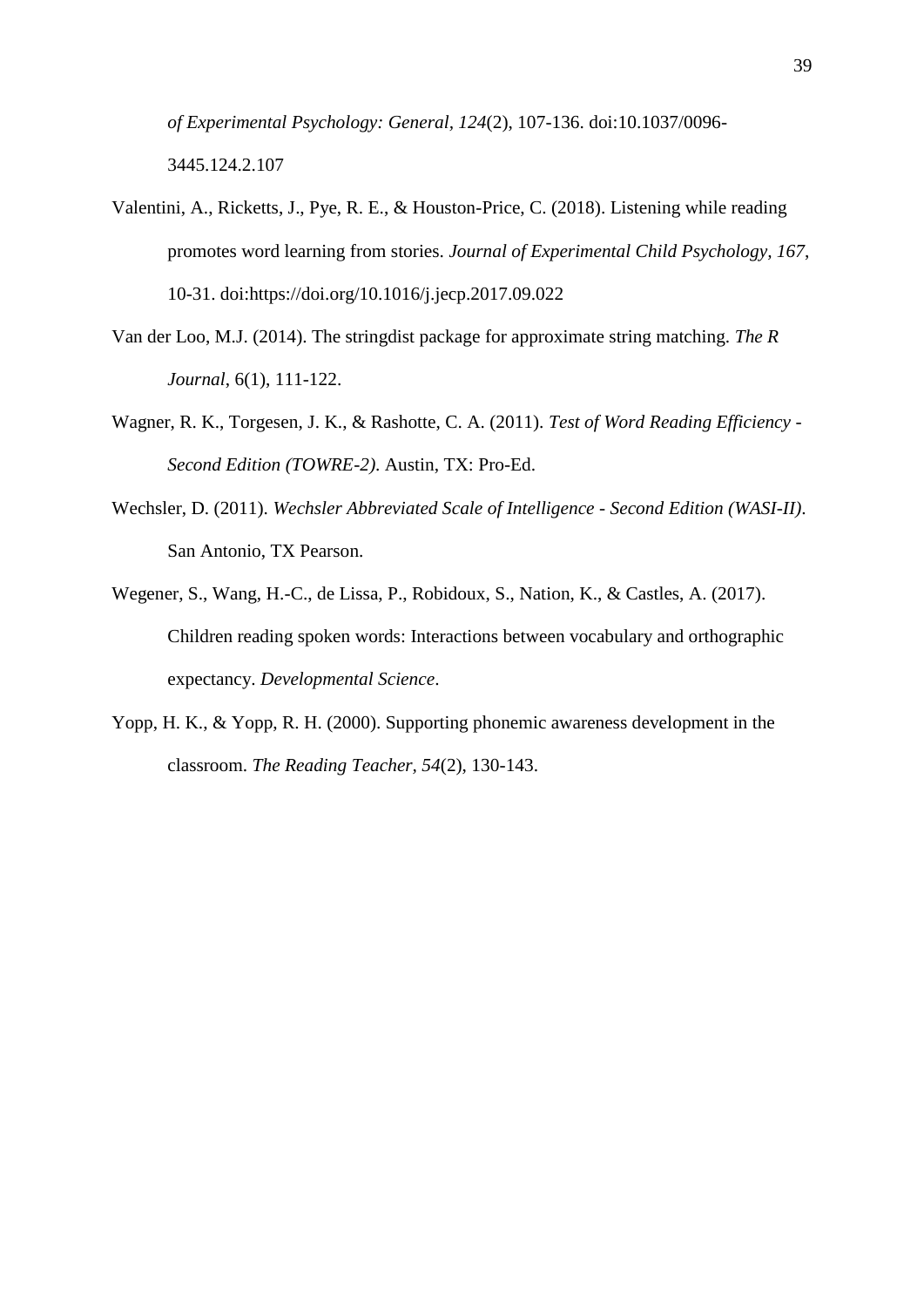#### **Tables and Figures**

| Measure                                    | Study 1 ( $N = 41$ ) |       |         | Study 2 additional group |            |           |
|--------------------------------------------|----------------------|-------|---------|--------------------------|------------|-----------|
|                                            |                      |       |         |                          | $(N = 33)$ |           |
|                                            | M                    | SD    | range   | $\boldsymbol{M}$         | SD         | range     |
| WASI-II nonverbal reasoning <sup>1</sup>   | 47.88                | 9.48  | 27-73   | 48.09                    | 9.23       | $30 - 71$ |
| TOWRE-2 word reading <sup>2</sup>          | 103.83               | 12.51 | 79-129  | 104.00                   | 11.75      | 83-132    |
| TOWRE-2 nonword reading <sup>2</sup>       | 106.29               | 12.58 | 83-131  | 103.50                   | 12.85      | 73-129    |
| CC2 regular word reading <sup>3</sup>      | 36.49                | 2.59  | 28-40   | 37.48                    | 2.69       | 29-40     |
| $CC2$ irregular word reading <sup>3</sup>  | 24.76                | 4.00  | 18-35   | 26.03                    | 3.40       | 17-32     |
| CC2 nonword reading $3$                    | 31.93                | 5.68  | 14-39   | 32.33                    | 6.88       | 13-40     |
| WASI-II expressive vocabulary <sup>1</sup> | 52.95                | 7.12  | $35-69$ | 51.42                    | 8.84       | $31 - 66$ |
| BPVS-3 receptive vocabulary <sup>2</sup>   | 93.59                | 11.84 | 72-120  | 93.88                    | 12.99      | 69-120    |

### *Table 1.* Performance on background measures

*Notes.* WASI-II = Wechsler Abbreviated Scale of Intelligence – Second Edition; TOWRE-2 = Test of Word Reading Efficiency – Second Edition; CC2 = Castles and Coltheart Test 2; BPVS-3 = British Picture Vocabulary Scale – Third Edition; <sup>1</sup>T-score ( $M = 50$ ,  $SD = 10$ ); <sup>2</sup>Standard score ( $M = 100$ ,  $SD = 15$ ); <sup>3</sup>Maximum score = 40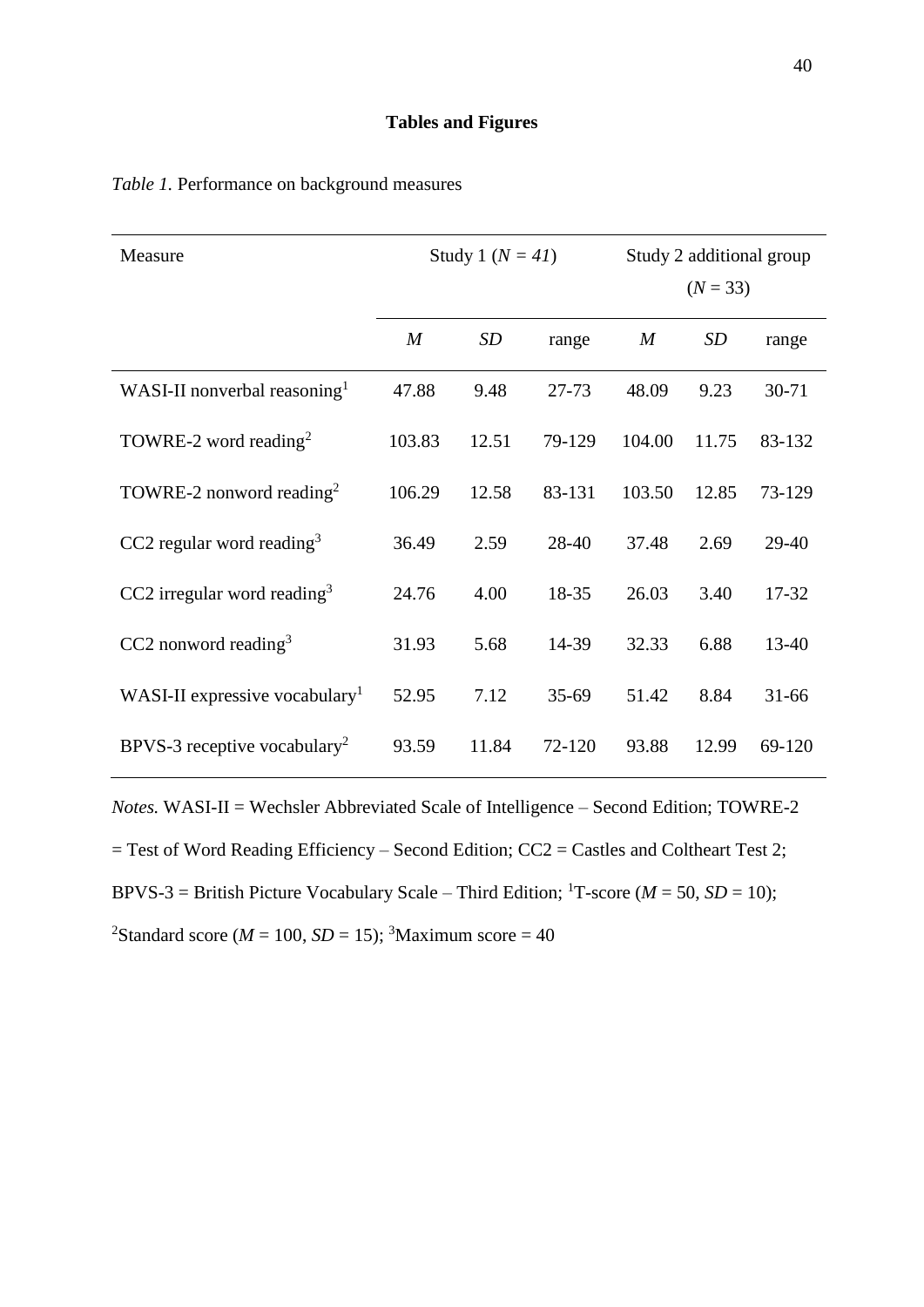| Post-test    | Effect                    | Estimate | Est.Error | 95%<br>credibility<br>interval |                | Proportion<br>of    |
|--------------|---------------------------|----------|-----------|--------------------------------|----------------|---------------------|
|              |                           |          |           |                                |                | distribution        |
|              |                           |          |           | Lower<br>bound                 | Upper<br>bound | above or<br>below 0 |
| Semantic     | Intercept[1]              | $-1.89$  | 0.25      | $-2.39$                        | $-1.40$        |                     |
|              | Intercept $[2]$           | 1.65     | 0.25      | 1.16                           | 2.14           |                     |
|              | Intercept[3]              | 2.73     | 0.30      | 2.15                           | 3.32           |                     |
|              | Time                      | $-0.92$  | 0.08      | $-1.08$                        | $-0.76$        | 1.00                |
|              | Orthography               | 0.08     | 0.08      | $-0.07$                        | 0.23           | 0.86                |
|              | Instructions              | 0.30     | 0.14      | 0.03                           | 0.57           | 0.98                |
|              | Consistency               | 0.31     | 0.21      | $-0.10$                        | 0.72           | 0.94                |
|              | Orthography: Instructions | 0.07     | 0.07      | $-0.06$                        | 0.20           | 0.86                |
|              | Orthography:Consistency   | $-0.04$  | 0.06      | $-0.16$                        | 0.09           | 0.73                |
| Orthographic | Intercept                 | 0.19     | 0.15      | $-0.11$                        | 0.47           |                     |
|              | Time                      | $-0.03$  | 0.03      | $-0.09$                        | 0.04           | 0.80                |
|              | Orthography               | $-0.14$  | 0.03      | $-0.20$                        | $-0.08$        | 1.00                |
|              | Instructions              | 0.00     | 0.07      | $-0.15$                        | 0.15           | 0.50                |
|              | Consistency               | 0.13     | 0.12      | $-0.11$                        | 0.37           | 0.86                |
|              | Orthography: Instructions | $-0.04$  | 0.03      | $-0.09$                        | 0.02           | 0.91                |
|              | Orthography: Consistency  | 0.04     | 0.03      | $-0.01$                        | $0.10\,$       | 0.94                |

|  |  | Table 2. Model summaries for Study 1 (semantic and orthographic post-tests) |  |
|--|--|-----------------------------------------------------------------------------|--|
|  |  |                                                                             |  |
|  |  |                                                                             |  |

*Note.* Model for both semantic and orthographic post-test outcomes:

 $score \sim time + orthography + instructions + consistency + orthography: instructions +$ 

orthography:consistency + [random effects associated with]

 $time + orthography + consistency + 1$  | participant ) + (time + orthography + instructions + 1) | word)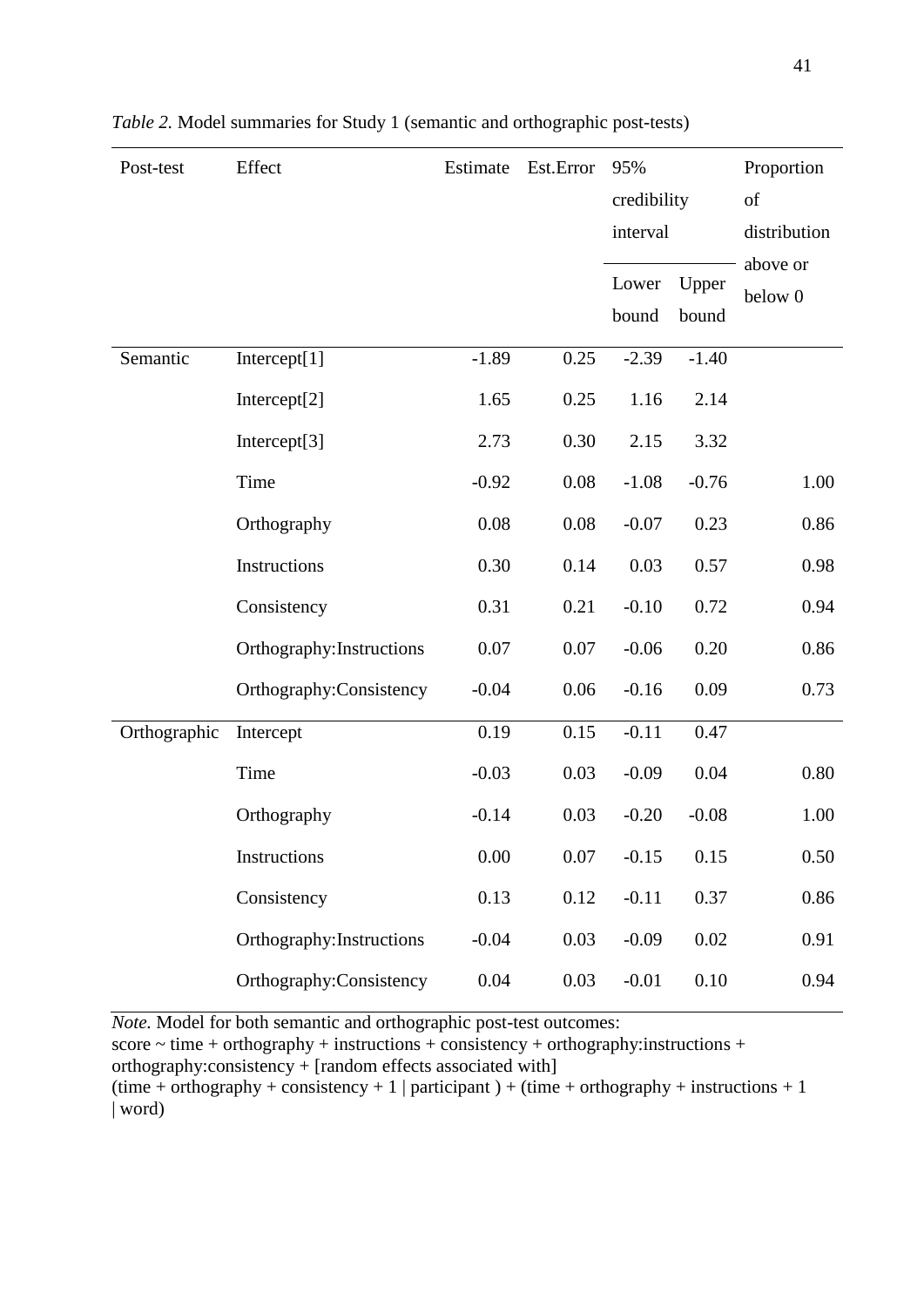| Post-test    | Effect                    | Estimate | Est.Error | 95%<br>credibility<br>interval |         | Proportion<br>of<br>distribution |
|--------------|---------------------------|----------|-----------|--------------------------------|---------|----------------------------------|
|              |                           |          |           | Lower                          | Upper   | above or<br>below 0              |
|              |                           |          |           | bound                          | bound   |                                  |
| Semantic     | Intercept[1]              | $-3.66$  | 0.34      | $-4.34$                        | $-3.02$ |                                  |
|              | Intercept[2]              | 0.67     | 0.30      | 0.08                           | 1.27    |                                  |
|              | Intercept[3]              | 2.53     | 0.33      | 1.89                           | 3.20    |                                  |
|              | Orthography               | 0.11     | 0.08      | $-0.03$                        | 0.26    | 0.93                             |
|              | Instructions              | 0.30     | 0.13      | 0.05                           | 0.56    | 0.99                             |
|              | Consistency               | 0.39     | 0.27      | $-0.15$                        | 0.92    | 0.93                             |
|              | Orthography: Instructions | 0.02     | 0.06      | $-0.10$                        | 0.14    | 0.64                             |
|              | Orthography:Consistency   | 0.00     | 0.07      | $-0.14$                        | 0.14    | 0.51                             |
| Orthographic | Intercept $[3]$           | 0.11     | 0.16      | $-0.21$                        | 0.42    |                                  |
|              | Orthography               | $-0.17$  | 0.04      | $-0.24$                        | $-0.10$ | 1.00                             |
|              | Instructions              | 0.00     | 0.06      | $-0.11$                        | 0.12    | 0.54                             |
|              | Consistency               | 0.16     | 0.15      | $-0.13$                        | 0.46    | 0.86                             |
|              | Orthography: Instructions | $-0.01$  | 0.03      | $-0.07$                        | 0.05    | 0.68                             |
|              | Orthography: Consistency  | $-0.01$  | 0.03      | $-0.07$                        | 0.05    | 0.64                             |

*Table 3.* Confirmatory model summaries for Study 2 (semantic and orthographic post-tests) **Semantics** 

*Note.* Model for both semantic and orthographic post-test outcomes:

 $score \sim orthography + instructions + consistency + orthography: instructions +$ 

orthography:consistency + [random effects associated with]

(orthography + consistency + 1 | participant ) + (orthography + instructions + 1 | word)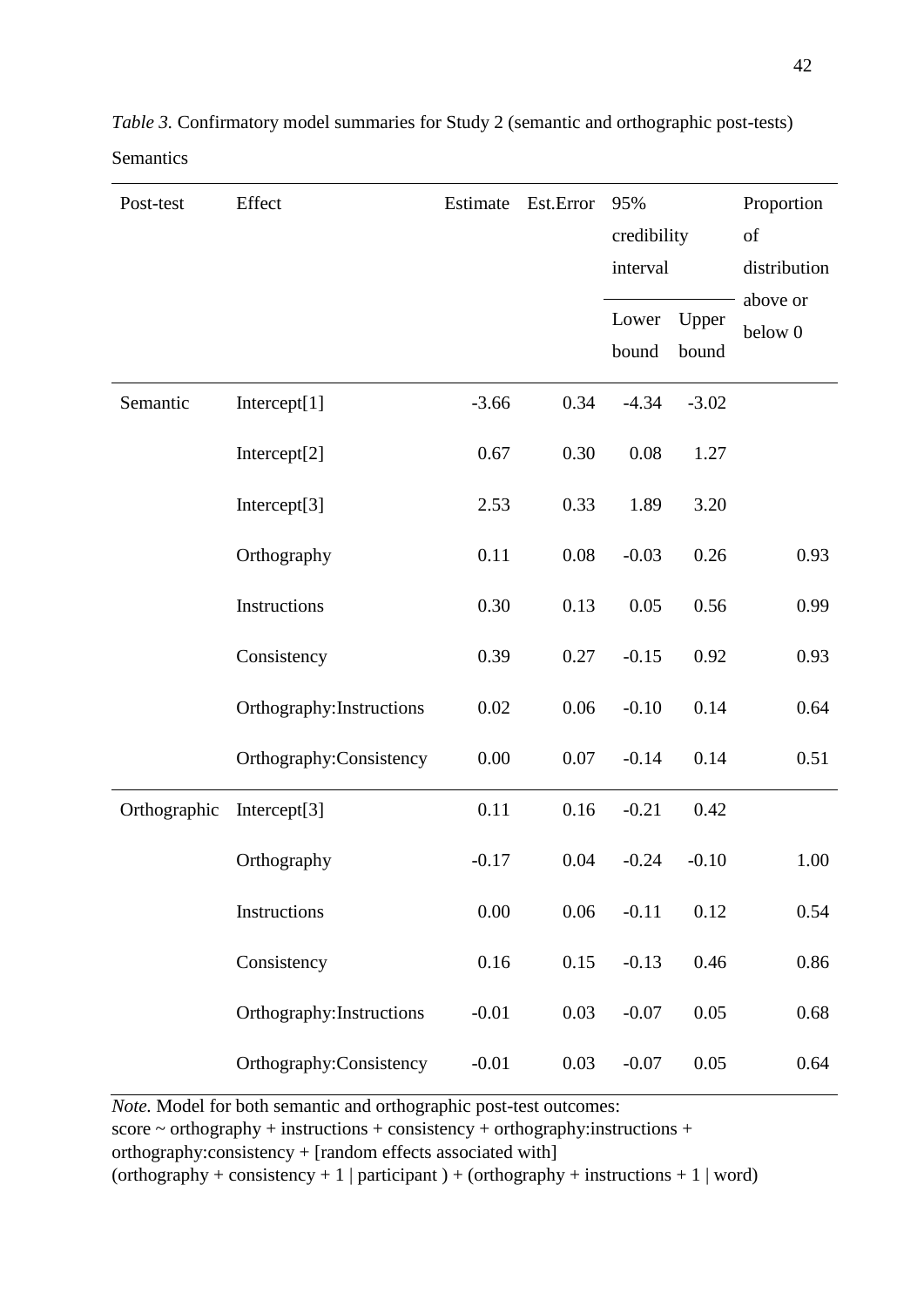

*Figure 1.* Experimental procedure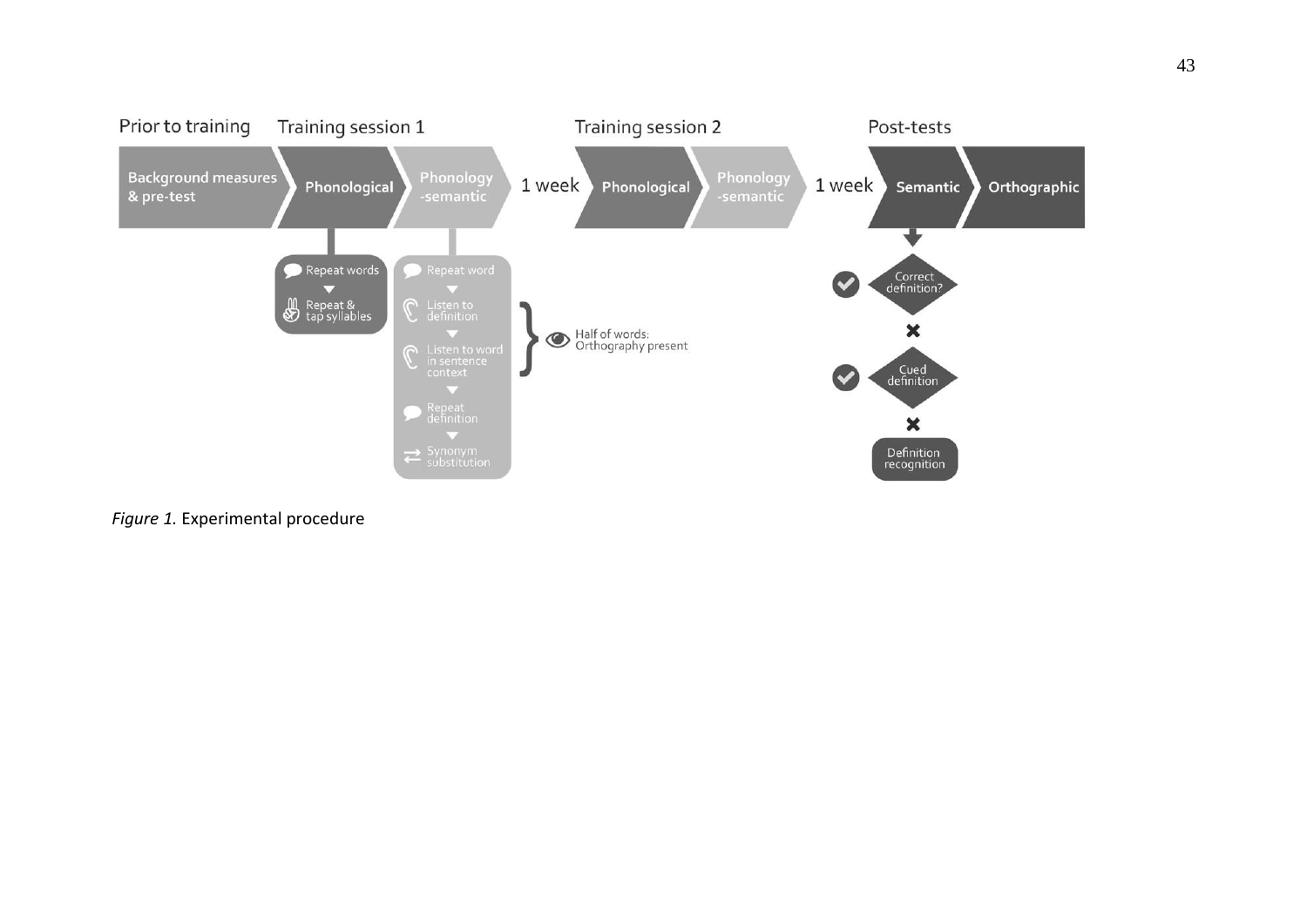

*Figure* 2. Marginal effects plots for Study 1. The top panel shows semantic post-test main effects  $(3 = full definition, 2 = partial definition, 1 = 1)$ definition recognised,  $0 =$  incorrect/no response) and the bottom panel shows orthographic post-test main effects ( $0 =$  accurate, otherwise higher scores correspond to less accurate responses).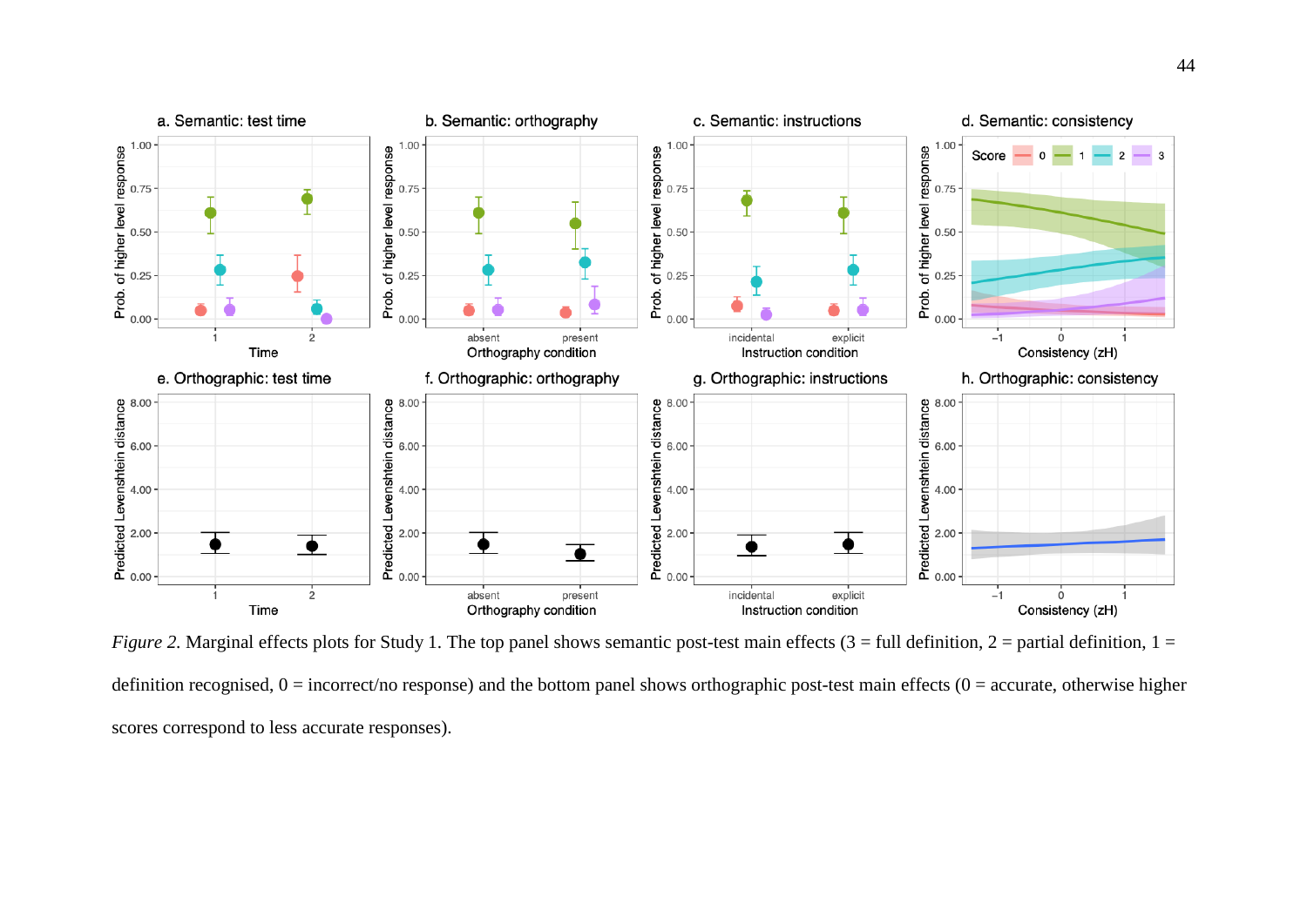

*Figure* 3. Marginal effects plots for Study 2. The top panel shows semantic post-test main effects  $(3 = full definition, 2 = partial definition, 1 =$ definition recognised,  $0 =$  incorrect/no response) and the bottom panel shows orthographic post-test main effects ( $0 =$  accurate, higher responses correspond to less accurate responses).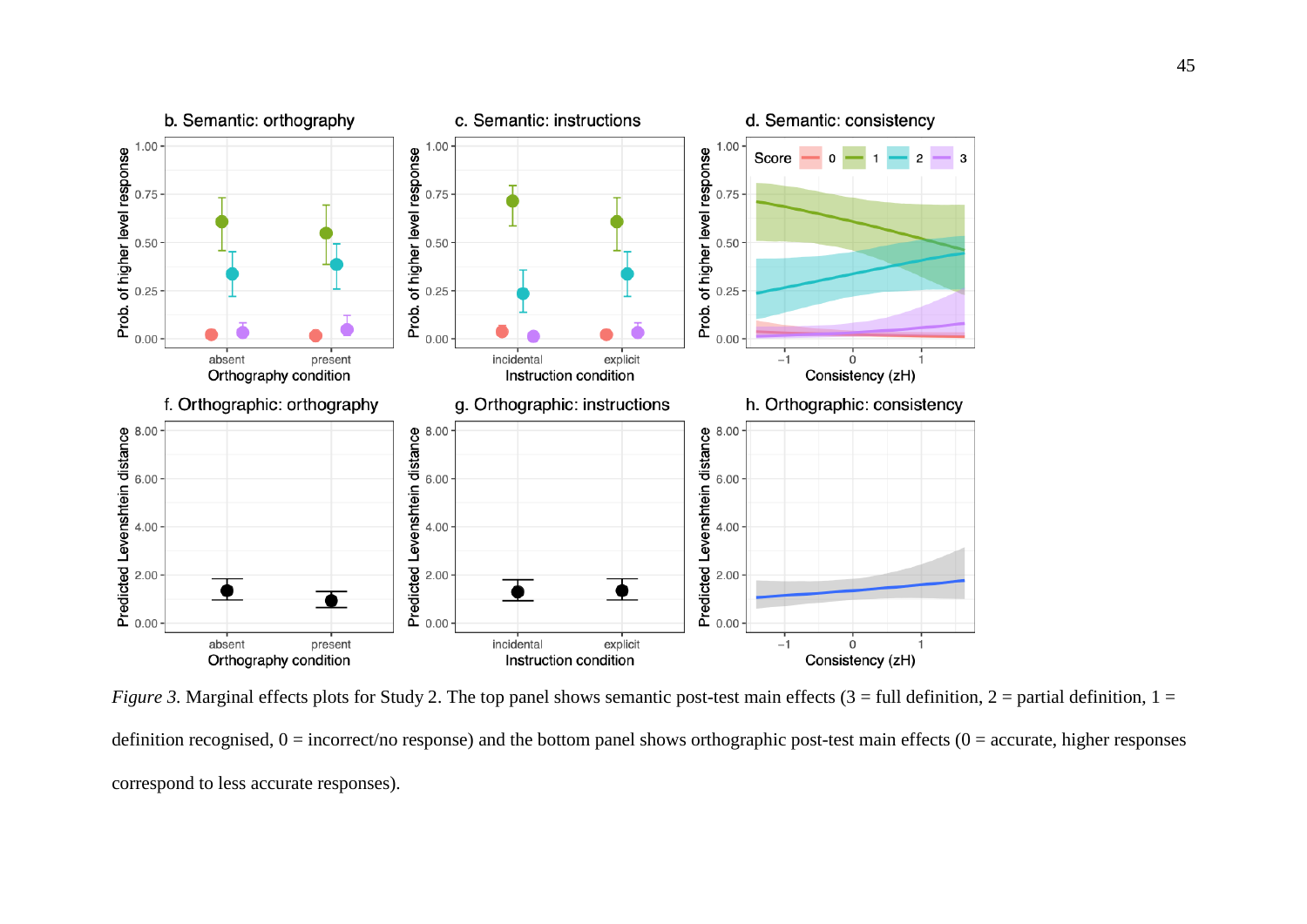| Stimuli    | Definitions         | Sentence contexts                                                                                     | H    |
|------------|---------------------|-------------------------------------------------------------------------------------------------------|------|
| accolade   | a strong compliment | Based on their exam results, the<br>school deserved the accolade of<br>being the best in England.     | 1.91 |
| cataclysm  | a violent event     | The village didn't survive the<br>cataclysm of war, but it was re-built<br>after the war ended.       | 3.51 |
| contrition | a sorry feeling     | Ted felt bad for upsetting his<br>parents, and was full of contrition<br>as he apologised.            | 1.75 |
| debacle    | a sudden failure    | The England team apologised to<br>their unhappy fans following the<br>debacle of the World Cup.       | 2.90 |
| dormancy   | a sleepy state      | During the winter, earwigs go<br>through a long period of dormancy<br>until the warm weather returns. | 1.63 |
| epigram    | a witty remark      | Ed knew how to use a good<br>epigram to keep his friends<br>entertained over dinner.                  | 1.38 |

## **6. Appendix. Stimuli, definitions, sentence contexts and values for H consistency**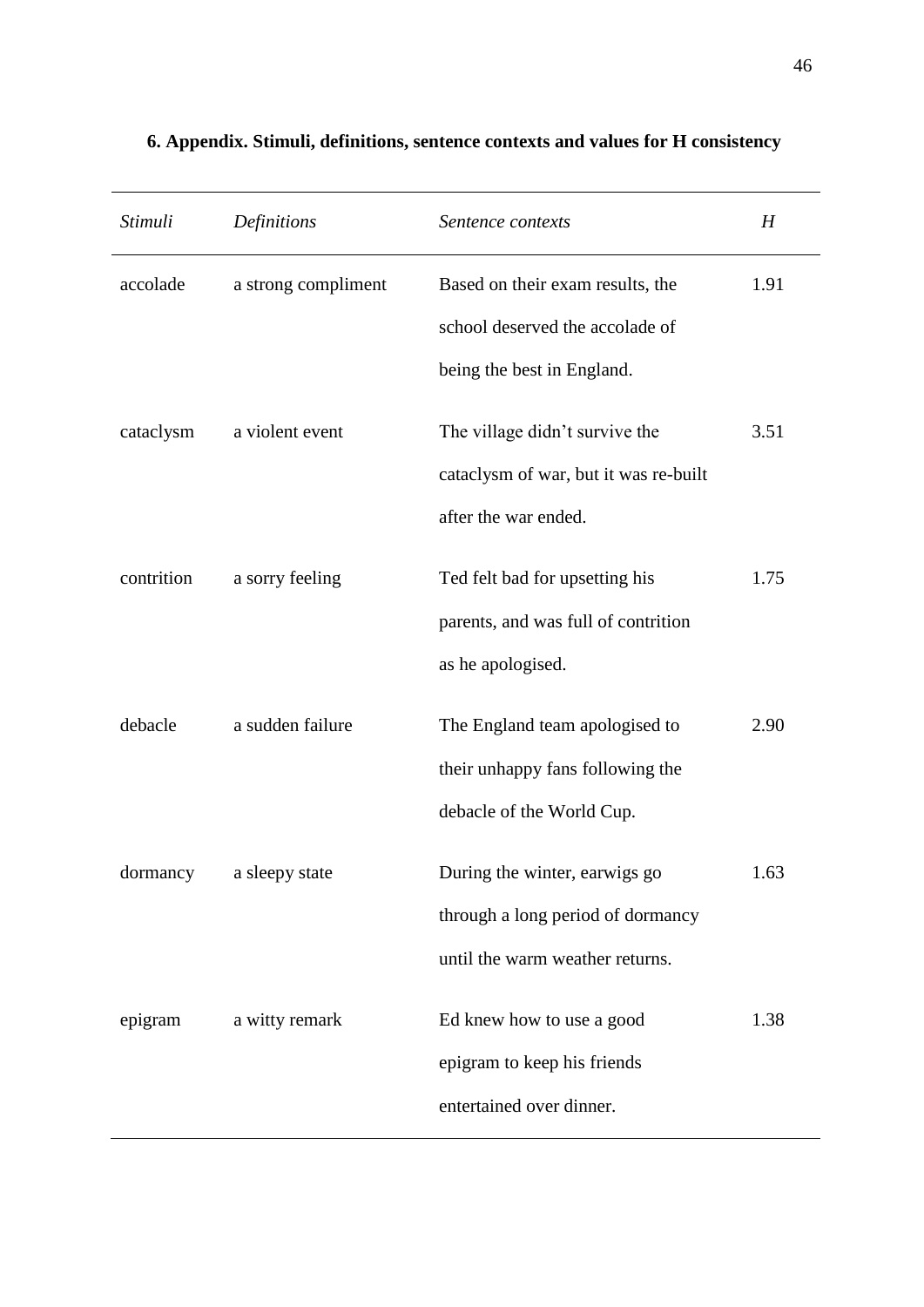| Stimuli   | Definitions              | Sentence contexts                                                                                        | H    |
|-----------|--------------------------|----------------------------------------------------------------------------------------------------------|------|
| foible    | a personality weakness   | Eve's only foible was that she<br>tended to ignore problems and hope<br>they would go away.              | 2.71 |
| fracas    | a noisy argument         | What started out as a small<br>disagreement ended up as an<br>embarrassing fracas at the park.           | 3.14 |
| lassitude | a tired mood             | George was overcome with<br>lassitude, and didn't feel like doing<br>anything other than staying in bed. | 0.90 |
| luminary  | an inspirational person  | Simon was a luminary scientist, and<br>was influential in encouraging<br>people to follow his lead.      | 1.10 |
| nonentity | an unimportant character | The man was a complete nonentity<br>to Sue; she had never heard of him<br>before.                        | 3.97 |
| platitude | a meaningless comment    | Sally begged the new politician to<br>be honest, and not to utter yet<br>another platitude.              | 0.90 |